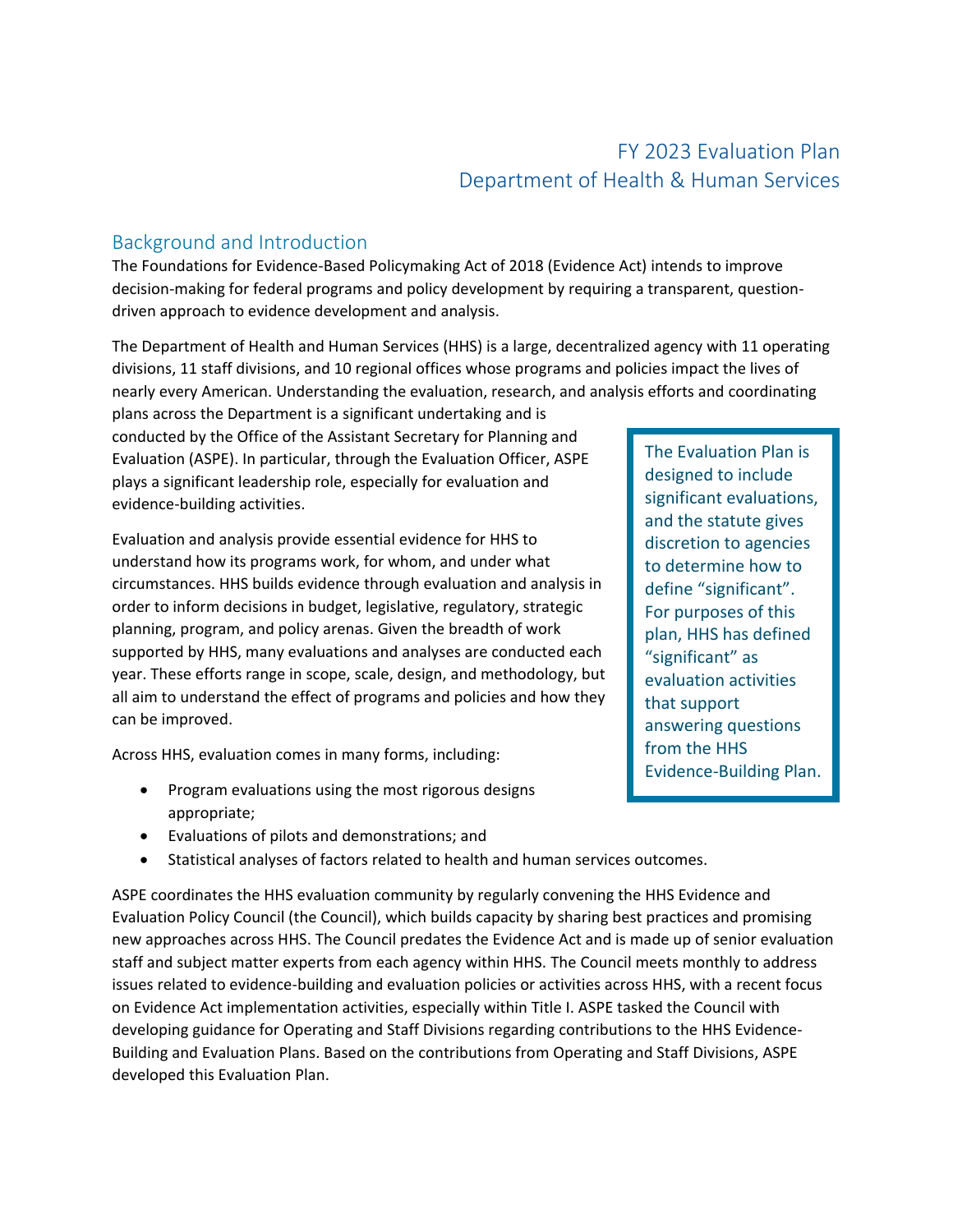# Commitment to Scientific Integrity

OMB's standards for program evaluations note that Federal evaluations must produce findings that Federal agencies and their stakeholders can confidently rely upon, while providing clear explanations of limitations: they are to be conducted in accordance with principles of scientific integrity. In addition to the program evaluation standards and practices issued by OMB and the subsequent HHS Evaluation Policy, the release of recent memoranda and guidance are providing HHS with additional support and direction for ensuring the scientific integrity of agency evaluations and evidence-building activities. The Presidential Memorandum, *Restoring Trust in Government Through Scientific Integrity and Evidence-Based Policymaking*, and OMB Memorandum, *Evidence-Based Policymaking: Learning Agendas and Annual Evaluation Plans*, require that scientific integrity principles be incorporated into agency evidence-building plans and annual evaluation plans. This OMB memorandum, together with OMB guidance and HHS policies, affirm that evaluations are scientific activities and as such, require the use of appropriate methods, which can include a broad range of approaches; independence from undue influence; and processes that ensure integrity and quality. These recent requirements will contribute to improved evaluation and evidence-building activities in HHS and will guide the development and conduct of evaluations in accordance with the principles and foundations for scientific integrity.

Further demonstrating the Department's commitment to scientific integrity, the Chief Data Officer, Evaluation Officer, and Statistical Official of HHS are developing a joint statement of commitment to scientific integrity in support of HHS's work and in fulfillment of the HHS mission to enhance the health and well-being of all Americans, by providing for effective health and human services and by fostering sound, sustained advances in the sciences underlying medicine, public health, and social services.

# What is this document?

As part of the Evidence Act, HHS is required to submit "an evaluation plan describing activities the agency plans to conduct pursuant to [its evidence-building plan]." This Annual Evaluation Plan is one of several required Title I products, including the 4-year Evidence-Building Plan (also referred to as the Learning Agenda), a Capacity Assessment, and an agency Evaluation Policy. The Evaluation Plan is designed to include significant evaluations, and the statute gives discretion to agencies to determine how to define "significant". For purposes of this plan, HHS has defined "significant" as evaluation activities that support answering questions from the HHS Evidence-Building Plan. The evaluations contained in this plan serve as interim activities contributing to the goals outlined in the 4-year HHS Evidence-Building Plan.

The FY 2023 Evaluation Plan priority areas are aligned with the goals and objectives of the HHS Strategic Plan and the Evidence-Building Plan, as shown in the table below. These division-level evaluations support cross-cutting issues, major department-level goals, and time sensitive priority issues. In addition to division-level activities, departmental evaluations laid out in this evaluation plan can be bolstered by the alignment with the 4-year HHS Strategic Plan and this Evidence-Building Plan. Specifically, the 4-year plans support and coordinate efforts of divisions in achieving key priorities of HHS, especially related to research and evidence programs, policies, capacity-building, resource needs, and agency processes.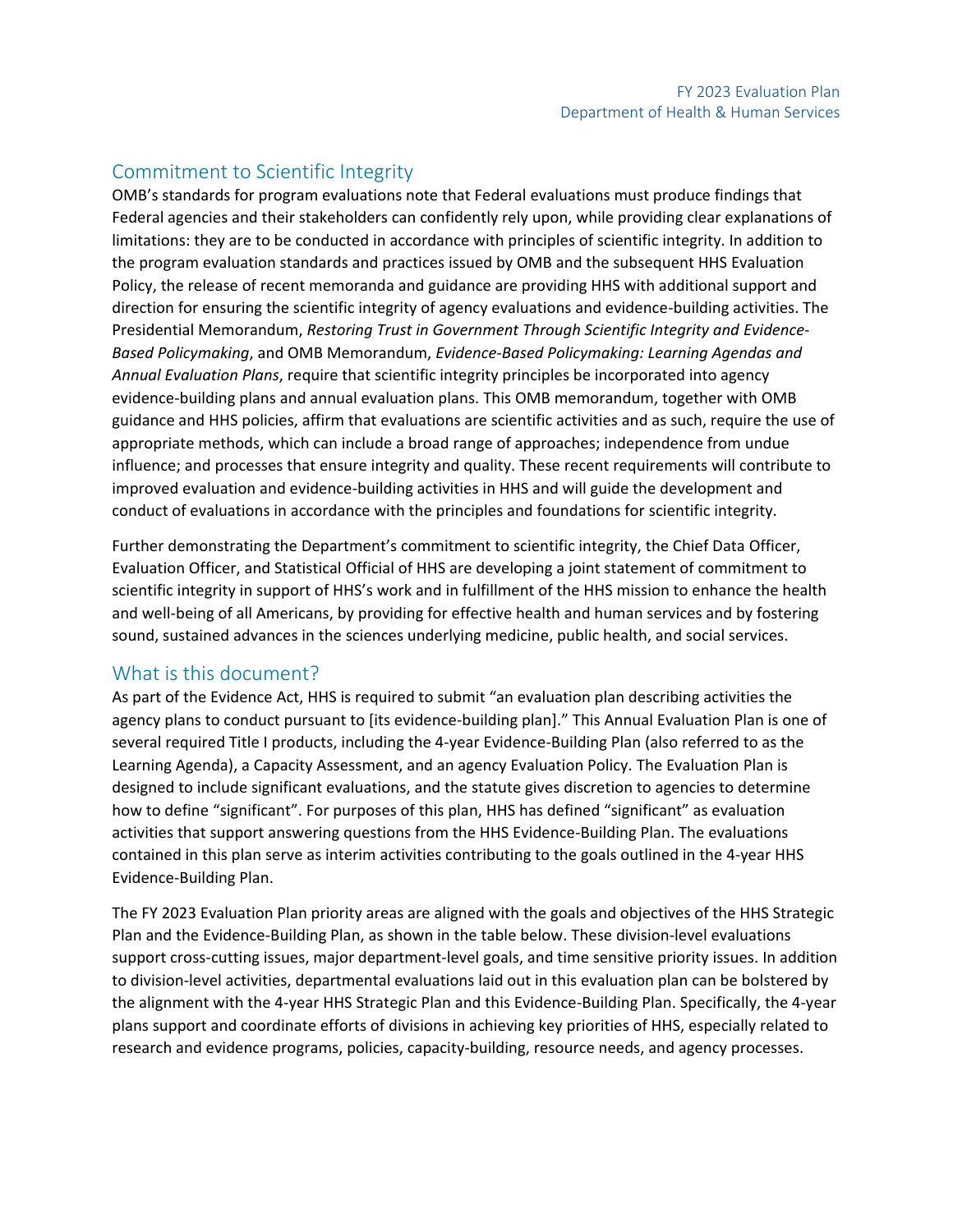All activities described in this document are subject to the availability of appropriations. This definition for significance is consistent across all evaluations included in the plan; however, each division may have considered additional criteria in selecting evaluations for inclusion in this plan.

| <b>Evaluation Plan Priority</b><br>Area | <b>FY2022-2026 HHS Strategic Goal</b>                                                |
|-----------------------------------------|--------------------------------------------------------------------------------------|
| Healthcare                              | Protect and Strengthen Equitable Access to High Quality and<br>Affordable Healthcare |
| <b>Public Health</b>                    | Safeguard and Improve National and Global Health Conditions and<br><b>Outcomes</b>   |
| <b>Human Services</b>                   | Strengthen Social Well-being, Equity, and Economic Resilience                        |
| Research and Evidence                   | Restore Trust and Accelerate Advancements in Science and<br>Research for All         |
| Management                              | Advance Strategic Management to Build Trust, Transparency, and<br>Accountability     |

# Plan Development

A subcommittee of the Council provided input on the Evaluation Plan development process, including instructions, which were used to collect information on significant evaluations across the department planned for or ongoing during FY 2023. For the purposes of this plan, HHS Divisions were asked to list up to five significant evaluations that were ongoing in or planned for FY 2023. As a result, this plan includes examples of significant evaluation activities, which can be found in the Evaluations section at the end of this document.

# HHS Priority Areas and Significant Evaluations

The evaluations included in this document are planned efforts that are subject to receiving appropriate approvals and resources and are subject to change. As shown in the Evaluations section at the end of this report, some evaluations fall into multiple priority areas and address multiple evaluation questions. That section also provides information about the data to be used, methodological approaches, anticipated challenges and mitigation strategies, and dissemination plans.

# **Evaluation Priority Area 1: Healthcare**

HHS works to protect and strengthen equitable access to high quality and affordable healthcare. Increasing choice, affordability, and enrollment in high-quality healthcare coverage is a focus of the Department's efforts in addition to reducing costs, improving quality of healthcare services, and ensuring access to safe medical devices and drugs. HHS also works to expand equitable access to comprehensive, community-based, innovative, and culturally-competent healthcare services while addressing social determinants of health. The Department is driving the integration of behavioral health into the healthcare system to strengthen and expand access to mental health and substance use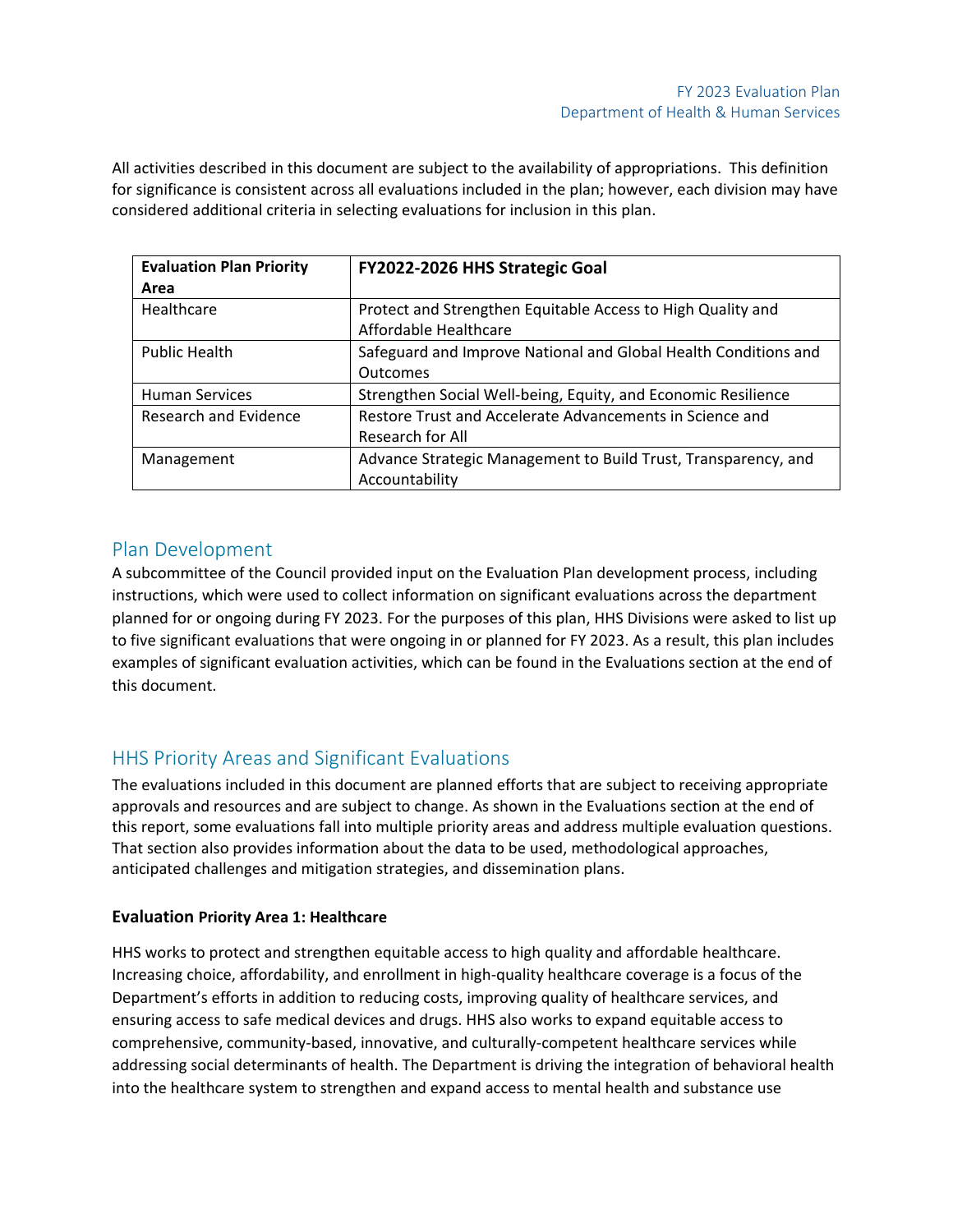disorder treatment and recovery services for individuals and families. HHS also bolsters the health workforce to ensure the delivery of quality services and care. This evaluation priority area aligns with the HHS Strategic Plan goal: *Protect and Strengthen Equitable Access to High Quality and Affordable Healthcare*

# Healthcare Evaluation Activities

Six Divisions across HHS are conducting evaluations in this area.

| <b>Contributing Division</b> | <b>Activity Title</b>                                                                                  |
|------------------------------|--------------------------------------------------------------------------------------------------------|
| <b>ACL</b>                   | Process and Outcome Evaluation of the National Paralysis Resource Center (NPRC)                        |
| <b>ASPE</b>                  | Evaluation of the Certified Community Behavioral Health Clinic Demonstration                           |
| <b>CDC</b>                   | Rigorous Evaluations of Telehealth Strategies to Address Hypertension Management<br>and Control        |
| <b>CDC</b>                   | Ending Epidemics: Drug Overdoses-Overdose Data to Action Cross-Site Evaluation                         |
| <b>CMS</b>                   | Maternal Opioid Misuse (MOM) Model Evaluation                                                          |
| <b>CMS</b>                   | Integrated Care for Kids (InCK) Model Evaluation                                                       |
| <b>CMS</b>                   | Evaluation of the Value-Based Insurance Design (VBID) Model                                            |
| <b>HRSA</b>                  | Behavioral Health Workforce Supply                                                                     |
| <b>SAMHSA</b>                | Internal Formative Evaluation of the Projects for Assistance in Transition from<br>Homelessness (PATH) |

Populations impacted by the evaluations contained in this plan for this priority area include mothers, individuals with disabilities, children, the behavioral health workforce, individuals experiencing homelessness, and those recovering from substance use disorders. In some cases, multiple divisions are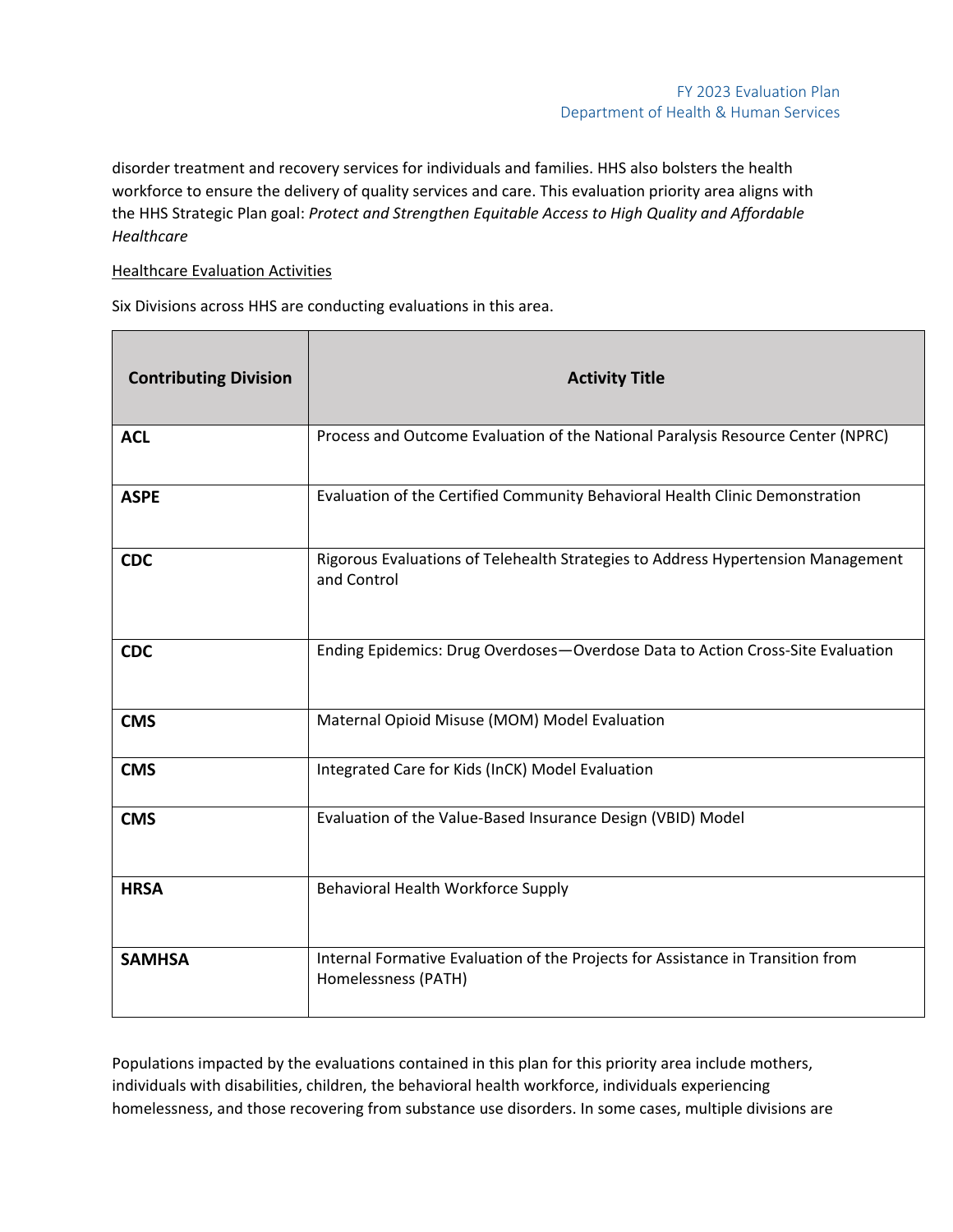evaluating programs targeting the same populations. For example, the SAHMSA summative program evaluation of Strategic Prevention for Prescription Drugs and the CDC Overdose Data to Action both target individuals with substance use disorders.

Evaluation activities under this priority area aim to improve services, assess intervention effectiveness, advance telehealth capabilities, support behavioral health clinics, support the behavioral health workforce, and improve healthcare quality and access.

Evaluation methods include process evaluations, outcome evaluations, impact studies, implementation studies, retrospective analyses, and mixed methods and quasi-experimental designs. The activities utilize existing HHS data, including claims data, programmatic data, program performance data, and area-level measures such as the Area Health Resource File. Existing data from other sources may include state Medicaid claims, secondary data bases such as epidemiologic surveillance databases, survey data, and electronic health records. Additional data will be collected through interviews, surveys, progress reporting, administrative data collection, and focus groups, among other approaches.

### **Evaluation Priority Area 2: Public Health**

HHS is dedicated to safeguarding and improving health conditions and health outcomes for everyone. The Department improves capabilities to predict, prevent, prepare for, respond to, and recover from emergencies, disasters, and threats, domestically and abroad. The Department protects individuals, families, and communities from infectious disease and prevents non-communicable disease through the development and equitable delivery of effective, innovative, readily available treatments, therapeutics, medical devices, and vaccines. HHS promotes healthy behaviors to reduce the occurrence of and disparities in preventable injury, illness, and death. The Department also mitigates the impacts of environmental factors, including climate change, on health outcomes. This evaluation priority area aligns with the Strategic Plan goal: *Safeguard and Improve National and Global Health Conditions and Outcomes*

### Public Health Evaluation Activities

HHS plays a significant role in both the American and global public health infrastructure and advances. The COVID-19 Pandemic has highlighted the importance of public health and the widespread impact of public health policies, programs, and decisions on individuals and entities, including governments, schools, and private businesses. That said, HHS invests substantially in developing strong, timely, and rigorous evidence supporting ongoing and changing public health conditions.

Three divisions across HHS are conducting evaluations focused on topics such as the National Hospital Preparedness Program, food safety, hypertension management and control, the opioid epidemic, the Strategic Prevention for Prescription Drugs Program, and the Garrett Lee Smith Youth Suicide Prevention and Early Intervention Program. Specifically, evaluations contained in this document aim to evaluate the National Healthcare Preparedness Program, improve telehealth resources, and monitor programs focused on empowering at-risk populations, among others.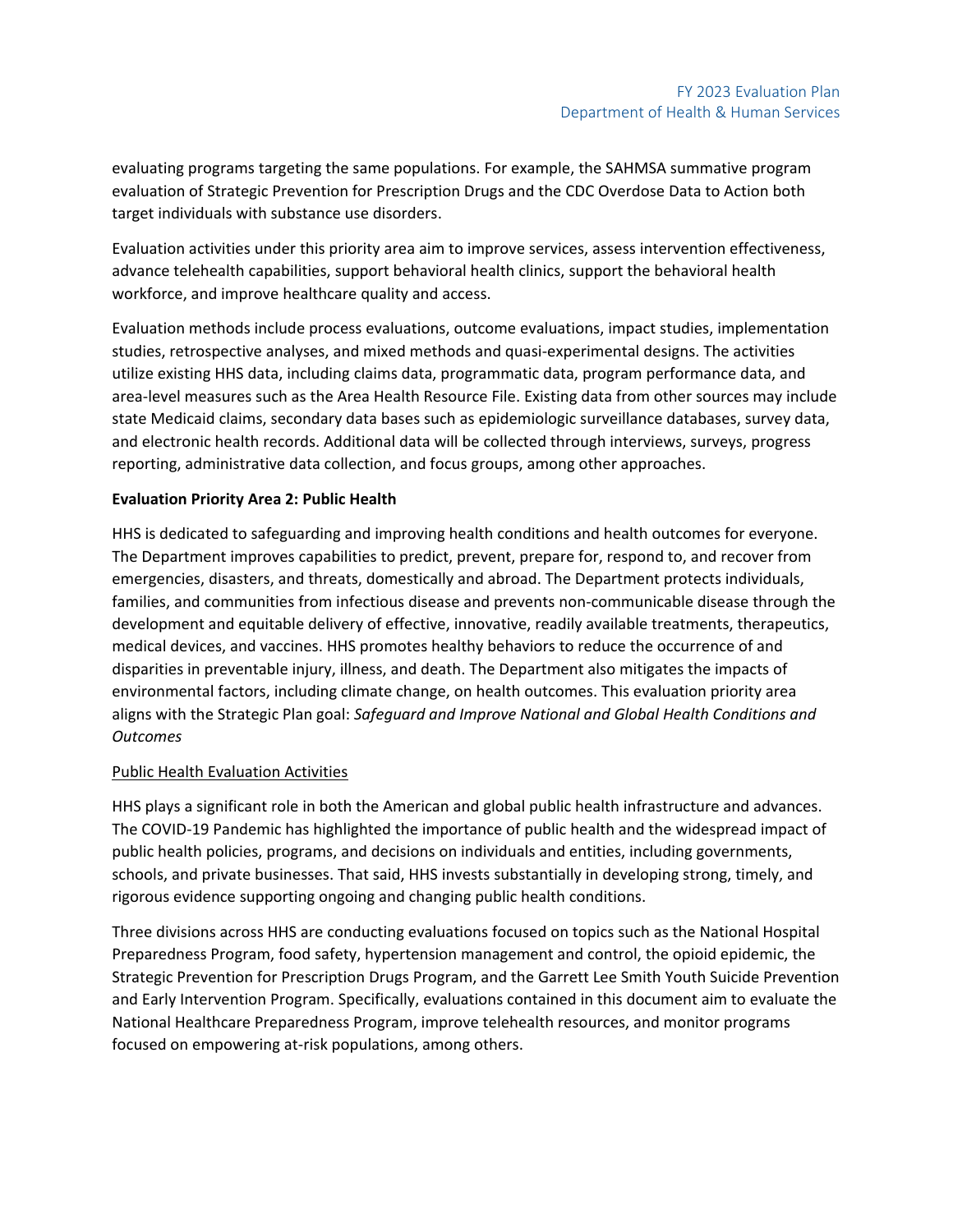| <b>Contributing Division</b> | <b>Activity Title</b>                                                                                                                                                          |
|------------------------------|--------------------------------------------------------------------------------------------------------------------------------------------------------------------------------|
| <b>CDC</b>                   | Rigorous Evaluations of Telehealth Strategies to Address Hypertension Management<br>and Control                                                                                |
| <b>CDC</b>                   | Evaluation of the Preventive Health and Health Services (PHHS) Block Grant                                                                                                     |
| <b>CDC</b>                   | Ending Epidemics: Drug Overdoses-Overdose Data to Action Cross-Site Evaluation                                                                                                 |
| <b>FDA</b>                   | Food Safety Modernization Act (FSMA) Program Evaluation                                                                                                                        |
| <b>HRSA</b>                  | Ryan White HIV/AIDS Program (RWHAP) Special Projects of National Significance<br>(SPNS): Improving Care and Treatment Coordination: Focusing on Black Women with<br><b>HIV</b> |

Many public health evaluations target the entire American population. However, some activities have a narrower focus, such as on youth or individuals with hypertension. Additionally, some activities incorporate equity by assessing health disparities across sub-populations and focusing on building evidence to reduce observed differences, such as evaluating how telehealth shapes access to health services for underserved populations.

Evaluation methods include retrospective studies, mixed methods and quasi-experimental designs, and comparative case evaluations, among others. Additional activities may include literature reviews, policy analysis, and secondary data analysis. The evaluations will utilize existing HHS data, including administrative data, programmatic data, annual progress reports, dashboards including the FDA Food Safety Dashboard, and surveillance data such as the CDC National Outbreak Reporting System (NORS). Data from other sources may include epidemiologic surveillance data, provider data such as from health centers, electronic health records, and more. Finally, these evaluations collect new data through interviews, focus groups, surveys, administrative data collection, and other methods as needed.

### **Evaluation Priority Area 3: Human Services**

HHS works to strengthen the economic and social well-being of Americans across the lifespan. HHS provides effective and innovative pathways leading to equitable economic success for all individuals and families. The Department strengthens early childhood development and expand opportunities to help children and youth thrive equitably within their families and communities. HHS expands access to highquality services and resources for older adults and people with disabilities and their caregivers to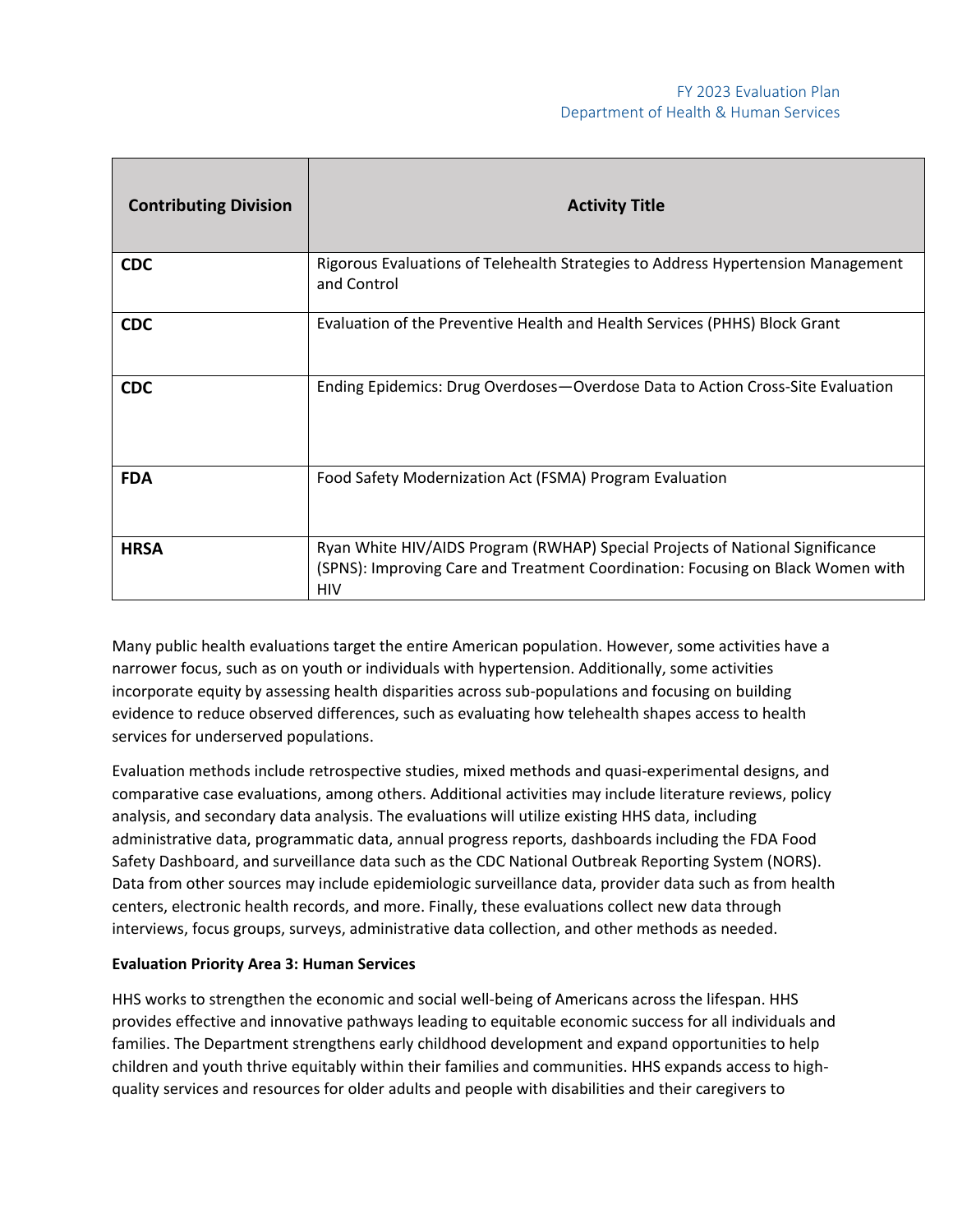support increased independence and quality of life. HHS also increases safeguards to empower families and communities to prevent and respond to neglect, abuse, and violence, while supporting those who have experienced trauma or violence. This evaluation priority area aligns with the HHS Strategic Plan goal: *Strengthen Social Well-being, Equity, and Economic Resilience.*

### Human Services Evaluation Activities

Four divisions are conducting evaluations to assess programs like child welfare, Temporary Assistance for Needy Families, Medicaid innovation models, Healthy Start, and grant programs like the National Paralysis Resource Center.

| <b>Contributing Division</b> | <b>Activity Title</b>                                                           |
|------------------------------|---------------------------------------------------------------------------------|
| <b>ACF</b>                   | Supporting Evidence Building in Child Welfare                                   |
| <b>ACF</b>                   | Building Evidence on Employment Strategies for Low-Income Families              |
| <b>ACL</b>                   | Process and Outcome Evaluation of the National Paralysis Resource Center (NPRC) |
| <b>CMS</b>                   | Maternal Opioid Misuse (MOM) Model Evaluation                                   |
| <b>CMS</b>                   | Integrated Care for Kids (InCK) Model Evaluation                                |
| <b>HRSA</b>                  | Healthy Start (HS) Evaluation & Capacity Building Support                       |

Human services evaluations focus on a variety of populations, including mothers, children, individuals with disabilities, and low-income families. Evaluations support HHS programs and policies related to underserved communities, child welfare, services for individuals with disabilities, maternal health, and health equity, among others. Notably, ACF, CMS, and HRSA will all be conducting evaluations of maternal and child health programs. The significant focus on health equity is salient throughout the evaluations contained in this plan and is especially salient among human services-focused activities, such as the CMS Evaluation of the Maternal Opioid Misuse Model, which seeks to improve outcomes and reduce costs for pregnant and postpartum women enrolled in Medicaid with opioid use disorder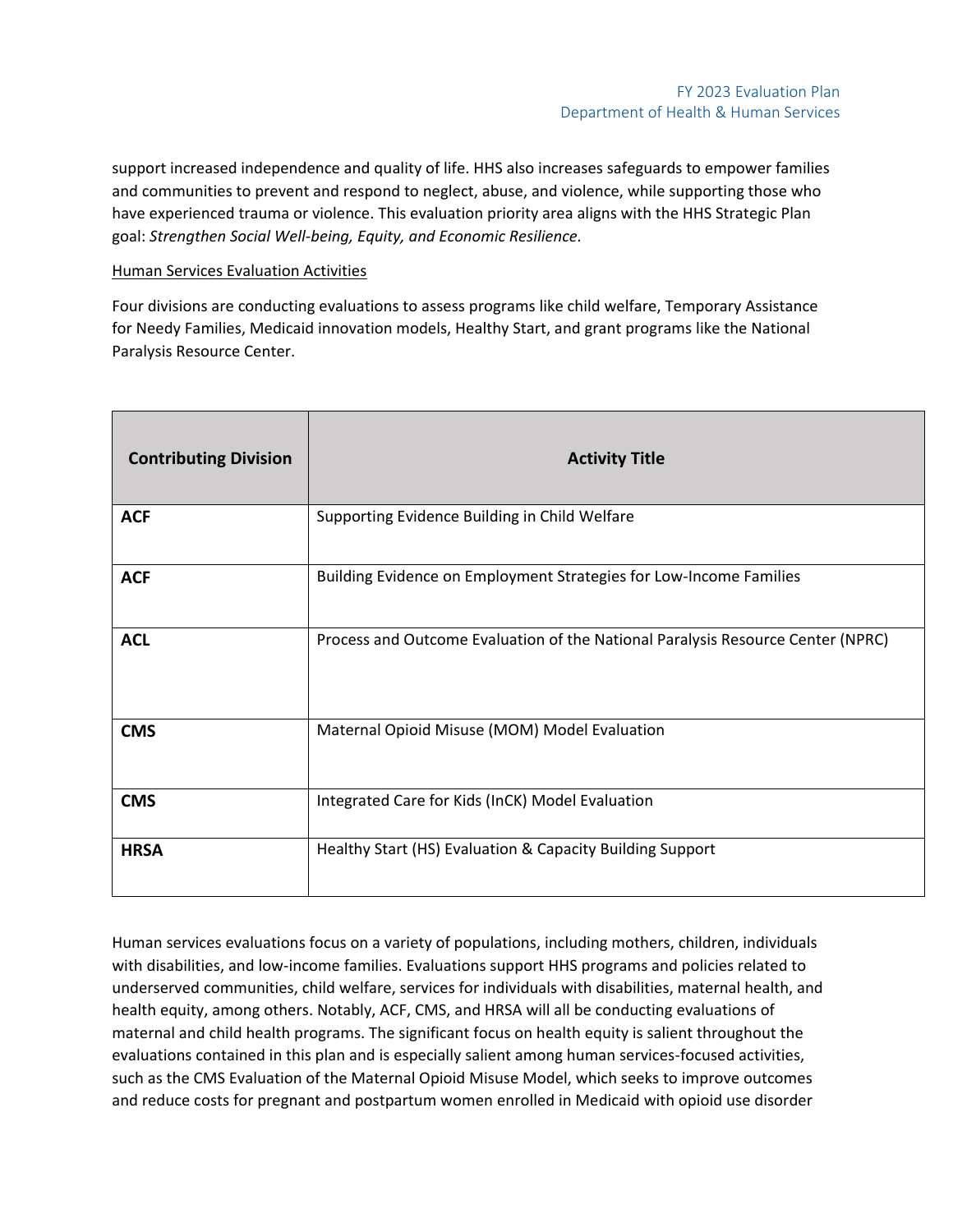and their infants. The evaluation seeks to build the evidence base for what works best for treating pregnant women with opioid use disorder.

Approaches include mixed-methods evaluations, process evaluations, outcome evaluations, descriptive/formative evaluations, case studies, and quasi-experimental designs. Supporting activities may include literature reviews, cost analyses, descriptive analyses, and policy analyses, among others. Most evaluations contained in this plan utilize a mixed-methods evaluation approach. For example, using a statistical analysis of claims data and participant focus groups to evaluate the Integrated Care for Kids Model or web-based grantee and stakeholder surveys and participant enrollment information to evaluate the Healthy Start program.

These evaluations will utilize existing HHS data, data from external sources, and develop new data. Existing HHS data will include National Directory of New Hires data, grant application and reports data, and Medicaid and Medicare data, among others. Key data held by other sources include state and local administrative data, such as for the Temporary Assistance for Needy Families Program data, vital health records data, and child welfare administrative data. As needed, new data will be collected through surveys, interviews, focus groups, structured observation, site assessments, and site visits.

## **Evaluation Priority Area 4: Research and Evidence**

HHS is dedicated to restoring trust and accelerating advancements in science and research. The Department is prioritizing science, evidence, and inclusion to improve the design, delivery, and outcomes of HHS programs. It is investing in the research enterprise and the scientific workforce to maintain leadership in the development of innovations that broaden our understanding of disease, healthcare, public health, and human services resulting in more effective interventions, treatments, and programs. Strengthening surveillance, epidemiology, and laboratory capacity is another major focus to better understand and equitably address diseases and conditions. HHS is also increasing evidence-based knowledge through improved data collection, use, and evaluation efforts to achieve better health outcomes, reduced health disparities, and improve social well-being, equity, and economic resilience. This evaluation priority area aligns with the HHS Strategic Plan goal: *Restore Trust and Accelerate Advancements in Science and Research for All.*

# Research and Evidence Evaluation Activities

HHS is dedicated to the mission of enhancing the health and well-being of all Americans, by providing for effective health and human services and by fostering sound and sustained advances in the sciences underlying medicine, public health, and social services. Five divisions across HHS are conducting evaluations in this area.

These evaluations address programs across HHS, including child welfare, patient centered outcomes research, Quality Improvement and Innovation Contracts, the Ryan White HIV/AIDS program, and the TAKEheart Initiative.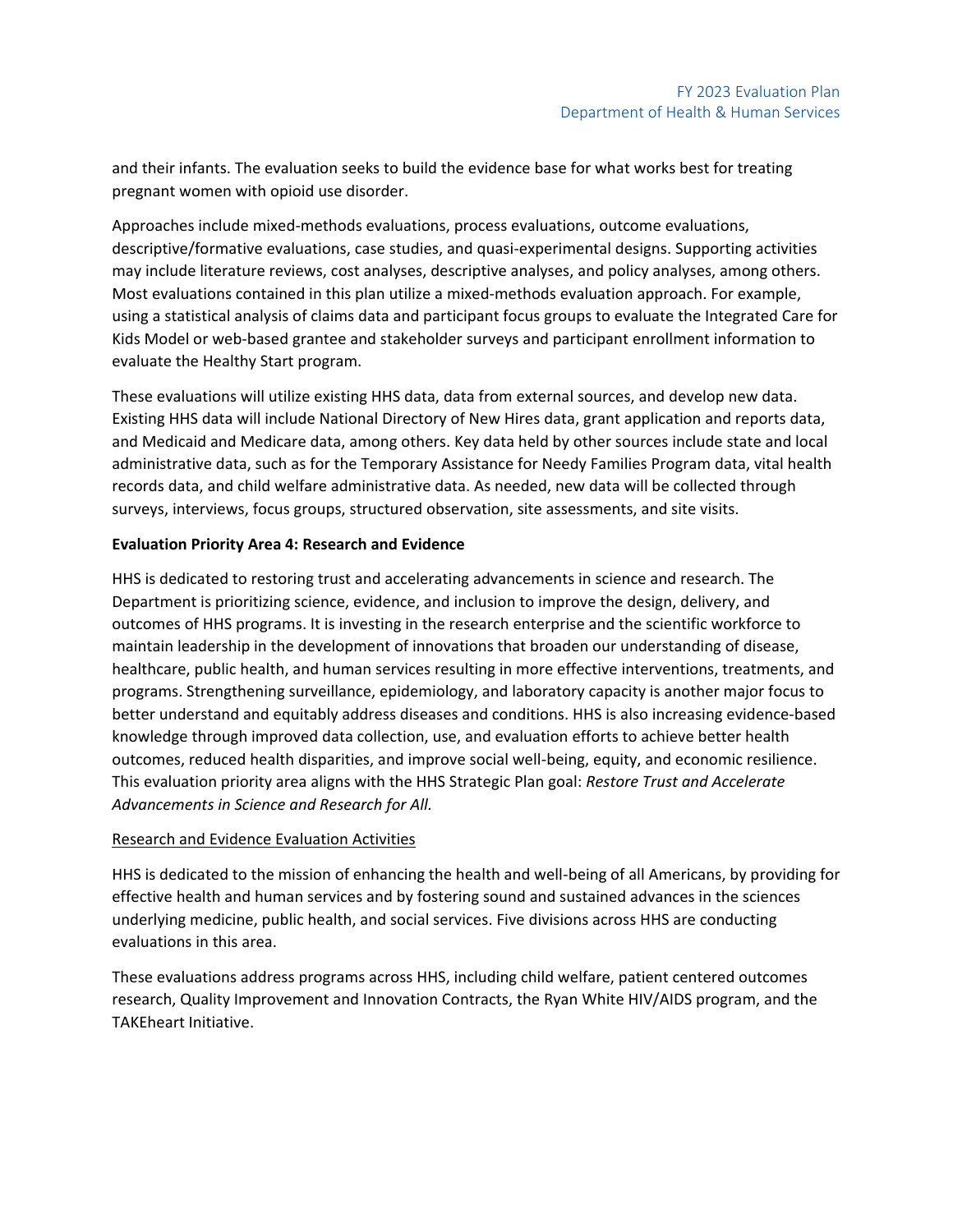| <b>Contributing Division</b> | <b>Activity Title</b>                                                                                                                                                          |
|------------------------------|--------------------------------------------------------------------------------------------------------------------------------------------------------------------------------|
| <b>ACF</b>                   | Supporting Evidence Building in Child Welfare                                                                                                                                  |
| <b>AHRQ</b>                  | <b>TAKEheart Initiative</b>                                                                                                                                                    |
| <b>CDC</b>                   | DSEPD Fellowship Diversity Recruitment Evaluation                                                                                                                              |
| <b>CMS</b>                   | Network of Quality Improvement and Innovation Contractors (NQIIC) Independent<br>Evaluation                                                                                    |
| <b>HRSA</b>                  | Ryan White HIV/AIDS Program (RWHAP) Special Projects of National Significance<br>(SPNS): Improving Care and Treatment Coordination: Focusing on Black Women with<br><b>HIV</b> |
| <b>NIH</b>                   | Evaluative Planning and Monitoring Approach for the Environmental influences on<br>Child Health Outcomes (ECHO)-wide Cohort                                                    |

The evaluation activities in this area address topics such as the use and application of evidence, grantmaking processes, certification programs, outcomes of scientific initiatives, quality improvement and innovation, fellowship recruitment and workforce development. For the most part, these evaluations focus on grantees, providers, and communities, rather than individual beneficiaries.

Approaches include mixed-methods evaluations, multi-site evaluations, and case studies using both qualitative and quantitative methods. Supporting activities may include literature reviews, cost analyses, descriptive analyses, and policy analyses. The activities utilize existing HHS data, including program administrative data, claims data, provider performance measures, grant applications, and survey data. They also incorporate external data such as electronic health records, child welfare data, Handshake and Zoom platform data, HIV surveillance data, and more. Finally, these evaluations collect new data through surveys, interviews, and focus groups.

### **Evaluation Priority Area 5: Management**

HHS is dedicated to advancing strategic management across the Department to build trust, transparency, and accountability. A major focus of the Department is promoting effective enterprise governance to ensure programmatic goals are met equitably and transparently across all management practices. HHS sustains strong financial stewardship of resources to foster prudent use of resources, accountability, and public trust. HHS works to uphold effective and innovative human capital resource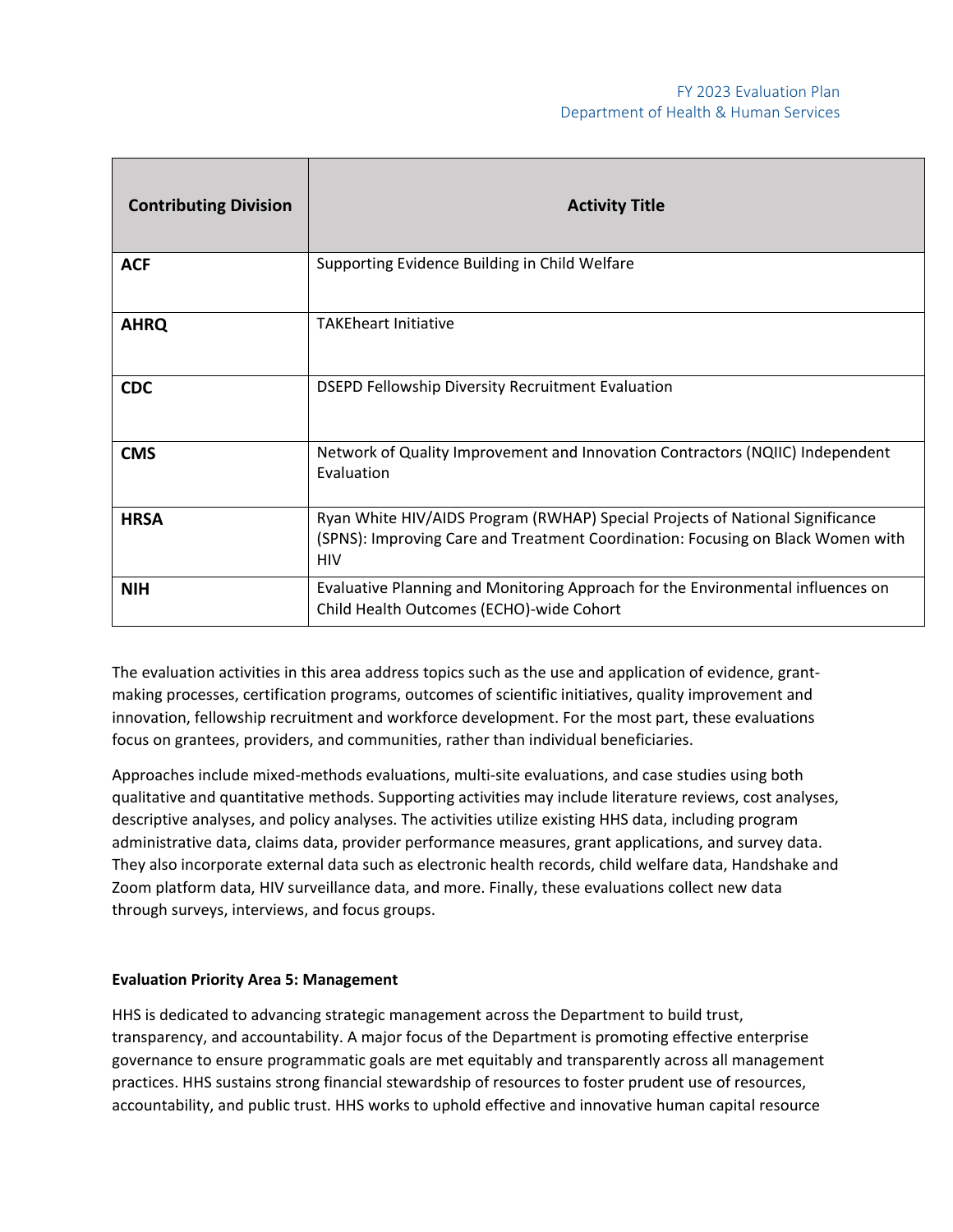management, resulting in an engaged, diverse workforce with the skills and competencies to accomplish the HHS mission. The Department also ensures the security of HHS facilities, technology, data, and information, while advancing environment-friendly practices. This evaluation priority area aligns with the HHS Strategic Plan goal: *Advance Strategic Management to Build Trust, Transparency, and Accountability.*

# Management Evaluation Activities

HHS prioritizes effective management of HHS resources, programs, and policies through coordinated efforts across the Department as well as through division-level initiatives. Two divisions across HHS are conducting evaluations in this area.

| <b>Contributing Division</b> | <b>Activity Title</b>                                                                                                            |
|------------------------------|----------------------------------------------------------------------------------------------------------------------------------|
| <b>ACL</b>                   | Evaluating the Degree to Which ACL services Adhere to the Culturally and<br>Linguistically Appropriate Services (CLAS) Standards |
| <b>CMS</b>                   | Network of Quality Improvement and Innovation Contractors (NQIIC) Independent<br>Evaluation                                      |

As with other priority areas, addressing major management priorities and challenges requires divisionlevel and cross-department activities. These evaluations seek to understand the extent to which data are used for policy and program development, identify problematic practices and structures, develop research agendas, build and strengthen programmatic and operational evaluation capacity, assess effectiveness of funding models, measure program progress, inform future policy making, and more. They especially target programs, policies, and practices influencing the Department's ability to achieve its mission.

These evaluations utilize a mixed-methods evaluation approach, combining qualitative and quantitative methods and analyses. Supporting activities include literature reviews, policy analyses, descriptive analyses, and portfolio analyses, among others. The evaluations utilize existing HHS data such as grant application and reporting data, participant survey data, and administrative data. External data such as survey data, electronic health records, and data submitted by contract awardees is also used. Finally, these activities include collection of new data as needed through methods such as surveys, interviews, and focus groups.

# **Evaluations**

The examples of significant evaluations provided to the HHS Evidence and Evaluation Policy Council by operating divisions and staff divisions can be found below. For each evaluation, information has been provided on: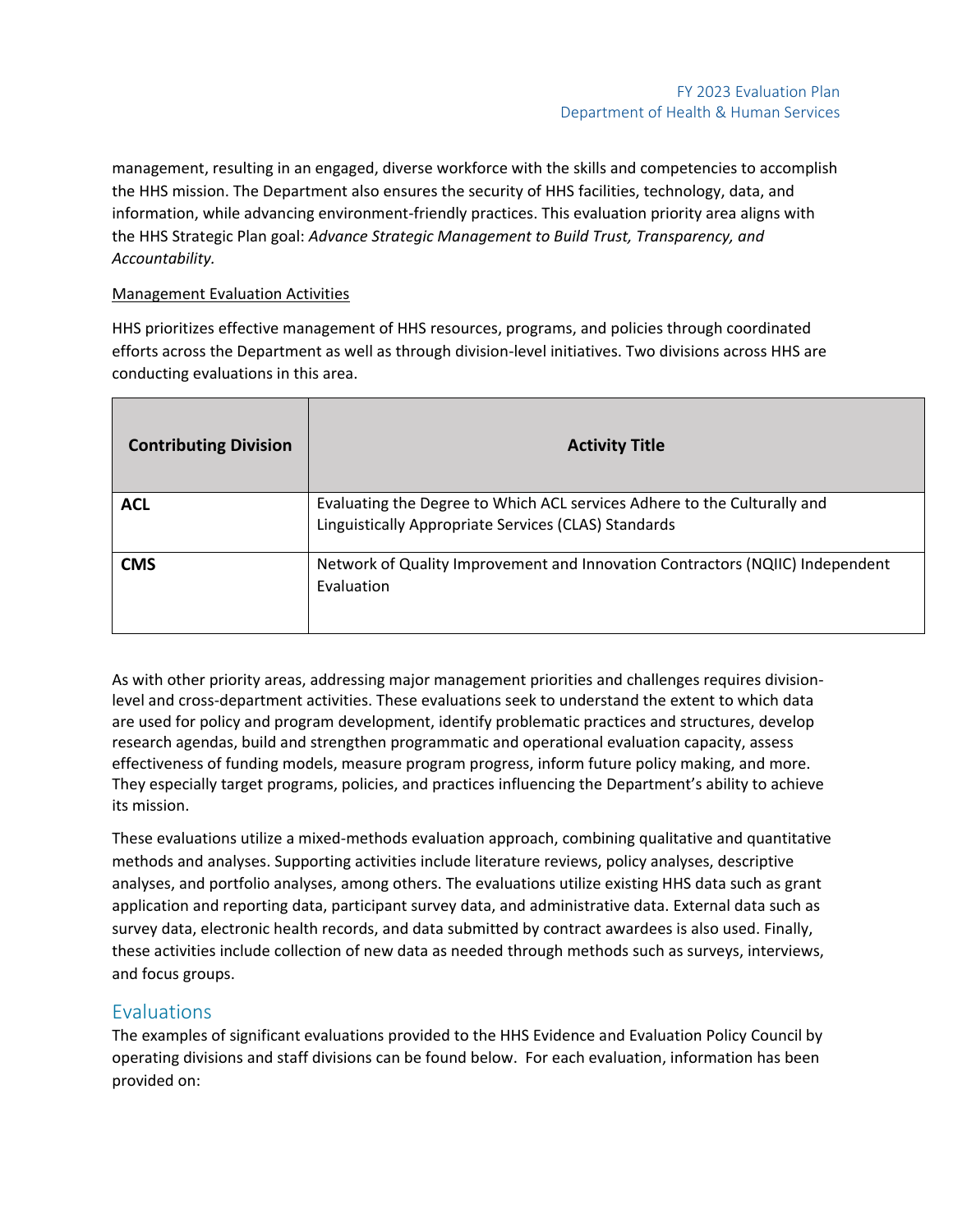- Agency conducting the activity
- Title of the activity
- Priority area from the FY2023-2026 Evidence-Building Plan that the evaluation supports
- Priority questions within that priority area that are addressed
- Research question(s)
- Description of the evaluation
- Time period of the activity
- Existing data sources
- New data collection
- Study design or approach
- Anticipated challenges and mitigation strategies
- Dissemination plan for results

The evaluations appear below in alphabetical order by agency.

**Agency:** ACF

**Activity:** Supporting Evidence Building in Child Welfare

**Priority Area:** Human Services; Research and Evidence

**Priority Question:** What are the effects of HHS programs and policies on strengthening early childhood development and expanding opportunities to help children and youth thrive equitably within their families and communities? How does HHS improve the design, delivery, and outcomes of HHS programs by prioritizing science, evidence, and inclusion?

**Research Question:** What is the effectiveness of select promising interventions for the child welfare population?

**Description:** This project aims to increase the number of evidence-supported interventions for the child welfare population, by conducting rigorous evaluations and supporting the field in moving toward rigorous evaluations.

**Time Period for the Activity** (estimated start and end dates): 2016 - 2025

**Existing Data Sources Held by the Division:** N/A

**Existing Data from Other Sources:** Child welfare administrative data

**New Data Collection:** New information collections related to the evaluation of the Family Unification Program have been reviewed and approved by the Office of Management and Budget (OMB) Office of Information and Regulatory Affairs under OMB #0970-0514. Related materials are available at the Evaluation of the Family Unification Program (FUP) page on RegInfo.gov. Additional new information collections are expected for additional study sites.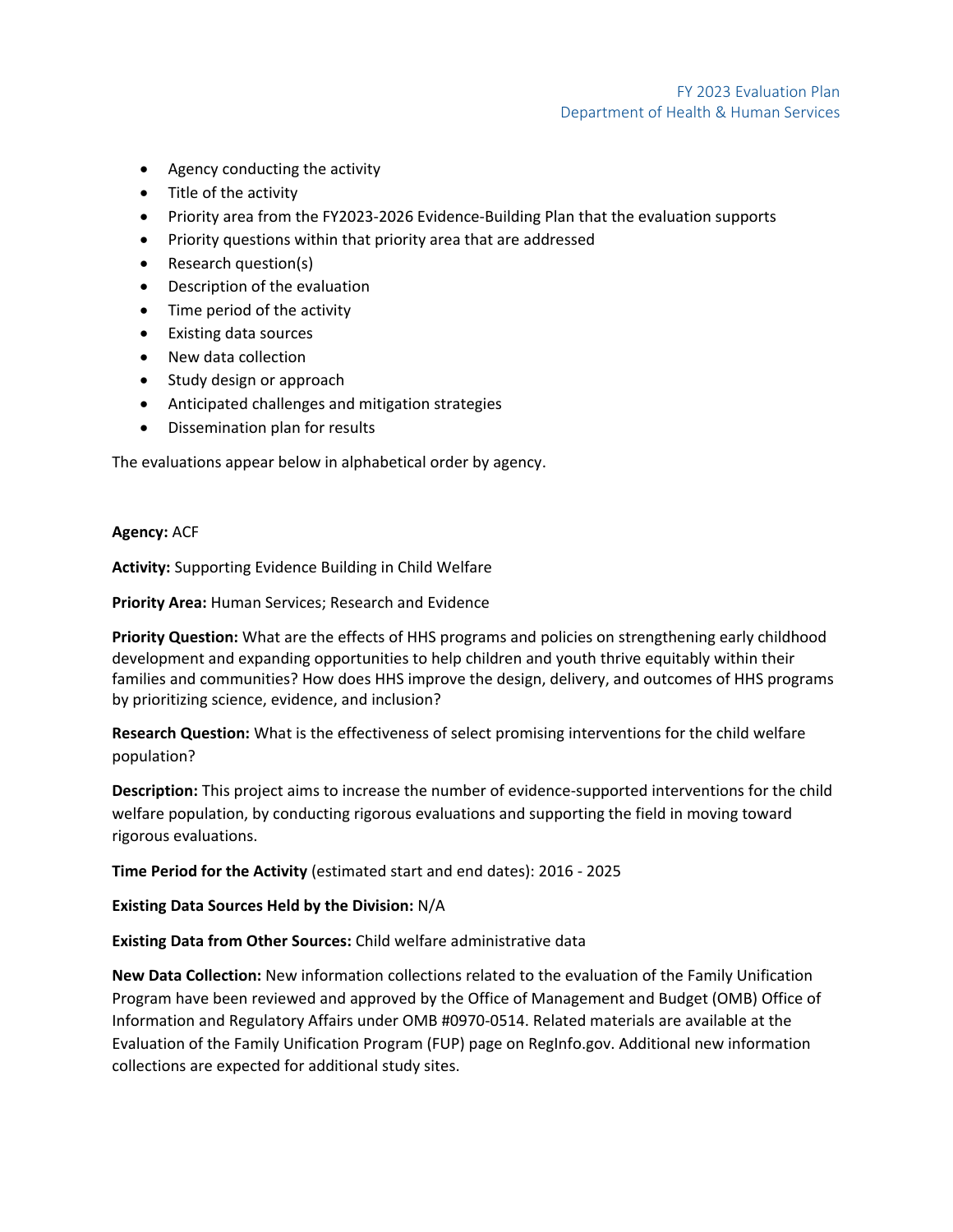**Study Design or Approach:** For each studied intervention, the project will conduct an impact study and an implementation study.

**Anticipated Challenges and Mitigation Strategies:** Challenges include mis-match of annual funding visà-vis long-term evaluation timelines; and finding sites willing and able to participate in evaluations. ACF has pursued and will pursue the following mitigation strategies for these challenges:

Strategy: ACF proposed in the President's FY 2022 budget to make multi-year funding available for research and evaluation to better align funding and evaluation timelines.

Strategy: In 2019, ACF put out a public call and invited child welfare agencies and other interested parties to nominate programs or services that they would like to be evaluated as part of this project. In 2020, ACF sponsored an Evidence-Building Academy to increase child welfare administrators' and their partners' capacity to do rigorous evaluations that provide critical information on program effectiveness and meet the designs standards for clearinghouses reviewing programs and services relevant to child welfare populations.

**Dissemination plan:** ACF will produce comprehensive research reports as well as shorter documents aimed at policy and practitioner audiences. ACF will disseminate results through posting reports on the Internet and journal articles; using social media to alert potential audiences of the availability of results; presenting results at research, policy, and practitioner conferences; and briefing policy-makers and program officials. Possible uses for these findings include informing federal, state, and local policymaking. ACF will archive data for secondary use.

### **Agency:** ACF

**Activity:** Building Evidence on Employment Strategies for Low-Income Families

### **Priority Area:** Human Services

**Priority Question:** To what extent do HHS programs and policies provide effective and innovative pathways leading to equitable economic success for all individuals and families?

**Research Question:** What is the effectiveness of programs that serve adults whose employment prospects have been affected by opioid use disorder, other substance use disorders, or mental health conditions?

**Description:** This project will rigorously evaluate promising programs serving recipients of the Temporary Assistance for Needy Families (TANF) program or other low-income families in order to strengthen ACF's understanding of evidence-supported programs that are effective in improving employment and economic security. The project will prioritize evaluations of programs that are stateinitiated and programs that serve adults whose employment prospects have been affected by opioid use disorder, other substance use disorders, or mental health conditions. In addition, the project has partnered with the Social Security Administration to evaluate employment-related interventions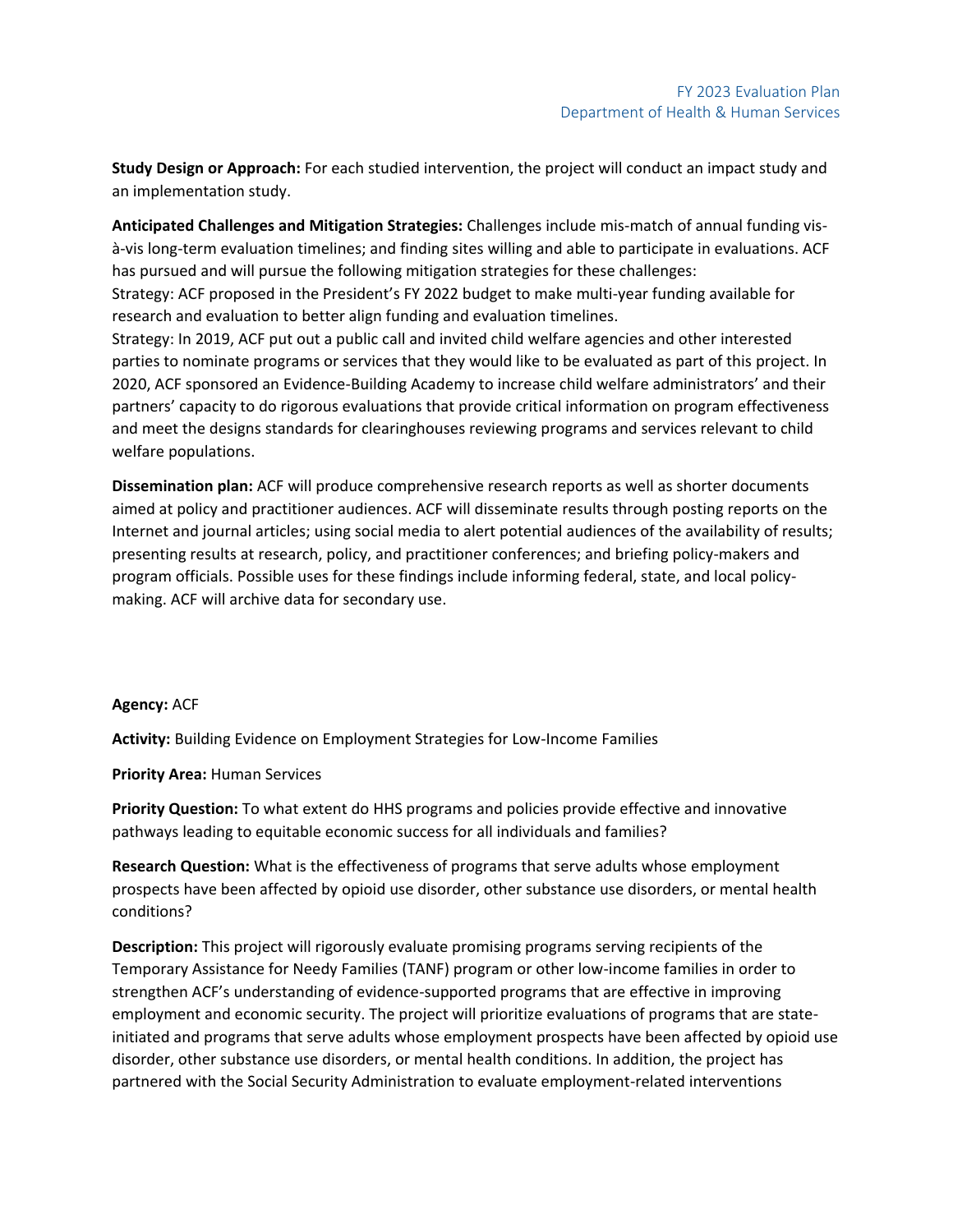targeting individuals with current or foreseeable disabilities who have limited work history and are at risk of applying for Supplemental Security Income (SSI).

**Time Period for the Activity** (estimated start and end dates): 2017 - 2024

**Existing Data Sources Held by the Division:** National Directory of New Hires data

**Existing Data from Other Sources:** State and local administrative data such as TANF data and local program management information system data

**New Data Collection:** New information collections related to this project have been reviewed and approved by the Office of Management and Budget (OMB) Office of Information and Regulatory Affairs under OMB #0970-0537. Related materials are available at the Building Evidence on Employment Strategies for Low-Income Families (BEES) Project page on RegInfo.gov.

**Study Design or Approach:** The project will conduct experimental impact studies, descriptive evaluations, cost analyses, and case studies.

**Anticipated Challenges and Mitigation Strategies:** Challenges include availability and quality of administrative data; adequacy of outcome measures; mis-match of annual funding vis-à-vis long-term evaluation timelines; and finding sites willing and able to participate in evaluations. ACF will pursue the following mitigation strategies for these challenges:

Strategy: ACF proposed in the President's FY 2022 budget to make multi-year funding available for research and evaluation to better align funding and evaluation timelines.

Strategy: ACF will involve stakeholders to help identify promising and willing sites to participate in evaluations, and work with potential sites to address their concerns and prepare them for rigorous evaluation.

Strategy: ACF is helping state and local human services agencies build their capacity to engage in research and evaluation activities.

**Dissemination plan:** ACF will produce comprehensive research reports as well as shorter documents aimed at policy and practitioner audiences. ACF will disseminate results through posting reports on the Internet; using social media to alert potential audiences of the availability of results; presenting results at research, policy, and practitioner conferences; briefing policy-makers and program officials; and submitting the findings for review by the ACF-sponsored Pathways to Work Evidence Clearinghouse. Possible uses for these findings include informing federal, state, and local policy-making as well as state and local selection and design of services to help low-income individuals find jobs and advance in the labor market. ACF will archive data for secondary use.

### **Agency:** ACL

**Activity:** Process and Outcome Evaluation of the National Paralysis Resource Center (NPRC)

**Priority Area:** Healthcare; Human Services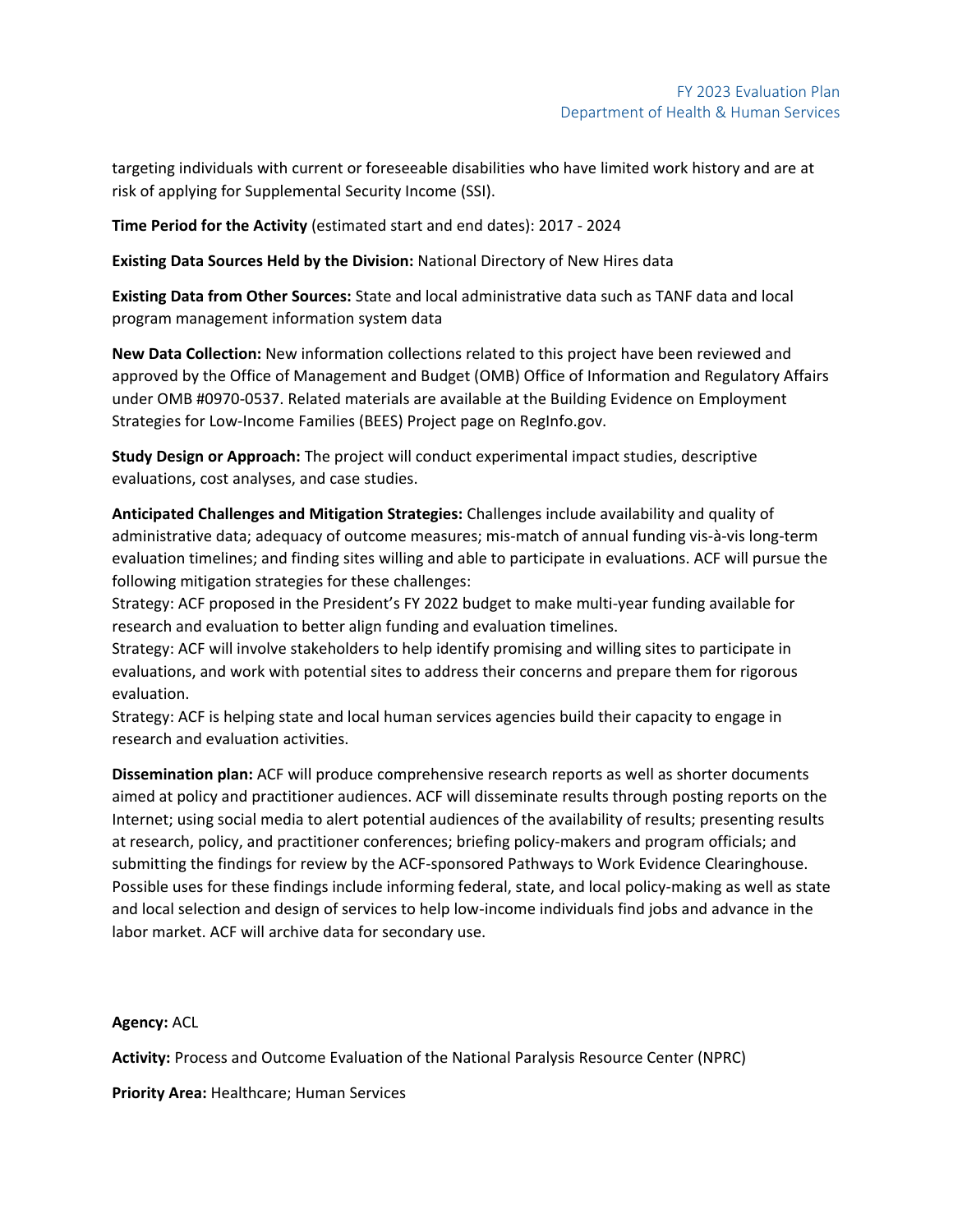**Priority Questions:** How do HHS programs and policies expand equitable access to comprehensive, community-based, innovative, and culturally-competent health care services while recognizing social determinants of health? What effective strategies or combinations of strategies expand access to highquality services for older adults and people with disabilities, and their caregivers, to support increased independence and quality of life?

**Research Question:** How and to what extent does the National Paralysis Resource Center (NPRC): Improve the health and quality of life of individuals living with paralysis of all ages, their families, and their support system? Raise awareness of members of the target populations about paralysis? Increase access of members of the target populations to services relevant to individuals with paralysis? Increase the empowerment, confidence, and independence of individuals living with paralysis? Strengthen support networks for individuals living with paralysis? Improve or increase opportunities for individuals living with paralysis for community living?

**Description:** The purpose of this work is to systematically obtain information on the activitiesand the effectiveness of the NPRC in order to document and improve its activities. This outcome evaluation of the NPRC will determine the extent to which it is meeting the goals of improving the health and quality of life of individuals living with paralysis of all ages, their families, and their support system by raising awareness of and facilitating access to a broad range of services relevant to individuals with paralysis. Other outcomes of interest among people living with paralysis are increased confidence and independence, stronger support networks, and increased opportunities to be valued participants in all aspects of community living.

**Time Period for the Activity** (estimated start and end dates): FY 2022-2027

**Existing Data Sources Held by the Division:** Grant applications and reports (administrative data)

**Existing Data from Other Sources: --**

**New Data Collection:** Interviews and surveys of a sample of key stakeholders and service recipients.

**Study Design or Approach:** Data for the process evaluation will be collected primarily through reviews and administrative records and interviews with NPRC staff and partners (including grantees and subcontractors). This secondary data collection will provide information about the inputs, activities and outputs of the NPRC to provide information about the quality, structure, and efficiency of NPRC services. Data for the outcome evaluation will be collected through surveying and interviewing a sample of those served by the NPRC. This primary data collection will provide information about the effect of the NPRC services on individuals living with paralysis of all ages, their families, and their support system.

# **Anticipated Challenges and Mitigation Strategies:** None

**Dissemination plan:** The evaluation will use a multi-method approach to gather data, that when combined, will produce an accurate assessment of the value of the NPRC highlighting approaches that are working well and identifying areas for improvement. The data will be disseminated through the ACL website, webinars, conference presentations, and peer reviewed journal articles.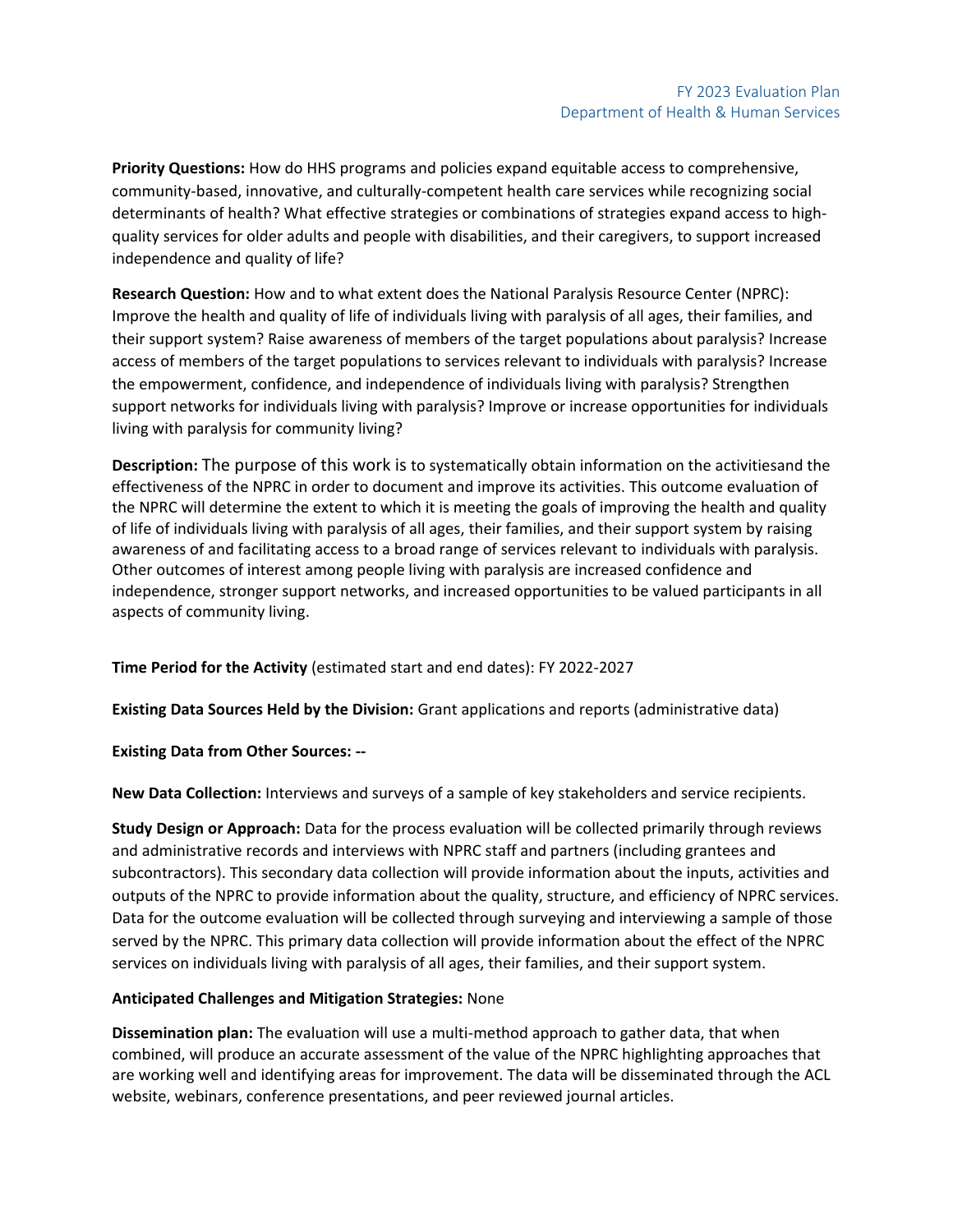### **Agency:** ACL

**Activity:** Evaluating the Degree to Which ACL services Adhere to the Culturally and Linguistically Appropriate Services (CLAS) Standards

### **Priority Area:** Management

**Priority Question:** What improvements to HHS programs and policies can promote effective enterprise governance to ensure programmatic goals are met equitably and transparently across all management practices?

## **Research Questions:**

1. How is ACL supporting grantees to implement CLAS Standards?

2. How can ACL enhance existing CLAS Standards implementation supports for grantees?

3. How does ACL assess grantee adherence to CLAS Standards?

4. How can ACL help grantees assess community needs to ensure CLAS Standards are being met?

**Description:** Process evaluation to determine how ACL grantees operationalize CLAS Standards to support the communities and individuals they serve.

**Time Period for the Activity** (estimated start and end dates): FY 2022-2024

**Existing Data Sources Held by the Division:** Grant applications and grantee reports (administrative data)

**Existing Data from Other Sources: --**

**New Data Collection:** Interviews and surveys of a sample of key stakeholders and grantees.

**Study Design or Approach:** Administrative data will be coded to allow for descriptive statistics, survey data will be analyzed using descriptive statics, and interview data will be analyzed using qualitative approaches.

**Anticipated Challenges and Mitigation Strategies:** CLAS standards are typically applied to health care services and data. This application to social support programming will require adaptation of the concepts. Working closely with the HHS Office of Minority Health, ACL will make the needed adaptations to translate the standards for a social support context.

**Dissemination plan:** The data will be used by ACL to improve technical assistance (TA) for federal and grantees staff. The information regarding the adaptation of the concepts for social support programs and the results regarding ways that programs can be structured to ensure that CLAS standards are being met will be disseminated through the ACL website, webinars, conference presentations, and peer reviewed journal articles.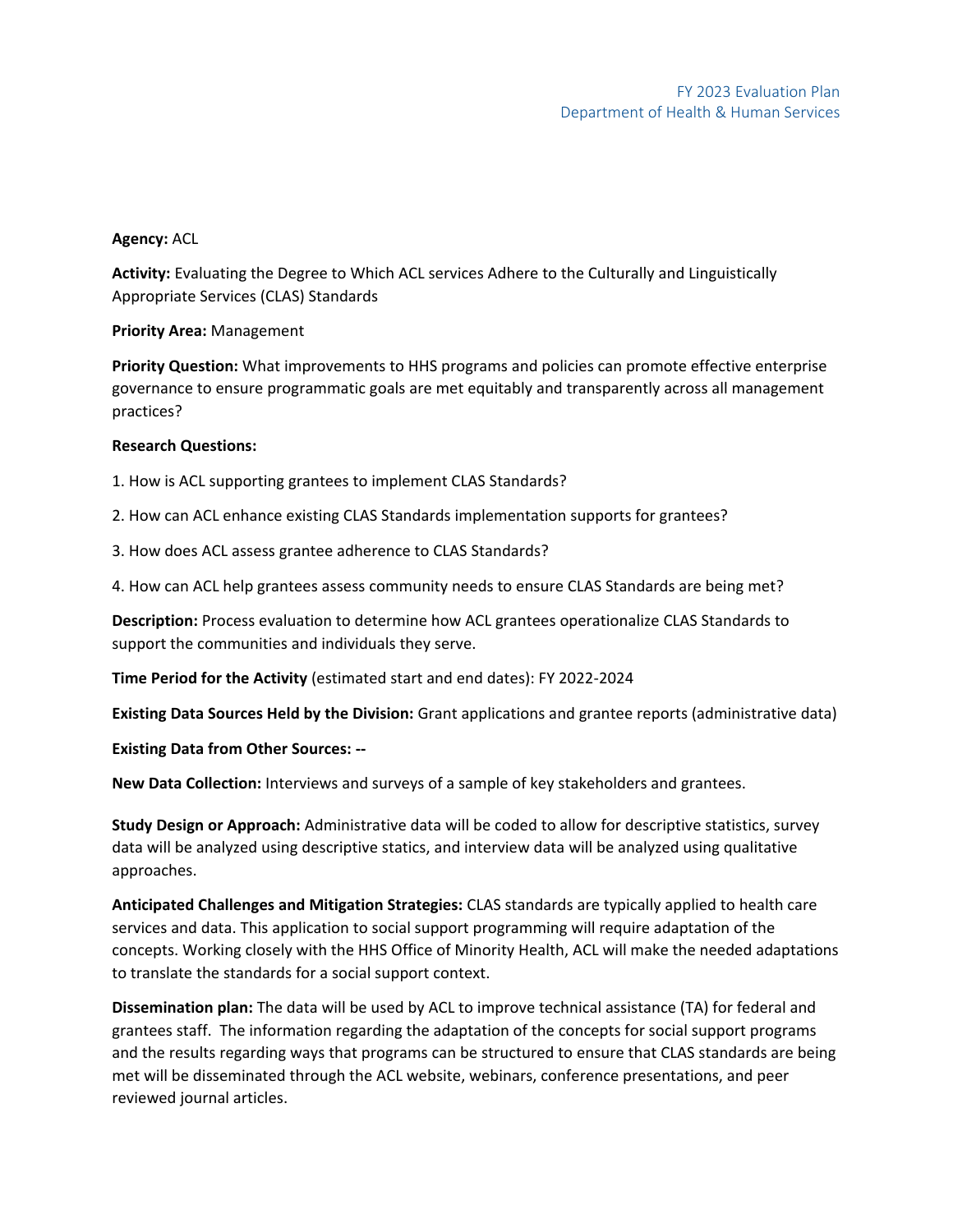### **Agency:** AHRQ

**Activity:** TAKEheart Initiative

**Priority Area:** Research and Evidence

**Priority Question:** How does HHS improve the design, delivery, and outcomes of HHS programs by prioritizing science, evidence, and inclusion?

**Research Question:** How can AHRQ effectively support dissemination of evidence-based practices and foster their implementation within care delivery settings?

**Description:** An important goal of AHRQ is to facilitate implementation of findings from patient centered outcomes research (PCOR) into health care practice. Accordingly, to help improve cardiac rehabilitation rates, the American Association of Cardiovascular and Pulmonary Rehabilitation/Million Hearts® Cardiac Rehabilitation Collaborative has developed a Cardiac Rehabilitation Change Package (CRCP) and established a national goal of 70% participation in CR (up from 20-30%) by 2022 for eligible patients. AHRQ's TAKEheart initiative is designed to broadly disseminate and implement the strategies described in the CRCP to hospitals nationwide to help achieve this goal.

**Time Period for the Activity** (estimated start and end dates): March 2019 – March 2023

**Existing Data Sources Held by the Division:**

**Existing Data from Other Sources:** TAKEheart project leaders are collecting data from Partner Hospitals and Learning Community hospitals.

### **New Data Collection:**--

**Study Design or Approach:** A public TAKEheart Website has been created to (a) increase awareness of the challenges of increasing patient participation in CR nationwide and (b) provide educational resources and training materials (e.g. web-based training modules and implementation guides) for hospitals wishing to adopt evidence-based strategies for meeting these challenges. In addition, a group of TAKEheart Partner Hospitals (PHs) recruited from across the US is currently participating in monthly web-based training sessions and receiving individual coaching in developing and implementing individualized hospital action plans for putting these evidence-based strategies into practice. These PHs exchange insights with their peers through monthly meetings of Peer Action Groups. Finally, a larger group of hospitals will be invited to join Learning Community Affinity Groups to share knowledge about ways to address challenges to and disparities in patient participation in CR. Since the Learning Community was launched in March 2020, the first set of Affinity Groups focused on strategies for adapting CR to the COVID-19 pandemic (e.g., providing in-person CR under restricted conditions and in using remote phone and other remote technologies to provide CR training at home).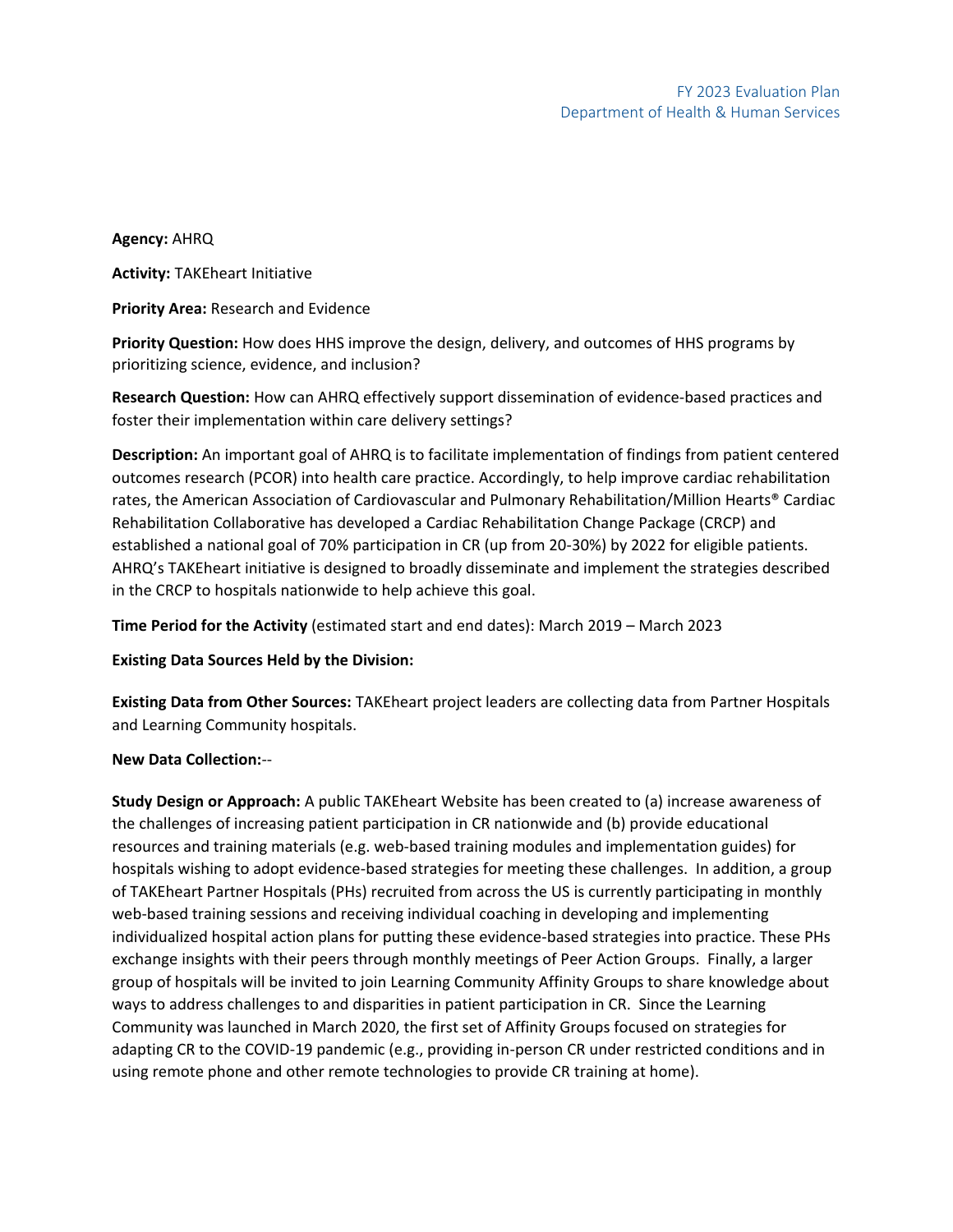**Anticipated Challenges and Mitigation Strategies:** The monthly trainings of the first of two cohorts of Partner Hospitals were halted in March 2020 due to the pandemic and were resumed in May 2021. Some of the hospitals enrolled in the first cohort had to drop out and were replaced with hospitals that had applied to be in a second cohort. Additional recruitment is now underway for this second cohort (that will begin training in Fall 2021), but it is unlikely that the target of an additional 50 hospitals for the second cohort will be met.

**Dissemination plan:** The main results of the AHRQ evaluation of the TAKEheart initiative will be made publicly available on the AHRQ website and considered for dissemination through conference presentations and peer-reviewed journal articles. Internally, the results will be used to develop future AHRQ dissemination and implementation initiatives.

#### **Agency:** ASPE

**Activity:** Evaluation of the Certified Community Behavioral Health Clinic Demonstration

#### **Priority Area:** Healthcare

**Priority Question:** How do HHS programs and policies expand equitable access to comprehensive, community-based, innovative, and culturally-competent health care services while recognizing social determinants of health?

#### **Research Questions:**

1. What activities do CCBHCs implement to improve access to care?

2. How do CCBHCs implement the full scope of services and maintain the certification requirements?

3. What is the quality of care provided to CCBHC clients?

4. Do the PPS models cover the full cost of care for the CCBHCs?

5. What is the impact of the demonstration on inpatient, emergency, and ambulatory service utilization rates and costs?

**Description:** This the program evaluation for the two-year demonstration of Certified Community Behavioral Health Clinics (CCBHCs) in 8 states. It involves both qualitative and quantitative analysis, and utilizes quality and cost reports required under the demonstration. In new work, the demonstration states will be followed as the demonstration has been extended several times.

**Time Period for the Activity** (estimated start and end dates): 9/30/2016 – 9/29/2023

**Existing Data Sources Held by the Division:** --

**Existing Data from Other Sources:** State Medicaid claims data.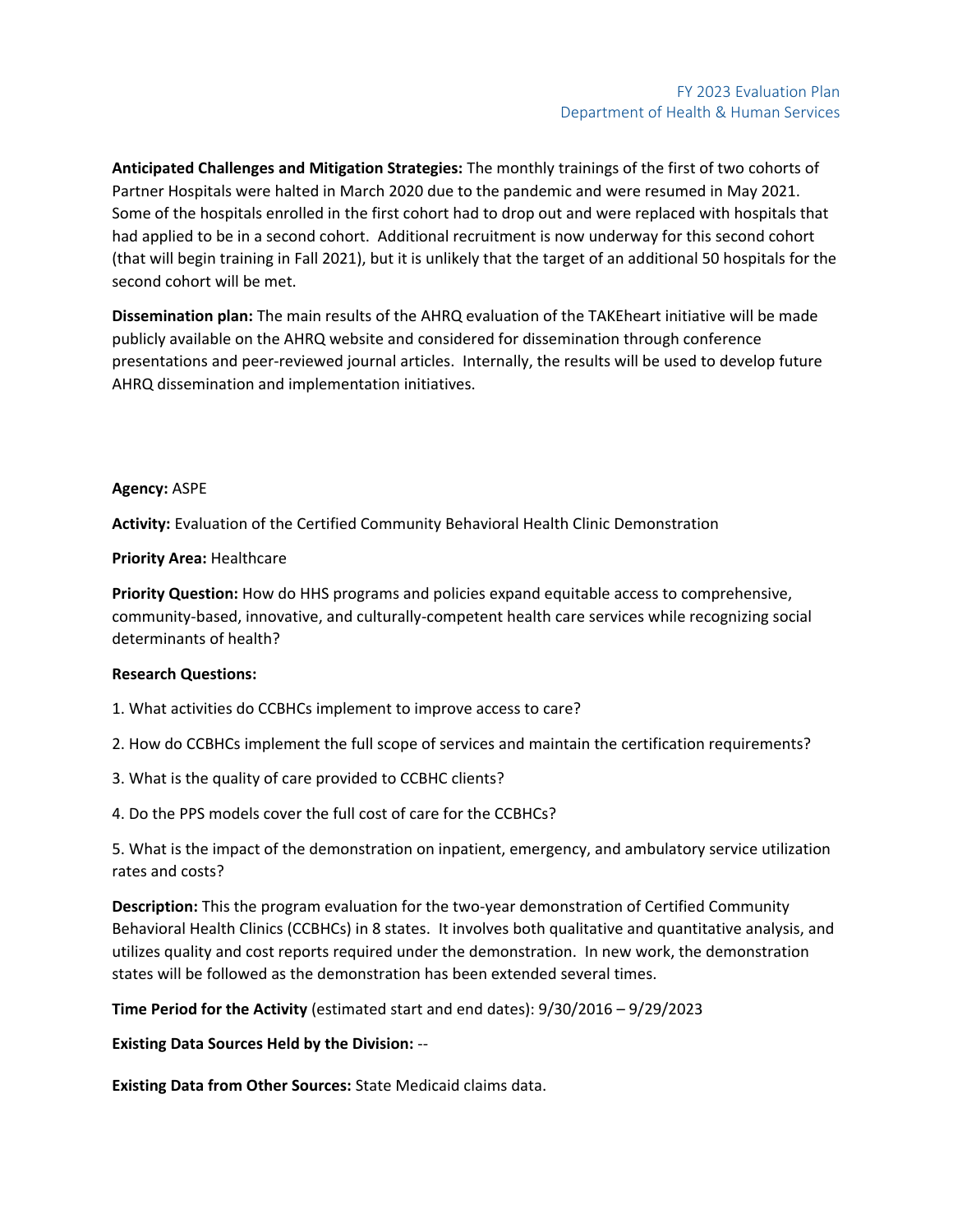**New Data Collection:** Cost reports, quality measure reporting, qualitative interviews, clinic progress reports

**Study Design or Approach:** The evaluation involves two interrelated components: (1) an impact study that examines changes in service utilization and costs among CCBHC clients relative to comparison groups and (2) an implementation study that examines how states supported the demonstration, CCBHCs' successes and challenges in maintaining the certification criteria, the costs of CCBHC services, and changes in the accessibility, scope of services, and quality of care resulting from the demonstration

**Anticipated Challenges and Mitigation Strategies:** The quality measures were created for the demonstration, and not widely utilized. Therefore, quality measure performance is difficult to interpret. In addition, it is difficult to interpret changes in utilization (e.g., hospitalization increases or decreases), as positive or negative changes could be beneficial to beneficiaries

**Dissemination plan:** Four reports to Congress have been submitted, and we intend to submit one for each year of the evaluation. In addition, reports are posted on the ASPE website.

### **Agency:** CDC

**Activity:** Rigorous Evaluations of Telehealth Strategies to Address Hypertension Management and Control

**Priority Area:** Healthcare; Public Health

**Priority Question:** To what extent do HHS programs and policies reduce costs and improve quality of health care services? How do HHS policies and programs enhance promotion of healthy lifestyle behaviors to reduce occurrence and disparities in preventable injury, illness, and death?

**Description:** Telehealth is one avenue that may increase access to healthcare for underserved populations, and this project will focus on identifying implications and recommendations for the use of telehealth among populations who experience disproportionate risk of hypertension and barriers to healthcare access. The project will use a stepwise approach, using an understanding of the context and policies related to telehealth, to develop an evaluation plan which will evaluate the implementation of telehealth at three health systems. The evaluations will assess telehealth implementation, cardiovascular disease outcomes over time, compare differences in outcomes among patients receiving telehealth services versus those receiving in-person medical care, cost-effectiveness, and the sustainability of telehealth strategies including the policy context for long term implementation of telehealth.

**Time Period for the Activity** (estimated start and end dates): September 2021 – November 2023

**Existing Data Sources Held by the Division:** None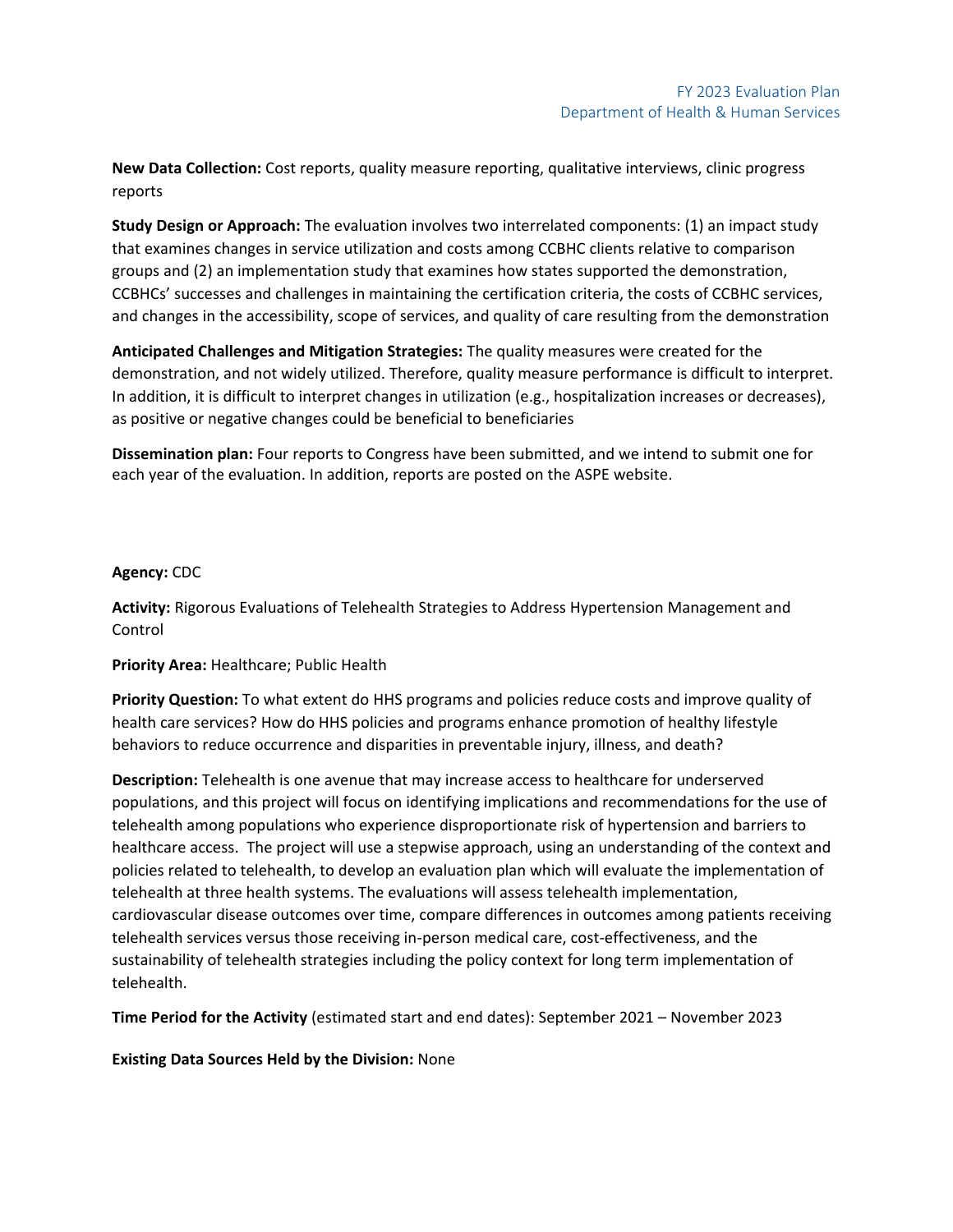**Existing Data from Other Sources:** Secondary data analysis using data extracted from health system site data systems (i.e., EHRs); Secondary data analysis of Federal and state telehealth statutes, legislation, and regulations; Secondary data analysis of published and grey literature for the use of telehealth to address cardiovascular disease and address health disparities

#### **New Data Collection:** Qualitative Interviews

**Study Design or Approach:** Overall, evaluation methods will include a retrospective analysis of adult patients with hypertension, hypercholesterolemia, or other cardiovascular disease who received telehealth services at three separate health systems over the past year or more. The evaluation design will use quasi-experimental methods that includes a comparison group to assess the contribution of telehealth implementation to relevant outcomes including hypertension. A policy analysis will include a systematic assessment of Federal and state policies, statutes, and regulations that facilitate and limit telehealth.

**Anticipated Challenges and Mitigation Strategies:** This effort aims to build practice-based evidence within a national context of rapidly changing of healthcare delivery, largely driven by the ongoing COVID-19 pandemic. These challenges also present unique opportunities for evidence-building. The evaluation design seeks to demonstrate effectiveness of telehealth strategies to address cardiovascular disease and health disparities, while proactively considering how current policies and regulations affect telehealth implementation and reimbursement of services, and the role of the COVID-19 pandemic in catalyzing broad health system implementation of telehealth.

**Dissemination plan:** Results will be disseminated to public and scientific audiences through the CDC website, peer-reviewed journals, and public health or evaluation conferences. For example, the project will produce implementation guides to encourage strategy replication, manuscripts, presentations to the public or key collaborators, and other briefing products.

#### **Agency:** CDC

**Activity:** Evaluation of the Preventive Health and Health Services (PHHS) Block Grant

### **Priority Area:** Public Health

**Priority Question:** How can HHS sustain strong financial stewardship of HHS resources to foster prudent use of resources, accountability, and public trust?

**Research Questions:** How does the PHHS Block Grant support state, territorial, and tribal public health agencies in addressing prioritized public health needs within their jurisdiction? How does the PHHS Block Grant contribute toward the achievement of organizational, systems, and health-related outcomes?

**Description:** The evaluation consists of several activities based on the CDC Framework for Program Evaluation, including implementing a measurement framework to assess recipient achievements,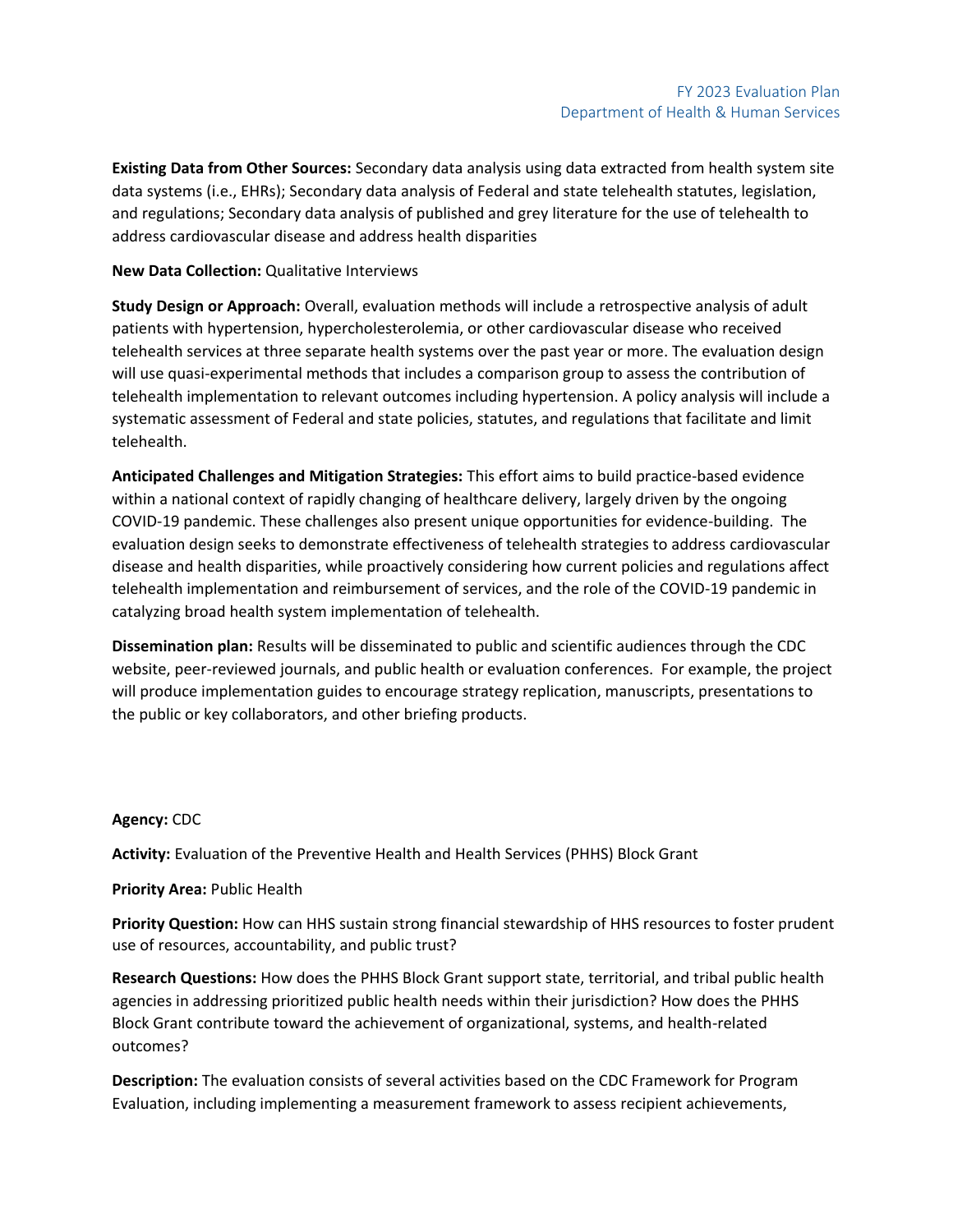analyzing recipient allocation of funding to Healthy People 2030 objectives to assess priority public health needs, and exploring the relationship between PHHS Block Grant funding and agency performance and health outcomes.. The PHHS Block Grant Measures Assessment will be fielded in Fall 2022 and the findings will be shared in 2023.

**Time Period for the Activity** (estimated start and end dates): 2020-2023

**Existing Data Sources Held by the Division:** PHHS Block Grant Measures Assessment (survey), interviews, recipient work plans, and data in Block Grant management information system.

**Existing Data from Other Sources:** Evaluation of the Preventive Health and Health Services Block Grant.

**New Data Collection:** 2022 PHHS Block Grant Measures Assessment, 2022 interviews, 2021-2023 work plans, data entry in Block Grant management information system.

**Study Design or Approach:** Descriptive, quantitative, and qualitative methods are employed to analyze the primary evaluation questions across the various data collection methodologies.

**Anticipated Challenges and Mitigation Strategies:** The PHHS Block Grant provides flexible funds to recipients allowing them to set their own priorities for the Healthy People 2030 objectives they will meet. The measurement framework is designed to apply to recipient activities regardless of how funds are invested, or which Healthy People 2030 objectives are selected.

**Dissemination plan:** Results disseminated via evaluation report, link to webpage, internal key messages document, PowerPoint presentation, internal and external meetings, conferences, publications, and manuscripts. Tailored messages and products will serve to demonstrate the value of the PHHS Block Grant to Congress, US Government Agencies, the public, States, Tribes, Local and Territorial Health Departments.

#### **Agency:** CDC

**Activity:** DSEPD Fellowship Diversity Recruitment Evaluation

#### **Priority Area:** Research and Evidence

**Priority Question:** Where does HHS need to further invest in the scientific workforce to maintain leadership in the development of innovations that broaden our understanding of disease, healthcare, public health, and human services resulting in more effective interventions, treatments, and programs? Which HHS investments are optimal to uphold effective and innovative human capital resource management resulting in an engaged, diverse workforce with the skills and competencies to accomplish the HHS mission?

#### **Research Questions:**

To what extent were diverse racial and ethnic applicants engaged in the DSEPD recruitment process?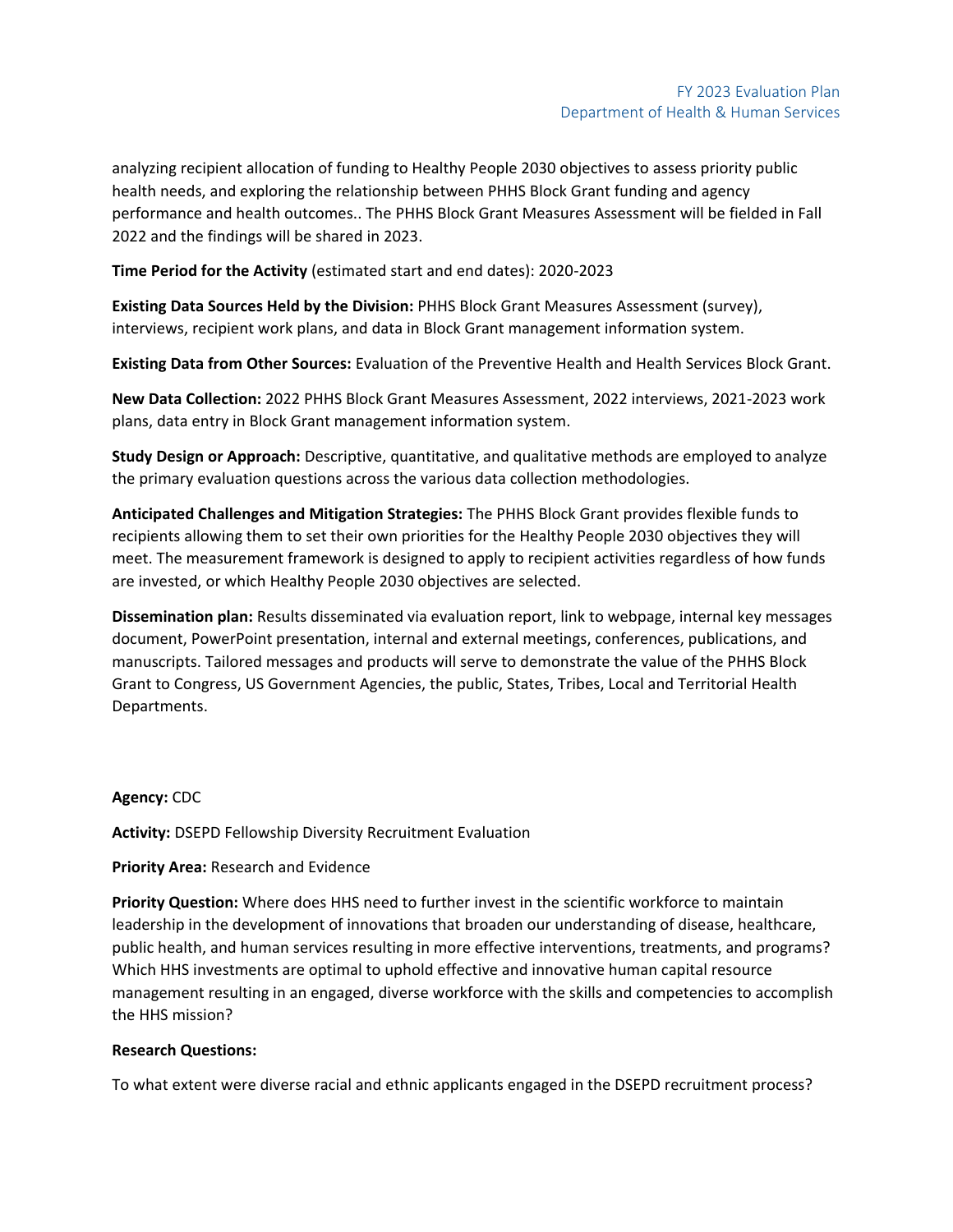Which recruitment methods within the strategy were the most effective at reaching diverse applicant? What effect did recruitment efforts have on the race and ethnicity of DSEPD fellowship applications? What effect did recruitment efforts have on the fit of racial and ethnic applicants for DSEPD fellowships?

What effect did recruitment efforts have on the selection of racial and ethnic candidates for DSEPD fellowships?

**Description**: Fellowships are a pathway to the public health workforce and public health leadership, and a significant DSEPD goal is to improve the diversity of its fellowship applicants and selected fellows as an approach to building a public health workforce as diverse as the communities it serves. DSEPD is implementing an enhanced recruitment strategy that includes specific approaches for improving racial and ethnic diversity, and conducting a robust, mixed-methods evaluation to assess the effect of the enhanced recruitment strategy and identify effective recruitment methods for building a diverse workforce prepared to apply health equity goals to public health programs. The evaluation will be used to inform recruitment activities, determine the effectiveness of the activities, and assess progress made towards improving the racial and ethnic diversity of fellowship applicants and selected candidates.

**Time Period for the Activity** (estimated start and end dates): June 2021 – June 2023

**Existing Data Sources Held by the Division:** Facilitated discussion notes; participant surveys; policy, communications, and program office records; division selection reports; candidate applications, and web metrics.

**Existing Data from Other Sources:** Handshake and Zoom platform data exports; CSELS Partnership Portal

**New Data Collection:** Updated data will be pulled from reoccurring facilitated discussion notes; participant surveys; policy, communications, and program office records; division reports; candidate applications, web metrics; Handshake and Zoom platform data exports; CSELS Partnership Portal. A new SharePoint site is in development to track all DSEPD recruitment activities and data in one central location with automated data visualization features for reporting.

**Study Design or Approach:** The design follows a mixed-methods, descriptive approach. Data collection includes reviewing a variety of records, conducting a participant survey, and holding a facilitated discussion. Analysis will be completed through document review, quantitative analysis, and thematic analysis.

**Anticipated Challenges and Mitigation Strategies:** No major challenges are foreseen. However, there are a variety of data sources and the compilation and analysis of the data from these sources will require a comprehensive approach. Internal and contract support with the required skills has been dedicated and assigned.

**Dissemination plan:** Results will be disseminated to DSEPD fellowship leads and senior leadership to provide strategic direction and guide recruitment strategies and justify recruitment investments.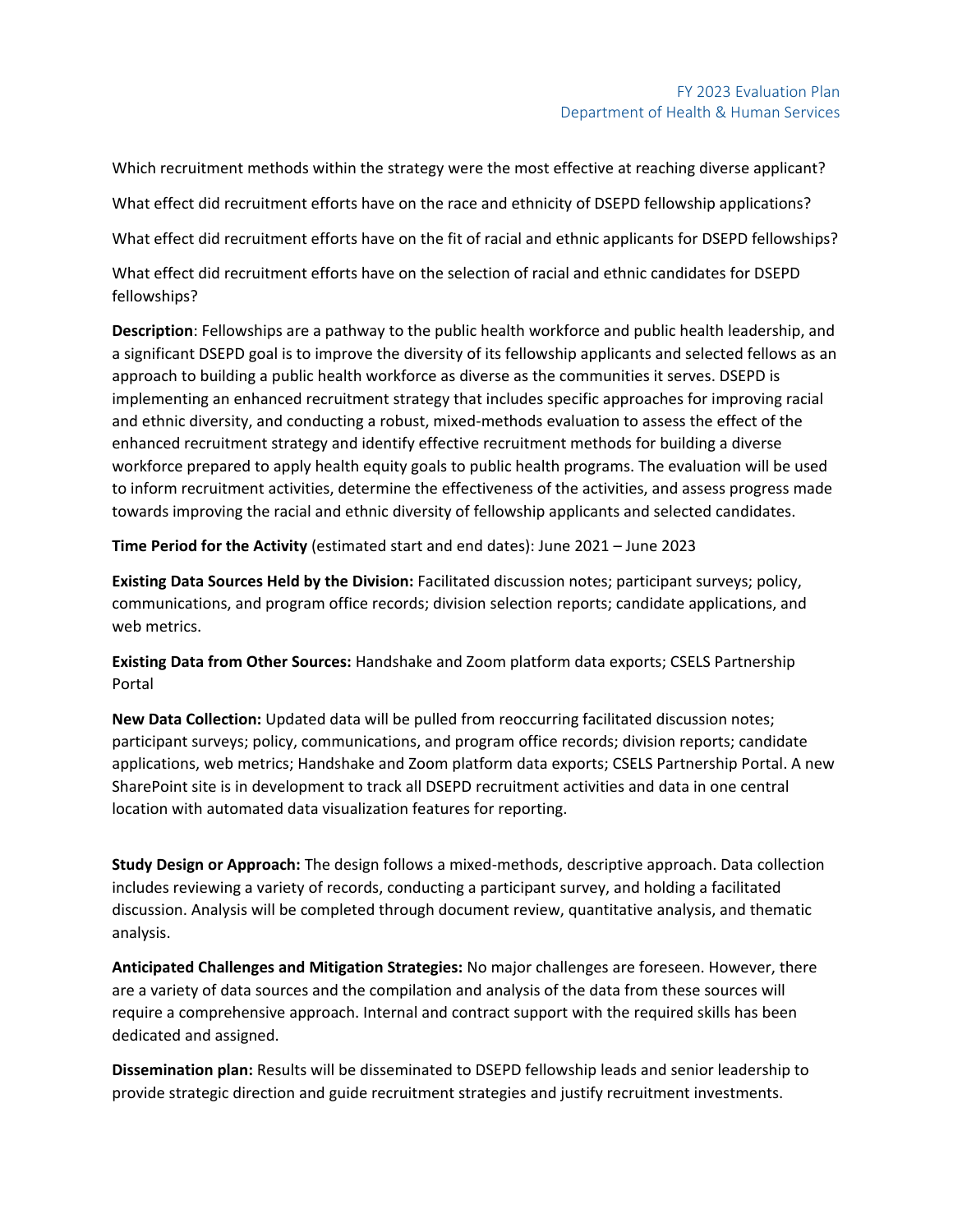Results will be shared via Briefs, Snapshots, presentations, Learn at Lunches, and an Annual evaluation report.

#### **Agency:** CDC

**Activity:** Ending Epidemics: Drug Overdoses—Overdose Data to Action Cross-Site Evaluation

**Priority Area:** Healthcare; Public Health

**Priority Question:** To what extent do HHS programs and policies strengthen and expand access to mental health and substance use disorder treatment and recovery services for individuals and families? How do HHS policies and programs enhance promotion of healthy lifestyle behaviors to reduce occurrence and disparities in preventable injury, illness, and death?

#### **Research Questions:**

Among CDC's funded activities to reduce opioid overdose and misuse, what strategies, or combination of strategies, are associated with reducing US drug overdose mortality?

How and to what extent are Overdose Data to Action (OD2A) funded recipients using overdose data to inform prevention activities? Which strategies, or combinations of strategies, appear to have the desired programmatic effect?

**Description:** The Overdose Data to Action (OD2A) cooperative agreement funds 66 health departments – 47 state health departments, 16 city or county health departments, and 3 district and/or U.S. territories over a three-year period beginning in September 2019. OD2A focuses on the complex and changing nature of the drug overdose epidemic and highlights the need for an interdisciplinary, comprehensive, and cohesive public health approach. Funds awarded as part of this agreement will support state, territorial, county, and city health departments in obtaining high quality, more comprehensive, and timelier data on overdose morbidity and mortality and using those data to inform prevention and response efforts. A mixed method, quasi-experimental designed evaluation is being conducted to assess program implementation progress and measure OD2A's impact on several key short-, medium-, and long-term outcomes. The evaluation will use existing programmatic data, secondary data, and primary data collection in the form of interviews and focus groups to address gaps and add context. Qualitative data will be analyzed using thematic analysis to identify patterns and trends among recipients and their implemented activities. Quantitative data will be analyzed using descriptive statistics and trend analyses. A mixed-methods approach will also be taken to synthesize and triangulate data to gain a deeper understanding of OD2A activities.

**Time Period for the Activity** (estimated start and end dates): September 2019-September 2023

**Existing Data Sources Held by the Division:** Programmatic data (e.g., work plans, annual progress reports, evaluation plans, data dissemination plans, capacity self-assessment survey)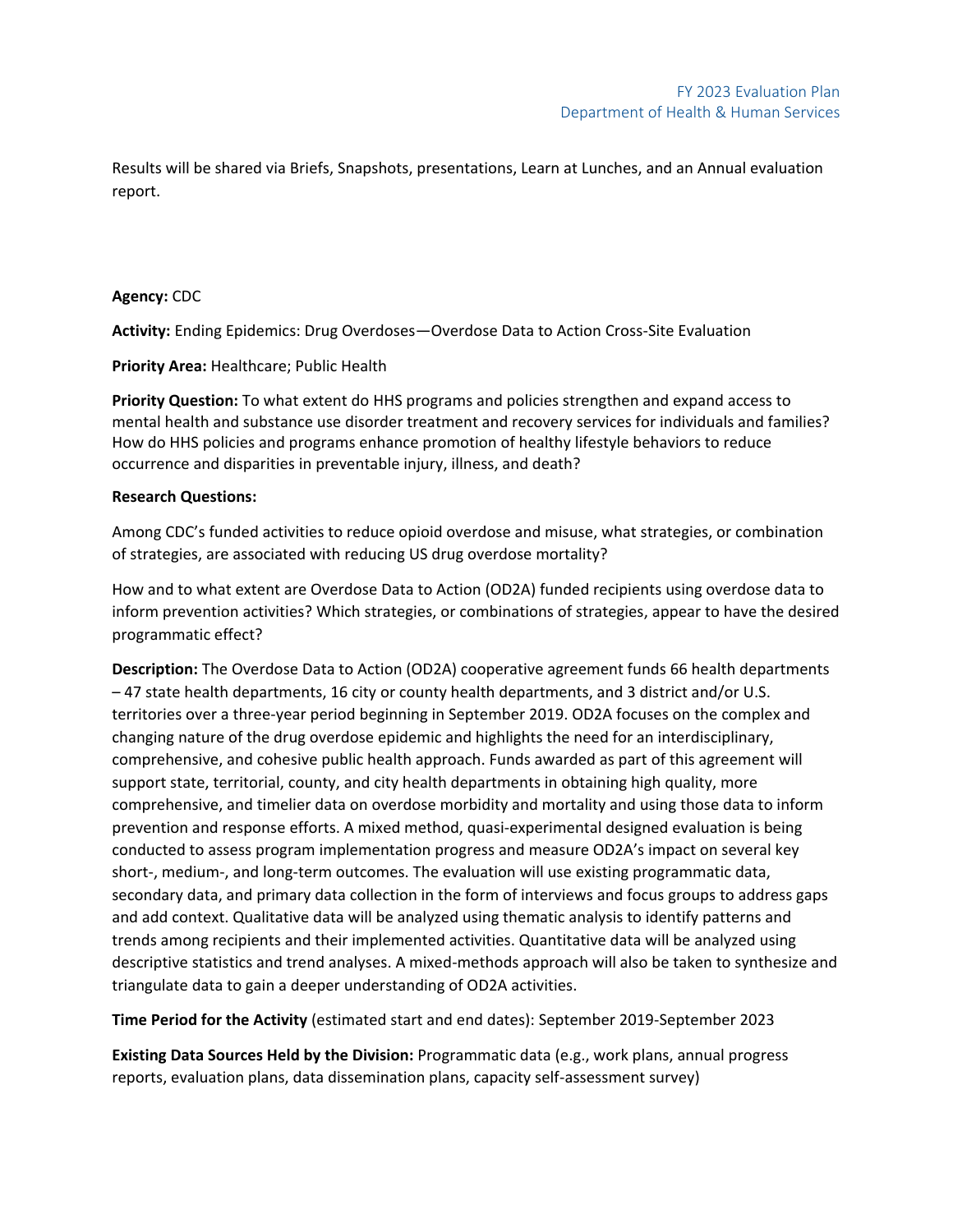**Existing Data from Other Sources:** Secondary databases (e.g., IQVIA, surveillance data)

**New Data Collection:** Primary data collection via key informant interviews and focus groups

**Study Design or Approach:** A mixed method, quasi-experimental design is being used to assess program implementation progress and measure and explain OD2A's impact on several key short-, medium-, and long-term outcomes. Qualitative data will be analyzed using thematic analysis to identify patterns and trends among recipients and their implemented activities. Quantitative data will be analyzed using descriptive statistics and trend analyses. A mixed-methods approach will also be taken to synthesize and triangulate data to gain a deeper understanding of OD2A activities.

**Anticipated Challenges and Mitigation Strategies:** One challenge for the OD2A cross-site evaluation could be the variability in state and jurisdictions capacity to collect and report high quality standardized data. CDC will mitigate this challenge by providing guidance and technical assistance on reporting requirements including the type and quality of data to be reported by funded jurisdictions. CDC scientists will also review data submitted on a quarterly or annual basis and provide feedback and technical assistance to those jurisdictions who require more assistance to report.

**Dissemination plan:** The OD2A evaluation will result in a variety of dissemination products created over the three-year period and will include: two evaluation briefs, a white paper, three annual reports, and a manuscript. Products will be tailored to specific audiences like public health practitioners, providers, insurers, and/or CDC staff and leadership.

**Agency:** CMS

**Activity:** Maternal Opioid Misuse (MOM) Model Evaluation

**Priority Area:** Healthcare; Human Services

**Priority Question:** To what extent do HHS programs and policies strengthen and expand access to mental health and substance use disorder treatment and recovery services for individuals and families? What are the impacts of HHS programs and policies on strengthening early childhood development and expanding opportunities to help children and youth thrive equitably within their families and communities?

**Research Questions:** To what extent does implementing a coordinated care model for pregnant and postpartum women with OUD improve quality and reduce the costs associated with treating pregnant and postpartum women and infants affected by OUD? What are specific best practices for serving this population?

**Description:** MOM is a program for pregnant/postpartum Medicaid and CHIP participants with opioid use disorder (OUD). The MOM Model evaluation seeks to determine if evidenced-based, integrated care that includes access to medication assisted treatment (MAT) can improve outcomes and reduce costs for pregnant and postpartum women with opioid disorder and their infants. The evaluation seeks to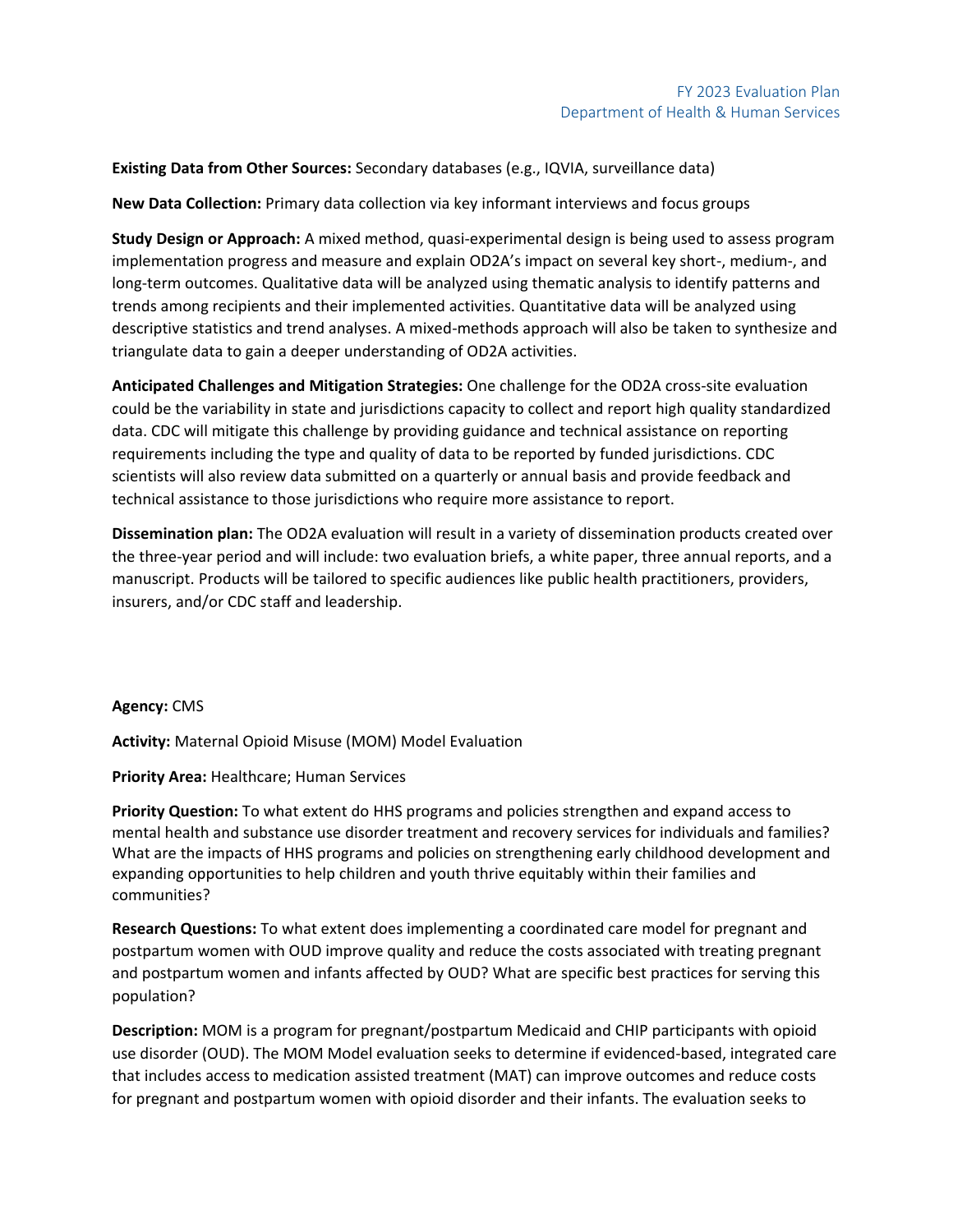build the evidence base for what works best for treating pregnant women with OUD, especially in light of multiple co-morbidity often present (particularly other substance abuse and behavioral health disorders). The evaluation also seeks to assess the effects of integrated care (including data sharing) among provider and social service entities.

**Time Period for the Activity** (estimated start and end dates): January 2020 - January 2027

**Existing Data Sources Held by the Division:** Medicaid T-MSIS data for MOM Model awardees and potential comparison States (yet to be determined), including demographic and eligibility data, inpatient data, other services data, pharmacy data, and other T-MSIS data files

**Existing Data from Other Sources:** Vital records data provided by MOM Model awardees; Mother-infant dyad identifiers provided by MOM Model awardees; Ongoing literature reviews and environmental scans, including any new documents provided by MOM Model awardees; MOM Model awardeereported, participant-level data on demographic characteristics, mental and physical health characteristics, substance abuse, social determinants of health data, service use type and frequency, and outcomes.

**New Data Collection:** Primary data collection in the form of key informant interviews, focus groups/indepth interviews with MOM Model participants, Photovoice with MOM Model participants, and structured observations of care delivery sites.

**Study Design or Approach:** The evaluation will produce annual reports of model outcomes beginning with an evaluation of the model pre-implementation period (through June 20, 2021).

The evaluation uses a theoretically guided, integrated mixed methods design. As such, each aspect of the evaluation continuously informs the others. Participant level data includes program-based quality measures and information on participants provided by care delivery partners. The qualitative analysis includes in-person and virtual site visits that involve environmental scans, interviews, focus groups, and innovative participant-directed methods. The quantitative analysis of claims and vital records (birth and death) will include impacts analyses with comparison groups as possible. Where an impacts analysis is not possible, the evaluation will consider pre-post analysis and forms of descriptive statistical analysis.

**Anticipated Challenges and Mitigation Strategies:** An impact analysis may not be possible for all awardees (barriers include small sample sizes, difficulties in establishing appropriate comparison groups, and quality of claims data for this population).

**Dissemination plan:** The evaluation aims to demonstrate whether providing evidence-based, comprehensive services for this population helps achieve better care and health outcomes and lower spending such that other state Medicaid programs might implement similar models.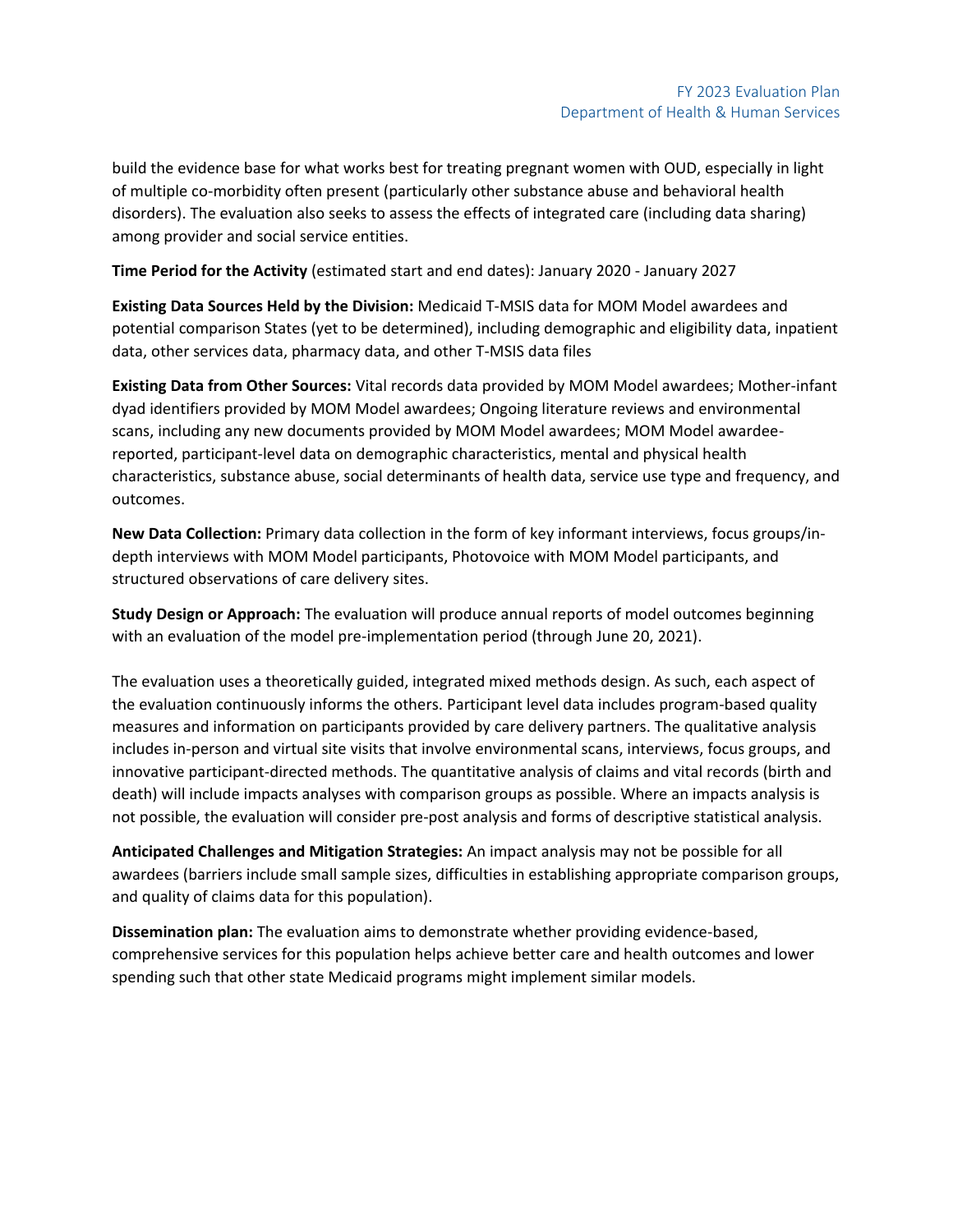### **Agency:** CMS

**Activity:** Integrated Care for Kids (InCK) Model Evaluation

**Priority Area:** Healthcare; Human Services

**Priority Questions:** To what extent do HHS programs and policies reduce costs and improve quality and safety of healthcare services? What are the impacts of HHS programs and policies on strengthening early childhood development and expanding opportunities to help children and youth thrive equitably within their families and communities?

**Research Question:** The primary questions for the pre-implementation period are:

What are the characteristics of the InCK population?

What are barriers and facilitators to initiating InCK programs, including APM design?

How do these barriers and facilitators differ by awardee and by local and state-specific contexts?

The primary evaluation questions for the implementation period are:

Does the InCK intervention (including the APM) result in reduced total health care expenditures and improved quality of care, and specifically:

a reduction in Medicaid and CHIP covered inpatient utilization and Emergency Department (ED) use

reductions in cost of care to Medicaid and CHIP

reductions in out of home placement (e.g. foster care, prolonged hospitalization)

**Description:** The evaluation seeks to determine whether implementation of InCK improves health outcomes and reduces Medicaid costs among beneficiaries in the targeted population. The evaluation employs a mixed methods approach that includes measures for key service areas (clinical and behavioral health, food and housing security), rigorous qualitative case studies, and an impacts analysis of Medicaid claims data using within-state comparison groups.

**Time Period for the Activity** (estimated start and end dates): August 2020 - August 2029

**Existing Data Sources Held by the Division:** Unredacted, Final and Preliminary T-MSIS Analytic Research Identifiable Files (TAF RIF) for the years covering 2017-2027; CMS TAF Vital Status Files for the years covering 2017-2027; Model documentation submitted by awardee recipients (ARs) including progress reports, operational plans, standard operating procedures, and applications/NCCs; Clinical and nonclinical performance measure data (to be captured by the Implementation and Monitoring contractor)

**Existing Data from Other Sources:** Area Health Resource File (https://data.hrsa.gov/topics/healthworkforce/ahrf); HPSAs (https://bhw.hrsa.gov/shortage-designation/hpsas); US Census/American Community Survey (https://www.census.gov/programs-surveys/acs/data.html); Rural-Urban Commuting Areas (https://www.ers.usda.gov/data-products/rural-urban-commuting-area-codes/); Area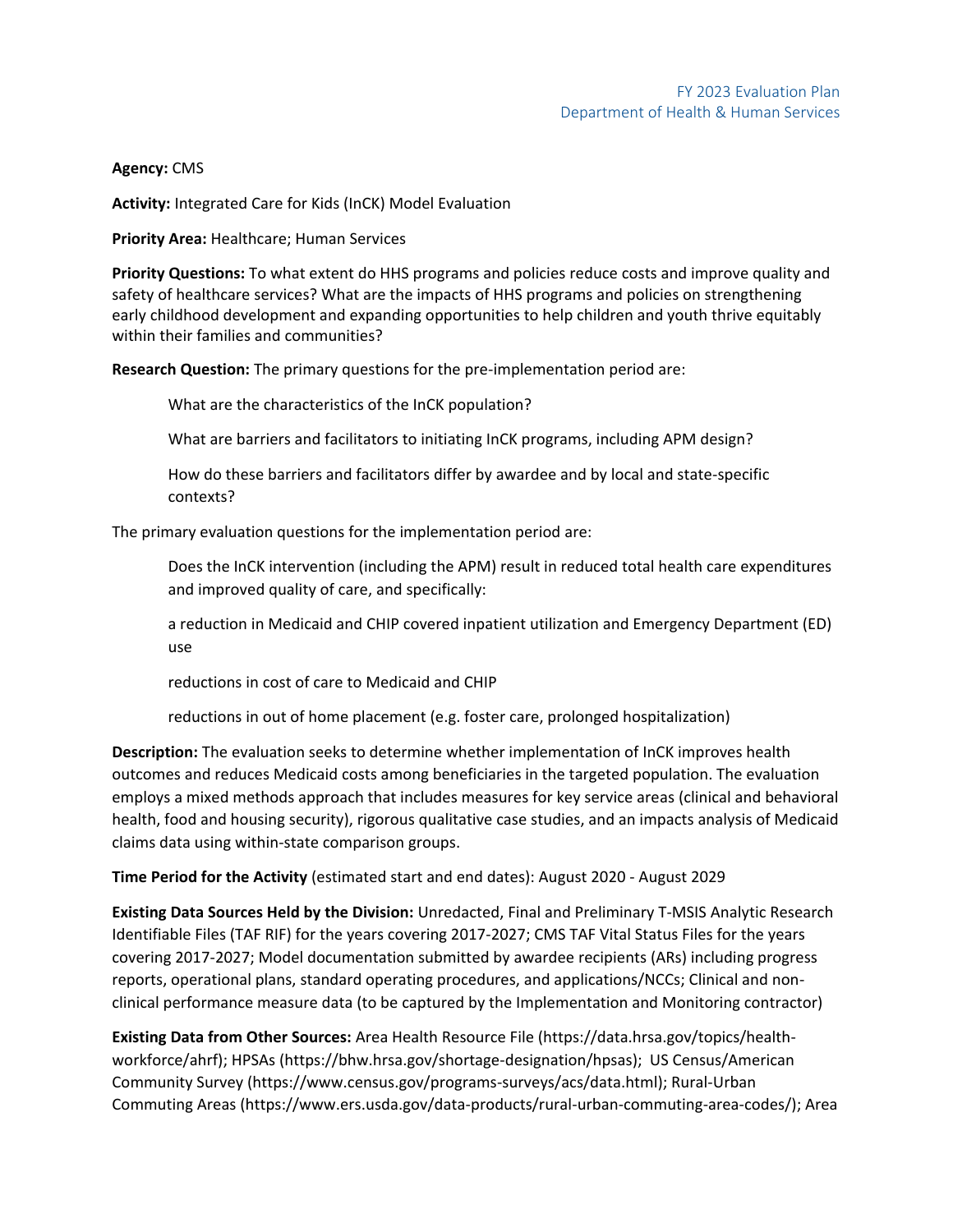Deprivation Index (https://www.neighborhoodatlas.medicine.wisc.edu/); COVID-19 data from USAFacts.org (https://usafacts.org/visualizations/coronavirus-covid-19-spread-map/); County Health Rankings (https://www.countyhealthrankings.org/); Social Determinants of Health (https://www.ahrq.gov/sdoh/index.html); Child welfare and foster care data: Data from states' Statewide Automated Child Welfare Information System (SACWIS) or Child Welfare Information Systems (CCWIS) or alternative administrative data system (specifically, data elements that support states' submissions to the Federal Adoption and Foster Care Analysis and Reporting System (AFCARS) and the National Child Abuse and Neglect Data System (NCANDS)); Juvenile justice data: Data from states' juvenile justice agencies, courts, or other sources containing data related to "systems that respond to youth that come into contact with law enforcement and are accused of breaking the law"; Education data: Data from states' education agencies and/or local school districts; Food security data: Data from 1) states' health departments, 2) human services / social services agencies, or 3) education agencies related to eligibility/utilization of food assistance or food-related needs; Cash assistance data: Data from states' health departments or human services / social services agencies related to eligibility/utilization of cash assistance programs; Housing data: Data from federal, state, or local agencies on eligibility/utilization of housing assistance

**New Data Collection:** Retrospective Attribution Files (collected by ARs); Retrospective Comparison Files (collected by ARs); Service Integration Level (SIL) Checklists (collected by ARs); Aggregate Performance Measures and underlying individual-level admin or EHR data (collected by ARs); Interviews with ARs ; Interviews with State Medicaid Agencies; Interviews with members of the Partnership Council; Interviews/focus groups with providers serving the attributed population and providers serving the comparison group population.; Interviews/focus groups/other TBD data collection with patients and families/caregivers potentially involved with and/or impacted by the InCK model

**Study Design or Approach:** The evaluation will produce annual reports of model outcomes beginning with an evaluation of model pre-implementation. Milestones are still being negotiated with awardees. The design plan for the implementation design is due in the fall of 2021.

The evaluation uses an integrated mixed methods approach. As such, each aspect of the evaluation continuously informs the others. Quality measures and demographic information on participants are provided by awardees. The qualitative analysis includes in-person and virtual site visits that involve environmental scans, interviews, focus groups, and innovative participant-directed methods. The quantitative analysis of Medicaid (and CHIP where applicable) claims will include impacts analyses with comparison groups from non-overlapping areas in the same states where beneficiaries are served.

**Anticipated Challenges and Mitigation Strategies:** Implementation has not yet begun for this model, and quality of the anticipated data is unclear.

**Dissemination plan:** The evaluation hopes to understand whether integrated care models and APMs to support them improve health and reduce costs to Medicaid and could be expanded across states in accordance with the requirements of section 1115A of the Social Security Act.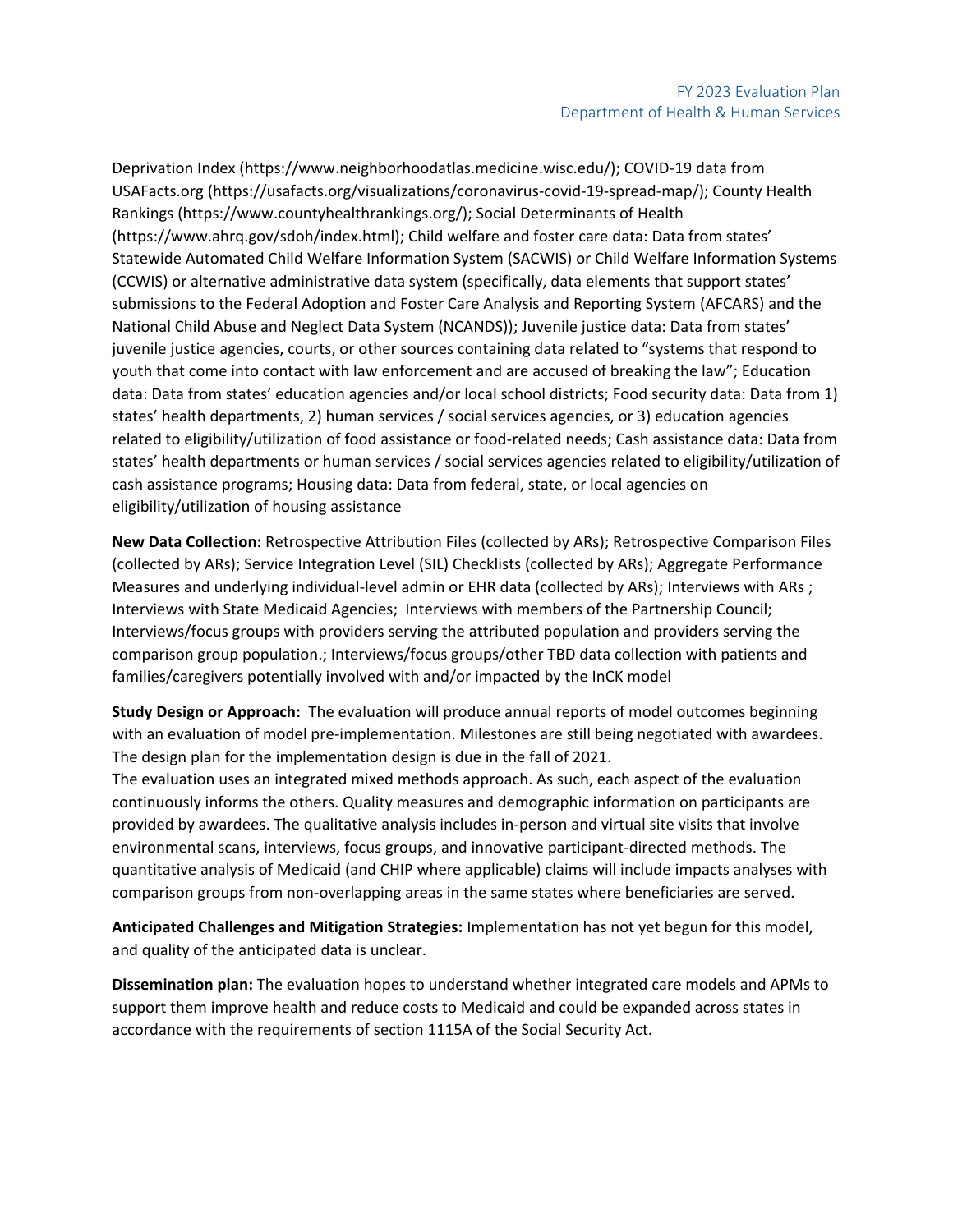#### **Agency:** CMS

**Activity:** Network of Quality Improvement and Innovation Contractors (NQIIC) Independent Evaluation

**Priority Area:** Research and Evidence; Management

**Priority Question:** How does HHS improve the design, delivery, and outcomes of HHS programs by prioritizing science, evidence, and inclusion? What improvements to HHS programs and policies can promote effective enterprise governance to ensure programmatic goals are met equitably and transparently across all management practices?

**Research Questions:** Which contractors are meeting which program targets?

What strategies are they using to meet them?

What barriers are keeping contractors from meeting targets and how can these be overcome?

Annual provider satisfaction surveys:

What proportion of targeted providers use QIO contractor resources to improve health care quality?

How satisfied are the providers with these resources?

What can the QIOs do to improve satisfaction?

Outcome evaluation:

To what extent did the QIO program meet the targets for each quality improvement category?

To what extent can we attribute the changes in outcomes associated with the categories to the quality improvement networks and/or other activities supported through the QIO?

What are the likely projected and actual ROI for QIO program outcomes? (both quantitatively and qualitatively)

How does ROI vary by contractor?

For COVID-19 response, what synergies were achieved between the QIOs and other major HHS programs, especially AHRQ's Project Echo?

**Description:** The QIOs and other quality improvement contractors are required to provide evidencebased, data-driven technical assistance to health care facilities to improve quality and meet pre-defined outcomes related to:

Opioid use and misuse; Patient safety; Chronic disease management

Care coordination; Responding to public health emergencies and COVID-19 and infection control; Immunization; Training

CMS's evaluation strategy aims to understand:

which aspects of QIO interventions are effective; variance in performance across QIOs and interventions; providers' satisfaction with the quality improvement interventions.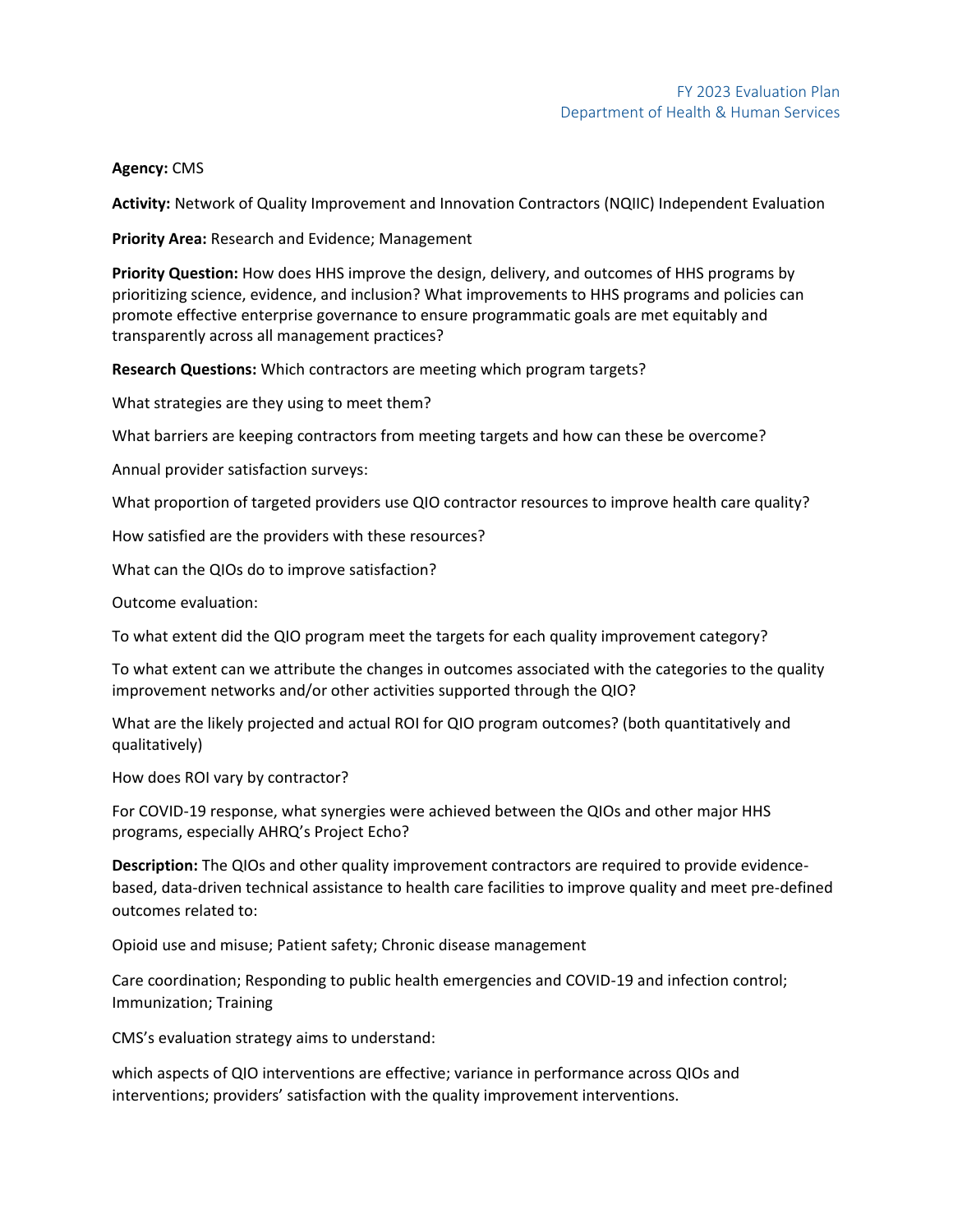This information will inform current work and future Quality Improvement Program planning to shape program based on potential for maximum effectiveness and impact, in addition to eliminating low-value, low-impact activities.

**Time Period for the Activity** (estimated start and end dates): September 25, 2020-September 24, 2025

**Existing Data Sources Held by the Division:** Major quantitative data sources include: Medicare fee-forservice claims; Provider/Physician Performance (Hospital Compare, Nursing Home Compare, Physician Compare); Medicare Current Beneficiary Survey (MCBS); Deliverable Administration Review Repository Tool (DARRT) data

**Existing Data from Other Sources:** Quality and Safety Review System (QSRS) inpatient safety data: a multi-stage sample of medical charts from Medicare beneficiaries from a small sample of hospitals. (See: AHRQ National Scorecard on Hospital-Acquired Conditions); National Healthcare Safety Network (NHSN); Tiberius data (HHS); Nursing Home Minimum Data set;

**New Data Collection:** QIN-QIO real-time collected data (Qualtrics); OMB cleared survey of providers' satisfaction with NQIIC services (not yet executed)

**Study Design or Approach:** This is a 5-year mixed methods evaluation using both qualitative and quantitative methods. An Independent Evaluation Contractor, Booz Allen Hamilton, with highly credentialed statisticians and health services researchers conducts the work under the direction of CMS. Although the evaluation is independent, the specific research questions are defined and the work is monitored by Ph.D.-trained researchers and clinicians at CMS who use their program knowledge to assure the contractors investigate the right populations, interventions, and outcomes.

**Anticipated Challenges and Mitigation Strategies:** No challenges identified at this time.

**Dissemination plan:** Not yet determined.

**Agency:** CMS

**Activity:** Evaluation of the Value-Based Insurance Design (VBID) Model

**Priority Area:** Healthcare

**Priority Question:** To what extent do HHS programs and policies reduce costs and improve quality of healthcare services?

**Research Question:** Impact of the VBID Model (including Hospice component):

1) Eligibility and Enrollment:

Do participating plans enroll more or fewer enrollees over the course of the model test, and why?

2) Utilization and health outcomes: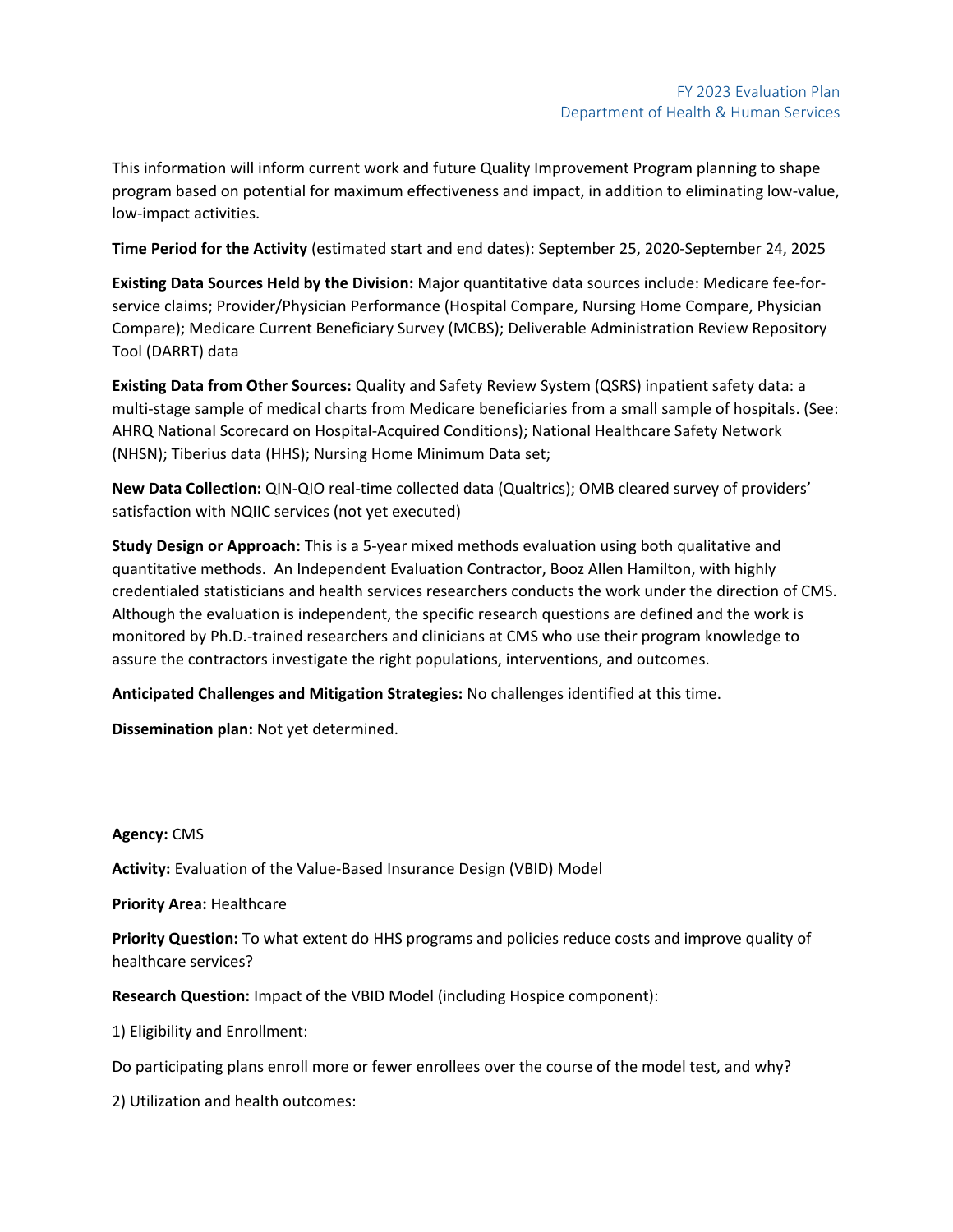Does the model result in targeted enrollees consuming fewer high-intensity services, such as emergency department visits and inpatient admissions?

Does the model improve targeted enrollees' overall health status and specific conditions? What, if any, impact does the model have on enrollees' risk scores?

How does the hospice benefit component of the model impact the decision to elect hospice, and the timing of hospice election, by enrollees?

How does the model affect enrollee hospice experience, as measured by visits in the last week of life, likelihood of live discharge/transfer/revocation, among others? Where relevant, how do these utilization patterns differ between hospice patients in MA vs FFS?

3) Cost:

What is the model's impact on plans' cost (both medical and drug benefit)?

What is the model's effect on plans' bids, for Parts C and D?

What is the model's impact (if any) on targeted enrollees' and non-targeted enrollees' overall costsharing, premiums and the availability of supplemental benefits for non-targeted enrollees in participating plans?

What factors or variables are driving any increases or decreases in plan's costs and bids?

**Description:** The VBID Model allows Medicare Advantage organizations (MAOs) to further target benefit design to enrollees based on chronic condition and/or socioeconomic characteristics and/or incentivize the use of Part D prescription drug benefits through rewards and incentives. MAOs may also offer the Medicare hospice benefit to its enrollees as part of the VBID Model. Additionally, the VBID model requires that all participating plans engage their enrollees through structured and timely wellness and health care planning, including advanced care planning. The primary aim of the evaluation is to rigorously assess the impact of the VBID model on enrollee health outcomes, behavior, service use, and quality of care, and on costs to health plans, enrollees and to Medicare.

**Time Period for the Activity** (estimated start and end dates): 2020 - 2028

**Existing Data Sources Held by the Division:** Medicare Advantage plan enrollment/disenrollment files, Fee-for-Service claims, Medicare Advantage Organizations encounter, Bid Pricing Tool, Provider of Service, Hospice Item Set, Prescription Drug Event, Star ratings, risk scores, Reusable Framework monitoring data (submitted by VBID plans)

**Existing Data from Other Sources:** CAHPS, Health Outcomes Survey, Healthcare Effectiveness Data and Information Set

**New Data Collection:** Semi-structured interviews with participating and non-participating plans, innetwork and out-of-network hospices, other VBID providers, and beneficiaries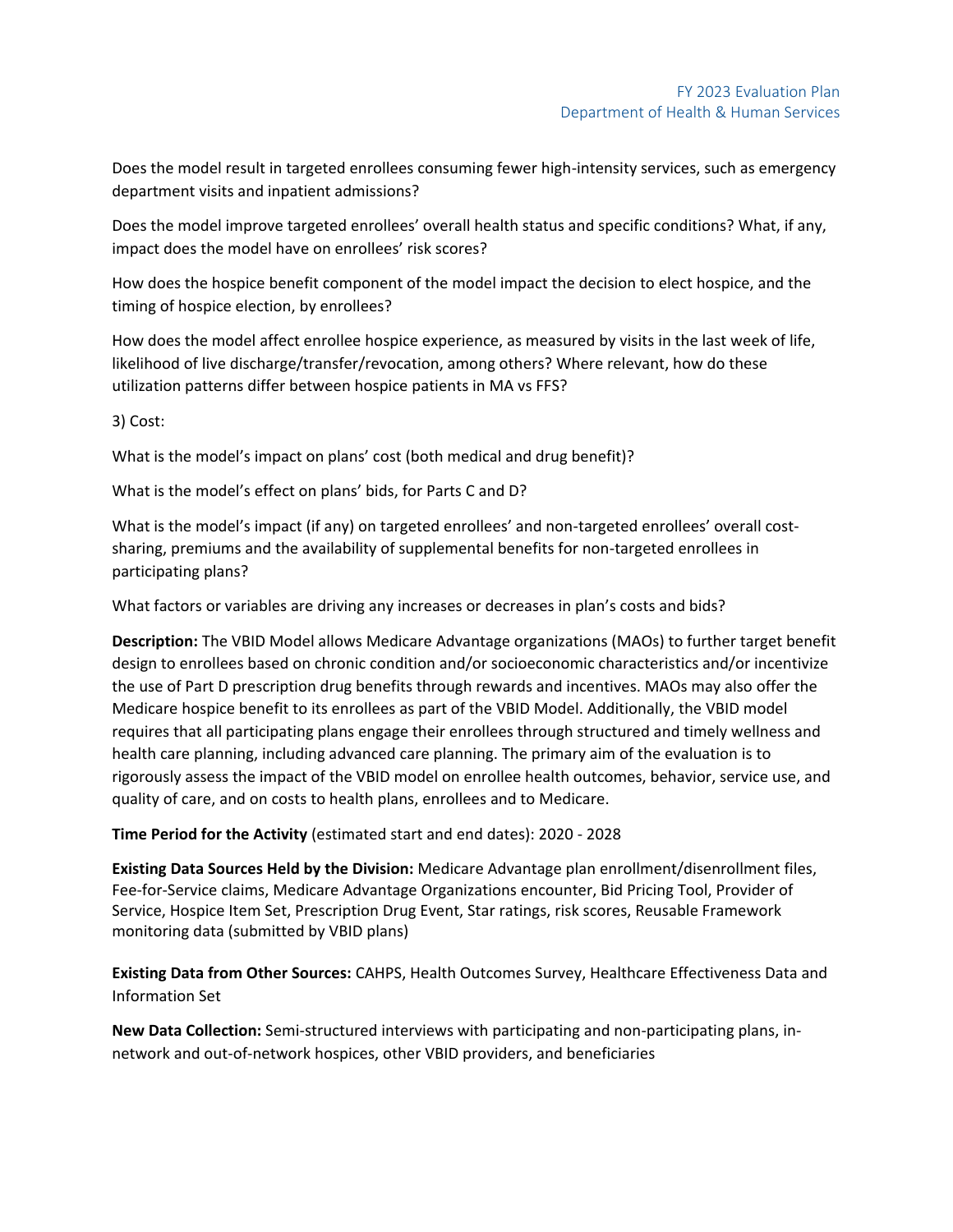**Study Design or Approach:** Our evaluation of the VBID model test takes a mixed-methods approach by integrating primary qualitative data with secondary quantitative data to assess the model test's effects on key outcomes. This approach allows us to observe, from multiple angles, the experiences of MAOs, beneficiaries, and providers with the model test and develop a more complete picture of the potential benefits and drawbacks of VBID in the Medicare population.

MAOs that offer VBID through the model test are required to submit information on beneficiary participation to CMMI's Reusable Framework reporting system. We will use these data to calculate the number of VBID-eligible beneficiaries in participating MAOs, the share of VBID-eligible beneficiaries who participated in the model test (versus opting out or not completing participation requirements), and changes over time in participation rates.

We will use difference-in-differences regression models to estimate whether MAOs that participated in VBID and their eligible beneficiaries experienced changes in outcomes relative to a matched comparison group. Our analyses will estimate how MAOs' participation in the VBID model test affected outcomes. For most analyses, we will pool all VBID-participating MAOs and beneficiaries (and their matched comparators) into a single regression. As a result, the "treatment" effect is generally exposure to any VBID intervention implemented by a participating MAO, rather than exposure to a specific VBID design. The hospice component will be evaluated separately.

Finally, we will characterize the experience of beneficiaries, providers, and MAOs with VBID through a series of semi-structured telephone interviews.

**Anticipated Challenges and Mitigation Strategies:** The evaluation relies on encounter data submitted by MAOs. While quality of these data has improved in recent years, the ongoing time lag (approximately 24-month runout period) delays answering key questions related to utilization.

While the hospice component will be separately evaluated, the other flexibilities embodied in VBID are evaluated collectively even though there is variation in how they are used by participating MAOs. Thus, our evaluation of the VBID "proper" (non-hospice) speaks to access to the overall suite of flexibilities rather than the impact of any single one or subset of mechanisms.

**Dissemination plan:** 2022: First report due, focusing on 2020 and 2021 implementation and enrollment 2023: Second report due, focusing on beneficiary experiences and utilization, health outcomes, and quality

2025: Third report due, focusing on Wellness and Healthcare Planning

2026: Fourth report due, focusing on hospice component

2027: Fifth report due, focusing on individual component impacts

2028: Sixth report due, focusing on generalizability

Potential expansion of socioeconomic/Low Income Subsidy (LIS) targeting flexibility and inclusion of hospice in Medicare Advantage benefits package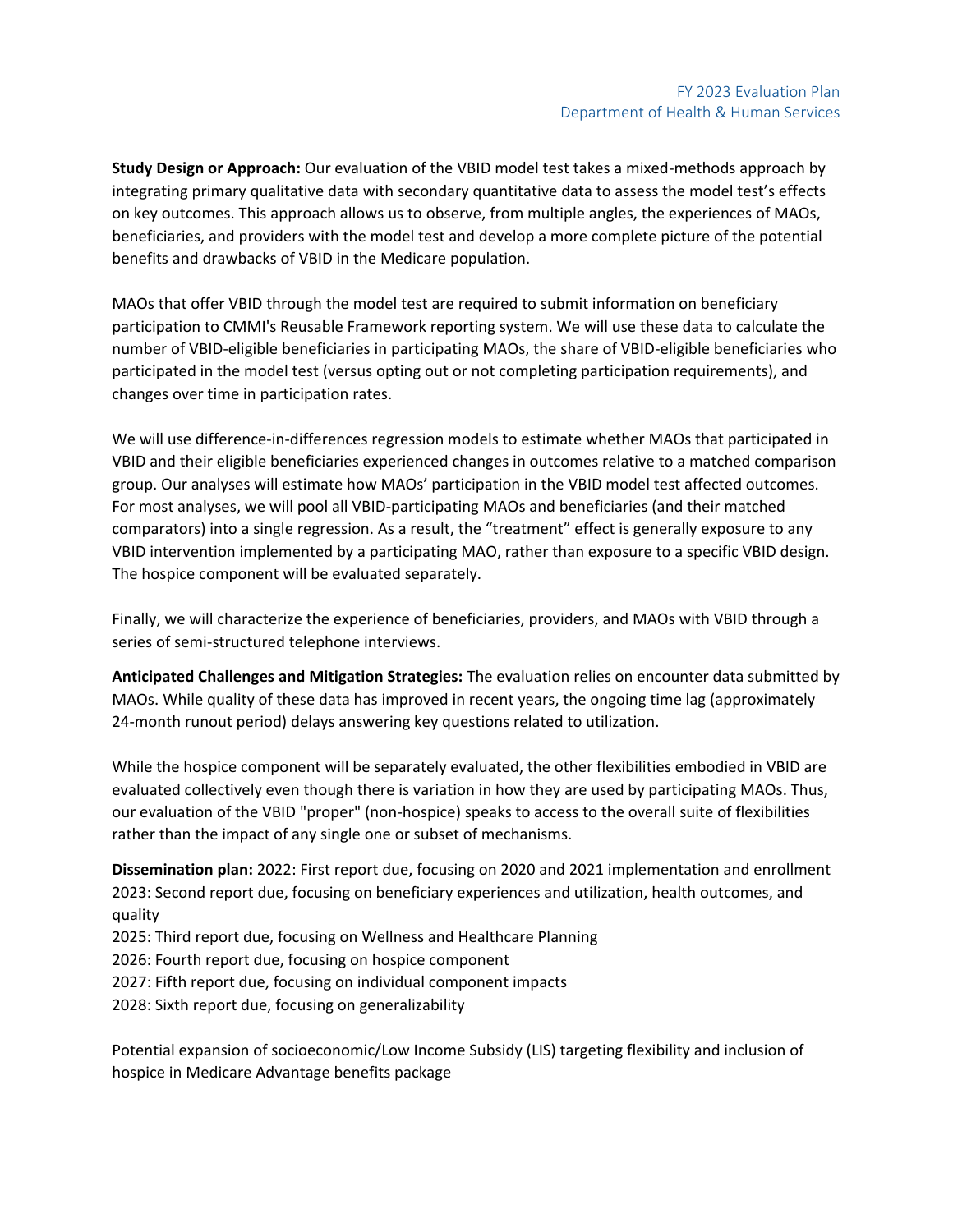# **Agency:** FDA

**Activity:** Food Safety Modernization Act (FSMA) Program Evaluation

**Priority Area:** Public Health

**Priority Question:** How effective are HHS programs and policies at protecting individuals, families, and communities from infectious disease and preventing non-communicable disease through development and equitable delivery of effective, innovative, readily available, treatments, therapeutics, medical devices, and vaccines?

**Research Question:** How can HHS programs and policies best protect the food and medical supply chains?

**Description:** Each Food Safety Modernization Act (FSMA) program is expected to undergo program evaluation, including implementation of continuous process improvement, following completion of initial implementation. We are conducting a pilot evaluation of the Preventive Controls for Human Foods (PCHF) program in FY22 that will provide the framework for evaluating other programs within FSMA. After the pilot, other FSMA program evaluations will be prioritized and executed.

**Time Period for the Activity** (estimated start and end dates): 10/1/2022 - ongoing

**Existing Data Sources Held by the Division:** Food Safety Dashboard, PC and CGMP Measures (FDA-TRACK website), Field Accomplishments and Compliance Tracking System (FACTS), Observation and Corrective Action Reporting (OCAR) system, Coordinated Outbreak Response and Evaluation (CORE)

**Existing Data from Other Sources:** CDC National Outbreak Reporting System (NORS)

**New Data Collection:** Industry surveys, additional outcome measures

**Study Design or Approach:** The FSMA program evaluation will focus on determining if each program is operating as intended and is producing the desired public health outcome. We will leverage data analysis (trends, counts, descriptive statistics) from existing data sources.

**Anticipated Challenges and Mitigation Strategies:** There are challenges in making the connection between program activities and reduction in number of illnesses due to contamination of food from facilities subject to the PC rule. There is a workgroup in place investigating viable outcome measures that could be useful for these evaluations. We will leverage their work to support the outcome aspect of these evaluations.

**Dissemination plan:** These results will initially be vetted by the FDA Foods Program Governance Board. The results will support possible process improvements for these programs as well as possibly quantifying public health outcomes. Once complete, we will explore possible opportunities for public consumption.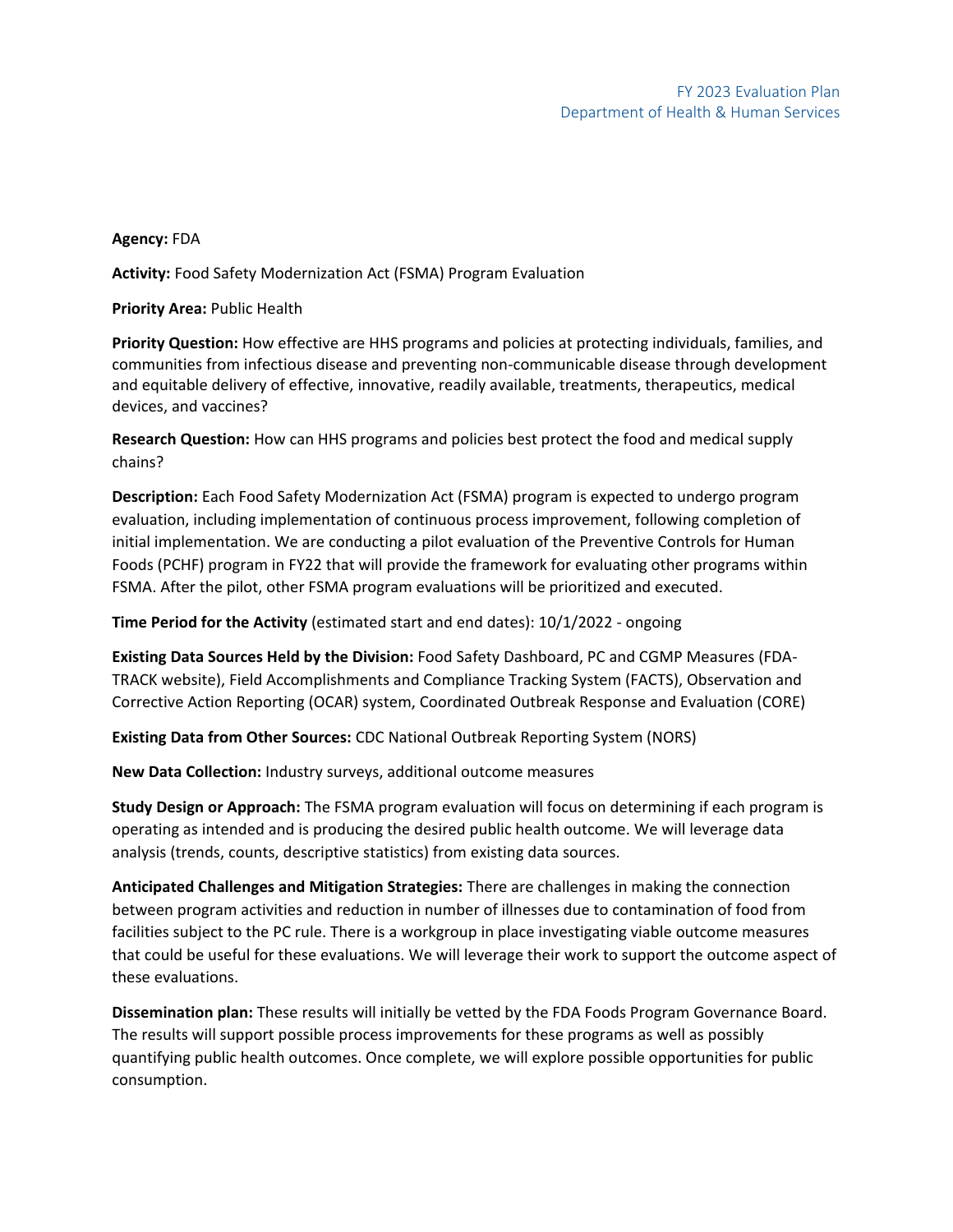## **Agency:** HRSA

**Activity:** Healthy Start (HS) Evaluation & Capacity Building Support

**Priority Area:** Human Services

**Priority Question:** What are the impacts of HHS programs and policies on strengthening early childhood development and expanding opportunities to help children and youth thrive equitably within their families and communities?

**Research Question:** To what extent are HHS programs associated with improved health status among participants served, and how effective are HHS programs in addressing maternal and infant health disparities?

**Description:** This effort is a four-year national evaluation of the HS program applying implementation, utilization, outcome, and transformative evaluation approaches to determine the effectiveness of the program. The social ecological model is used as the framework to assess characteristics, behaviors, and activities at the individual level (e.g., use of program services), the organizational level (e.g., HS initiatives), the community level (e.g., HS Community Action Networks), and the larger social-structural level (e.g., policies, systems, structural environment). Results of the evaluation will be used to inform decision-making and develop recommendations to improve implementation of the HS program.

**Time Period for the Activity** (estimated start and end dates): Sept 2021 - Sept 2025

### **Existing Data Sources Held by the Division:**

Healthy Start Monitoring & Evaluation Data System (HSMED)

- Reporting system for participant-level data received on a monthly basis

- Based on information provided in the Healthy Start Data Collection Forms (Background Form, Prenatal Form, Parent/Child Form)

- Contains demographic, participant behavior, healthcare utilization, access, and perinatal outcomes data

Discretionary Grant Information System (DGIS)

- Collects grantee-level data on annual basis

- Addresses MCHB-wide and HS program-specific performance measures

**Existing Data from Other Sources:** Vital records data from at least one state will be used for the same year in which data from the Healthy Start participants is collected

**New Data Collection:** Quantitative and qualitative data collected from Healthy Start grantees and their stakeholders via web-based surveys, semi-structured interviews, and site visit assessments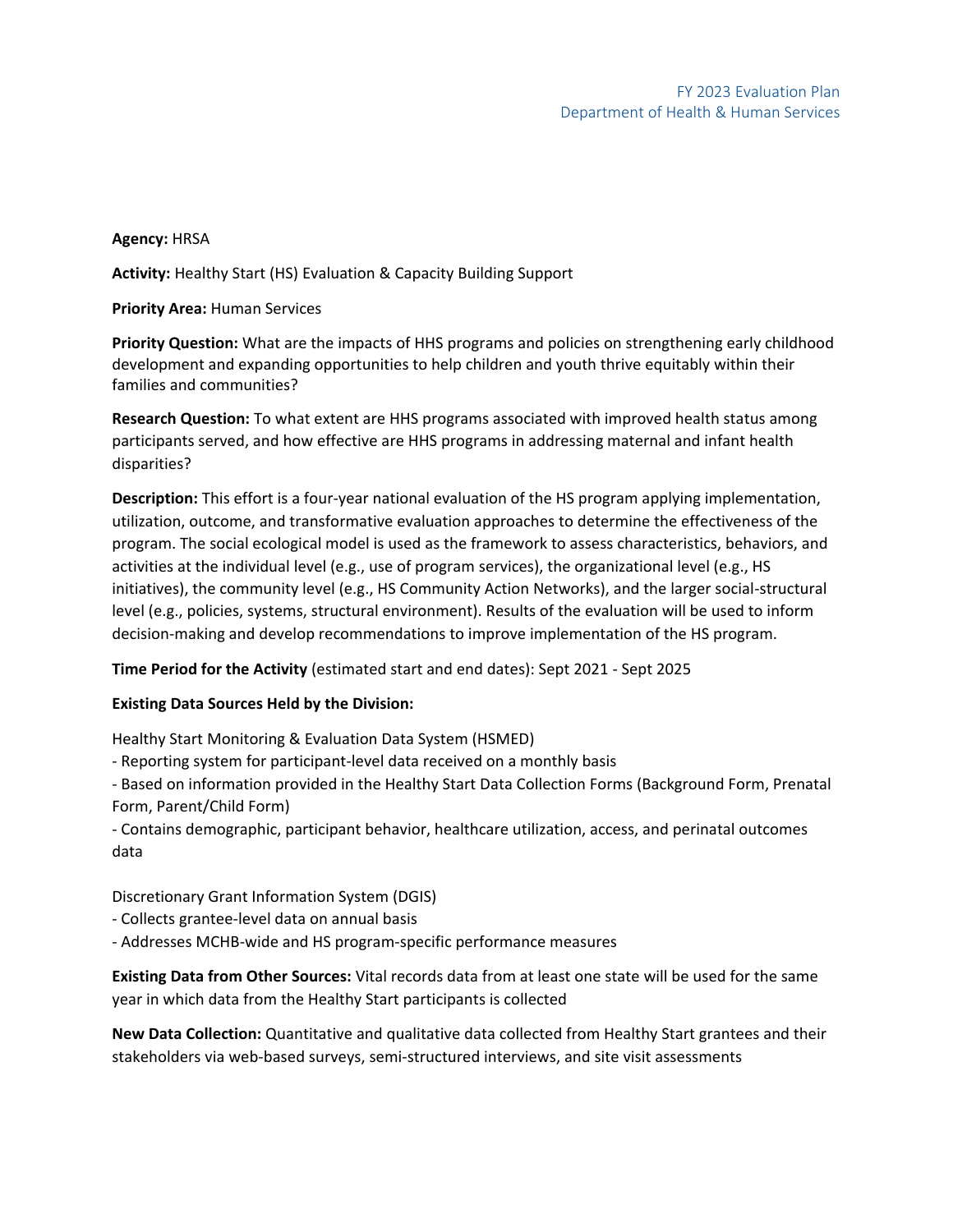**Study Design or Approach:** The evaluation will use a mixed methods approach: for much of the implementation and utilization evaluation, HSMED data, DGIS data, and the Program Staff Survey will be analyzed to provide descriptive statistics and determine associations. Grantee reports, stakeholder interviews, and network analysis will inform the implementation and transformative evaluation components. The outcome evaluation will measure the effect of HS on participant health outcomes using dosage analysis.

**Anticipated Challenges and Mitigation Strategies:** The HS grantees have varying levels of organizational data and evaluation capacity based on level of experience with the program and other factors. An organizational assessment was conducted that identified challenges in collecting and submitted required data, time and effort required, staff experience, and variations in data systems. The evaluation design includes a risk mitigation plan to address these challenges that includes technical assistance provided by the evaluation contractor and the HS TA & Support Center.

**Dissemination plan:** The evaluation design includes an outreach and dissemination component involving a variety of approaches based on the target audience for specific products. The results will be disseminated via the creation of written materials, reports, and possible publications, and presenting evaluation findings in webinars and in-person, to both internal and external stakeholders. The findings may be used to inform quality improvement efforts within the program, program policy, and future national (or local) evaluations of the program.

### **Agency:** HRSA

**Activity:** Evaluation of the Rural Maternity and Obstetrics Management Strategies (RMOMS) Program

#### **Priority Area:** Healthcare

**Priority Question:** To what extent do HHS programs and policies reduce costs and improve quality of healthcare services?

**Research Question:** Research questions for this evaluation fall under the categories of network approach to coordinating care, delivery and access to services, maternal and neonatal outcomes, and financial sustainability and viability.

Network Approach to Coordinating Care

- 1. How do network partners coordinate services to improve access to the continuum of care?
- 2. What is the governance structure of the network?
- 3. Are awardees able to implement their work plans and achieve outcomes as planned?

4. What are the barriers and facilitators to creating regional networks that span the continuum of care and improving maternal and neonatal outcomes?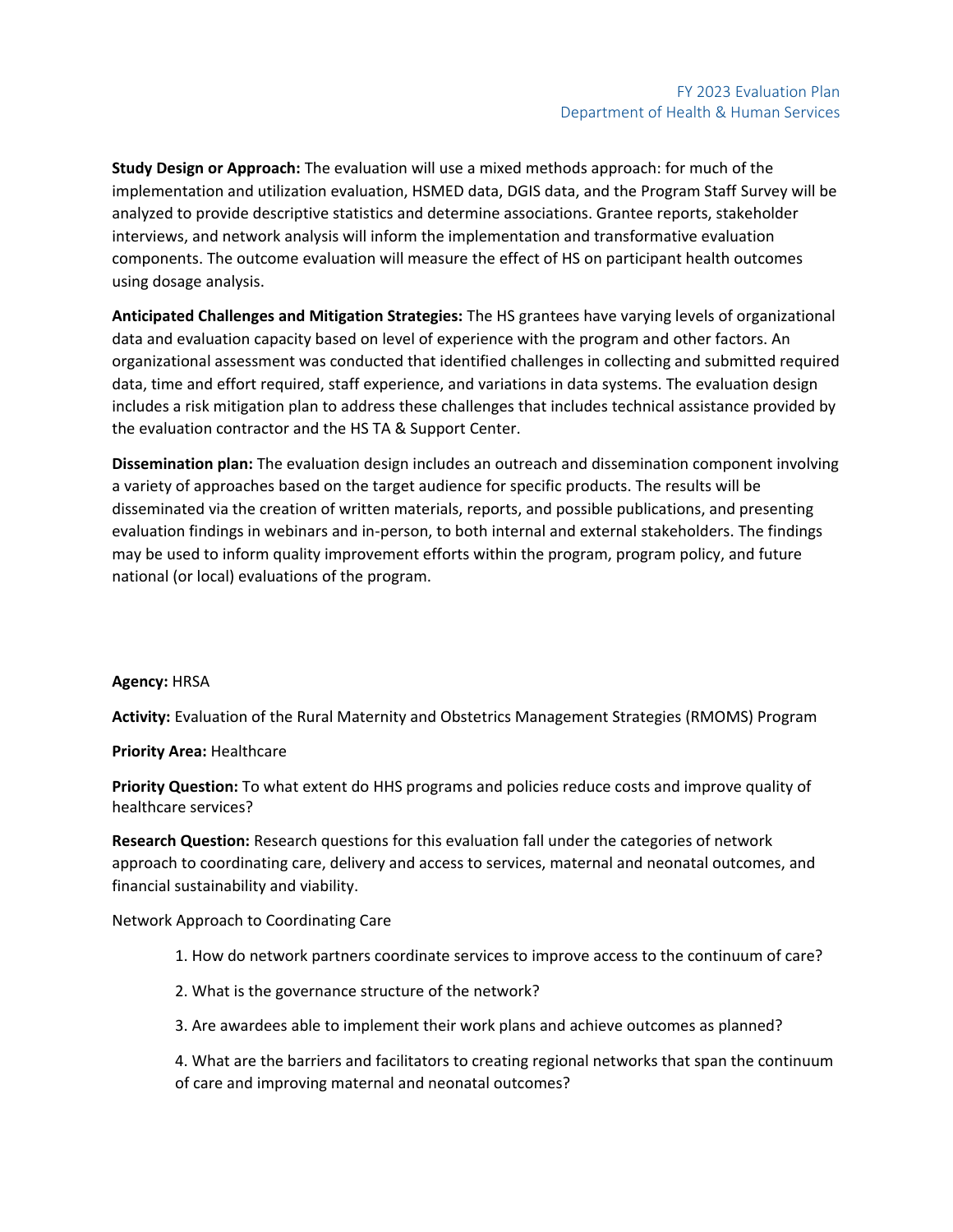#### Delivery and Access to Services

5. What impact do these rural networks have on the types of medical services utilized, settings of care, and patterns of utilization at each site and across the program?

6. What impact do rural networks have on utilization of non-medical resources, referrals, and services, such as transportation, dietary services, and social services?

7. What role can telehealth, such as fetal monitoring, play in supporting rural clinicians and the obstetric patients they serve?

#### Maternal and Neonatal Outcomes

8. Does the program improve clinical outcomes during the prenatal period, labor/delivery period, and postpartum period?

Financial Sustainability and Viability

10. Is there a reduction in high-cost, high-intensity services?

11. What impact did the program have on Medicaid costs and health care utilization?

12. What strategies are most effective to reduce or avoid high-cost services?

13. Can a regional network with several rural hospitals aggregate obstetric services to ensure enough patient volume to be financially viable and provide high-quality obstetric services?

14. What is the role of Medicaid/other payers in facilitating the network and financial sustainability?

15. How can avoided costs be captured and accounted for?

**Description:** This project will document the implementation of two RMOMS program cohorts (FY 2019 and FY 2021) and assess how many women and infants the RMOMS program served, examine the extent to which services were delivered, and examine factors that help explain the volume and types of services used. It will also assess the RMOMS program's effect on the program goals and objectives over time and examine factors associated with improved various patient outcomes.

**Time Period for the Activity** (estimated start and end dates): September 2021 - August 2025

**Existing Data Sources Held by the Division:**--

**Existing Data from Other Sources:** To be determined by contractor

**New Data Collection:** Patient level data from grantee

**Study Design or Approach:** To be determined by contractor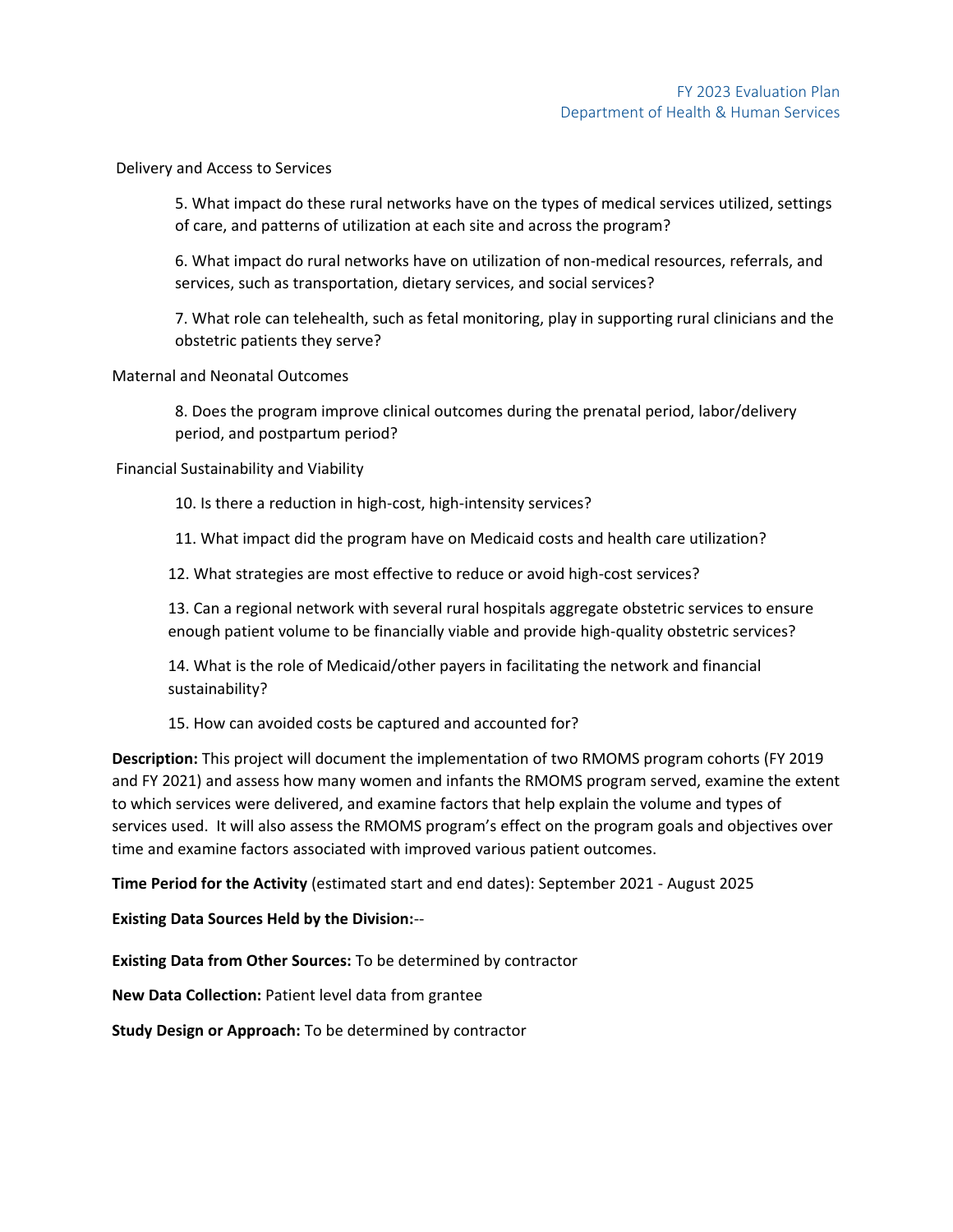**Anticipated Challenges and Mitigation Strategies:** Patient level, primary data collection can be a challenge for resource-limited rural providers. Contractor will provide TA on data collection and share best practices.

**Dissemination plan:** Results will be disseminated through publicly available reports, webinars/presentations, and other data visualization/information sharing tools as proposed by the contractor and approved by HRSA OC. Information will be used to inform future RMOMS programming specifically as well as to inform improvements to maternal health outcomes in rural communities more broadly.

## **Agency:** HRSA

**Activity:** Ryan White HIV/AIDS Program (RWHAP) Special Projects of National Significance (SPNS): Improving Care and Treatment Coordination: Focusing on Black Women with HIV

**Priority Area:** Public Health; Research and Evidence

**Priority Question:** How effective are HHS programs and policies at protecting individuals, families, and communities from infectious disease and preventing non-communicable disease through development and equitable delivery of effective, innovative, readily available, treatments, therapeutics, medical devices, and vaccines? How does HHS improve the design, delivery, and outcomes of HHS programs by prioritizing science, evidence, and inclusion?

**Project Question:** This project will evaluate how effective bundled interventions are for helping Black women with HIV access care and treatment. An evaluation using an implementation science lens will help answer if the bundled interventions perform better in addressing quality of life retention in care and reaching viral suppression.

**Description:** The awarded Evaluation and Technical Assistance Provider (ETAP) will lead a multi-site evaluation and provide technical assistance (TA) to a cohort of 12 demonstration sites (also supported by the project) to evaluate the design and implementation of demonstration sites' bundled interventions (a group of evidence-informed practices) and their outcomes and effectiveness on the HIV care continuum for Black women with HIV for future replication and scale-up.

**Time Period for the Activity** (estimated start and end dates): Sept 1, 2020 - August 31, 2024

**Existing Data Sources Held by the Division:** Ryan White HIV/AIDS Program Services Report (RSR)

**Existing Data from Other Sources:** HIV Surveillance Data

**New Data Collection:** Data will come from Funded demonstration sites; Organizational outcomes data; key informant and stakeholder information; cost study data.

**Study Design or Approach:** The ETAP will design and implement a rigorous multisite evaluation plan to assess the effectiveness of the demonstration sites' bundled interventions. The evaluation plan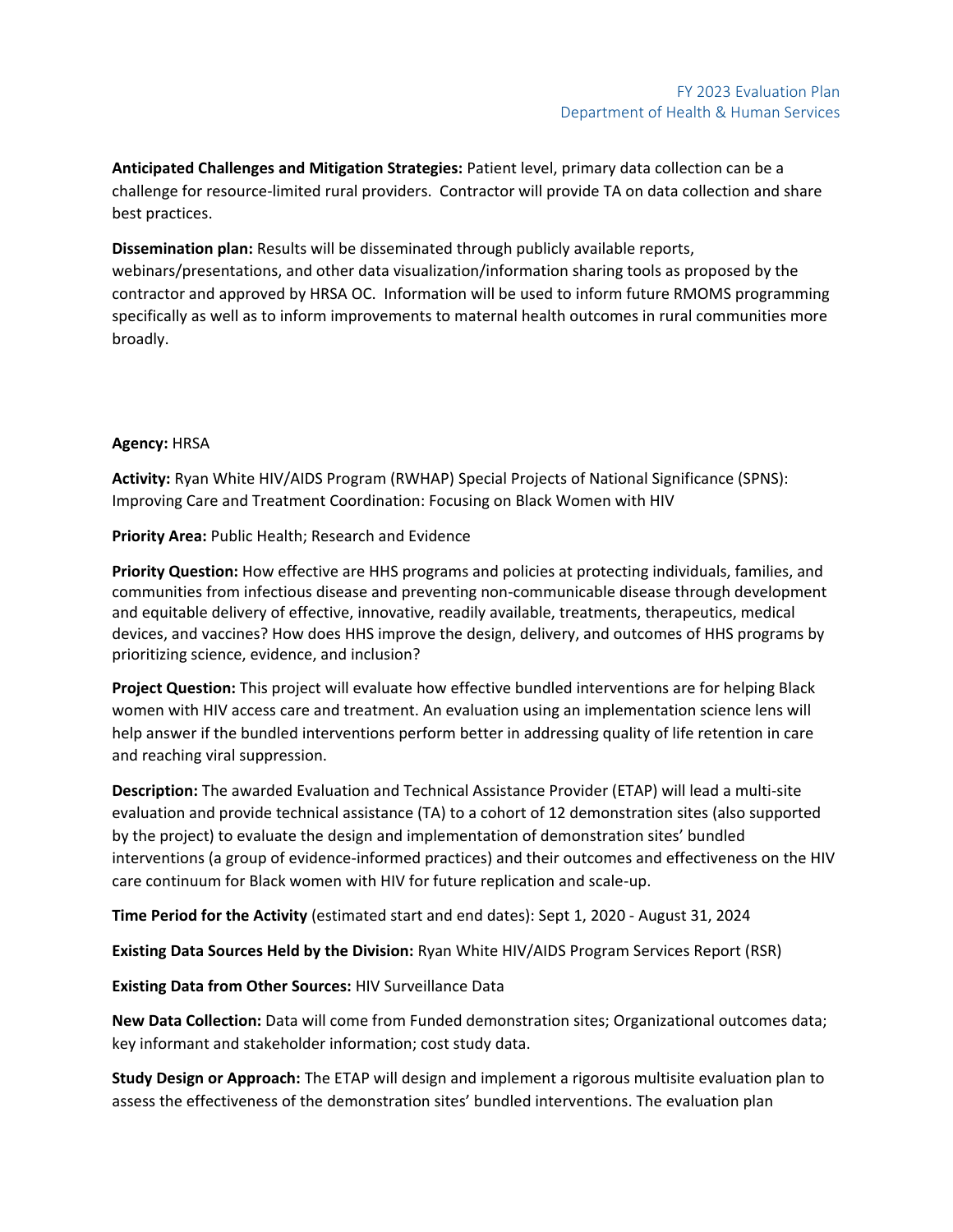proposed by the ETAP includes process and outcome measures, and assesses the cost of adapting and implementing the bundled interventions.

**Anticipated Challenges and Mitigation Strategies:** To date the project has encountered some of the following challenges: 1) hiring staff at some of the sites; 2) the realities of the current conditions – recruitment in the middle of a pandemic; and 3) ambitious recruitment and samples sizes of the sites. However, the ETAP and HRSA POs are working with the sites to ensure they come up with innovative approaches to connect with clients, and to ensure an overall successful project.

**Dissemination plan:** The results will be disseminated via toolkits, lessons learned, materials, and products, such as blogs, a website, implementation manuals and intervention protocols. Additionally, the ETAP will convene a publication and disseminations committee, consisting of HRSA staff, the ETAP, and demonstration site representatives, to generate topics for presentations and publications; concept sheets and analyses; and an overall dissemination plan for the initiative's products.

### **Agency:** HRSA

**Activity:** Behavioral Health Workforce Supply

### **Priority Area:** Healthcare

**Priority Question:** How do HHS programs and policies bolster the primary and preventive healthcare workforce to ensure delivery of quality services and care?

**Research Question:** How many new behavioral health providers and paraprofessionals graduated from the program and are currently practicing? To what extent are the new graduates practicing in primary care and underserved settings?

**Description:** Evaluation of BHW's behavioral health workforce expansion programs in terms of cumulative outputs and outcomes. Reduction in forecast national-level shortages of specific behavioral health occupations will be demonstrated.

**Time Period for the Activity** (estimated start and end dates): Ongoing annually

**Existing Data Sources Held by the Division:** program performance metrics, NCHWA projection reports, Area Health Resources Files

### **Existing Data from Other Sources:** None

**New Data Collection:** Annual collection of performance metrics.

**Study Design or Approach:** Primary analysis of performance data includes a cumulative count of total new graduates in each of the behavioral health occupations trained across the Bureau's behavioral health expansion programs. Additionally, for key occupations that also have NCHWA projections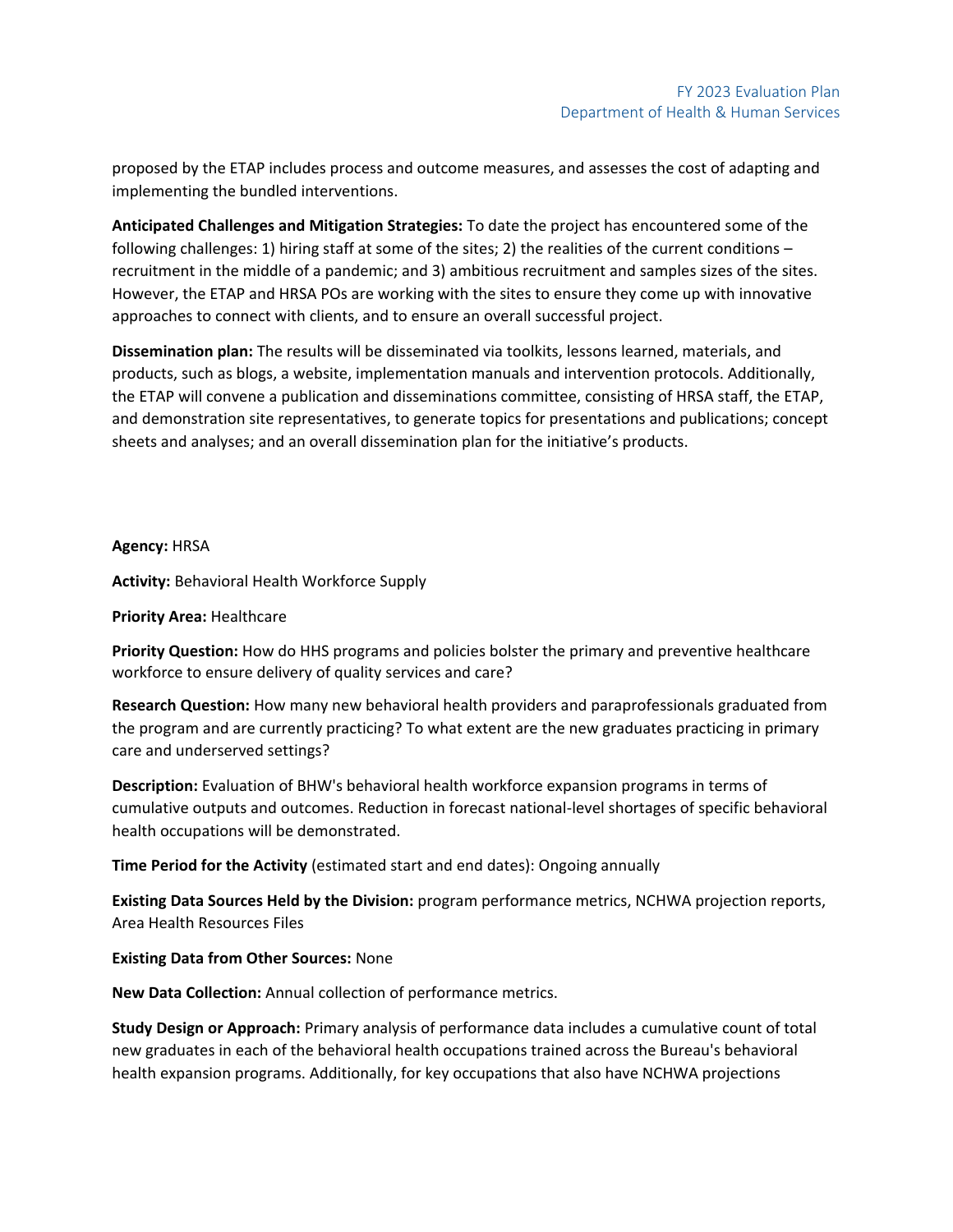available, a percent reduction in the forecast FTE shortage will be calculated, assuming that each new graduate will be employed full-time in their trained occupation.

**Anticipated Challenges and Mitigation Strategies:** The only challenge is receiving complete and accurate performance data each year for these programs in a timely fashion. While most grantees report on-time, employment data is not always complete. Project officers remind grantees to report all data and of the importance this data has to continued funding of the program.

**Dissemination plan:** Results will be disseminated via a brief evaluation summary document posted on HRSA's website as well as highlights included in HRSA's Congressional Justification.

### **Agency:** NIH

**Activity:** An Outcomes Assessment of the NIH Ruth L. Kirschstein National Research Service Award Predoctoral Training Program

**Priority Area:** Research and Evidence; Management

**Priority Question:** Where does HHS need to further invest in the scientific workforce to maintain leadership in the development of innovations that broaden our understanding of disease, healthcare, public health, and human services resulting in more effective interventions, treatments, and programs? How can HHS sustain strong financial stewardship of HHS resources to foster prudent use of resources, accountability, and public trust?

**Research Question:** How can HHS policies and programs accelerate scientific advancements, attract and retain graduate students in the biomedical enterprise?

**Description:** The National Research Service Award (NRSA) predoctoral training program supports the doctoral preparation of talented individuals who wish to pursue careers in biomedical, behavioral, and clinical research. This study will assess both research and career outcomes of NRSA-funded graduate students.

**Time Period for the Activity** (estimated start and end dates): FY 2021 - FY 2023

### **Existing Data Sources Held by the Division:**

Information for Management Planning Analysis and Coordination (IMPAC II): NIH's administrative and scientific database, which includes information to manage awards for research grants, contracts, and research training and fellowships. The IMPAC II database is one of two subsystems managed by the NIH Electronic Research Administration.

Doctorate Records File (DRF): The consolidated results of the Survey of Earned Doctorates, an annual census of all individuals receiving US research doctorates since 1957

--The survey is coordinated by the National Science Foundation (NSF) and co-sponsored by the NIH and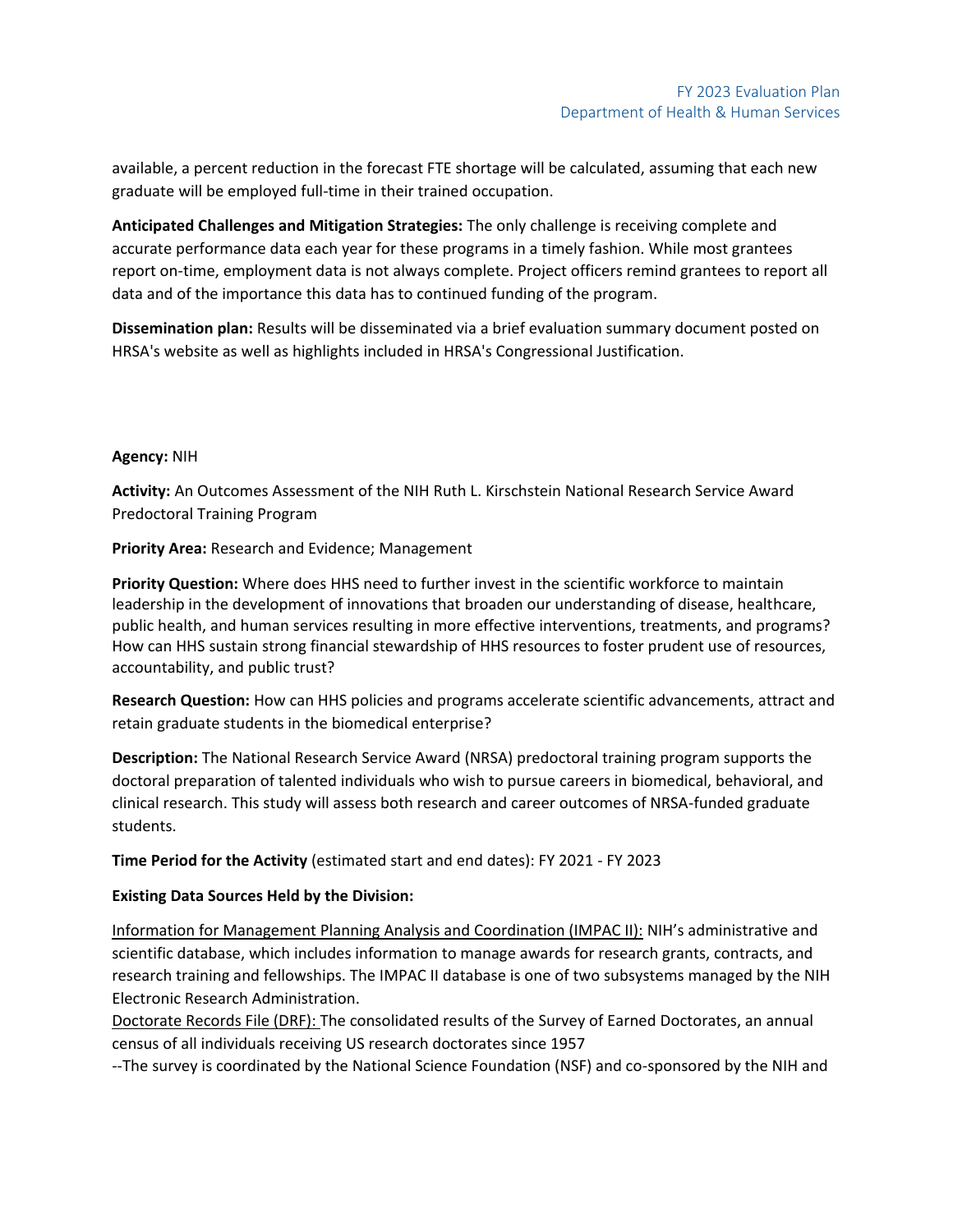other federal agencies --NIH receives a copy of the DRF under a licensing agreement with the NSF

**Existing Data from Other Sources:** DRF identifiers will be used to request data from other NSF surveys including the Survey of Doctorate Recipients

## **New Data Collection:** --

**Study Design or Approach:** Distinct survival analysis methods such as Kaplan-Meier (KM) or survival curves and Random Survival Forests will be used to identify the strongest predictor of research outcomes. Additional statistical analyses will be conducted to assess group differences in career outcomes.

**Anticipated Challenges and Mitigation Strategies:** Missing demographic data in DRF will be supplemented from IMPAC II. Individuals whose race, ethnicity and gender data are missing or are withheld in both data sources will be excluded from the study. Missing age data will be imputed with median age.

**Dissemination plan:** Results from this study are expected to provide insight into the extent by which NRSA funding is effective in preparing graduate students to transition to the next step in their pathway to a research career.

### **Agency:** NIH

**Activity:** Evaluative Planning and Monitoring Approach for the Environmental influences on Child Health Outcomes (ECHO)-wide Cohort

**Priority Area:** Research and Evidence

**Priority Question:** What improvements are needed to HHS programs and policies for data collection, use, and evaluation to increase evidence-based knowledge that leads to better health outcomes, reduced health disparities, and improved social well-being, equity, and economic resilience?

**Description:** The Environmental influences on Child Health Outcomes (ECHO) program has implemented an evaluative planning approach to ensure success in developing a consortium-wide high-quality data platform and biorepository with data and specimens from over 50,000 children and their families, which it will make available to the research community as a national resource for studying child health. ECHO's Steering Committee established goals and objectives based on markers of successful observational studies: successful enrollment and retention of study populations; fidelity to the research protocol; and sound data analysis, publication, and dissemination. For each objective, ECHO sets annual targets for key indicators, i.e., program metadata, like number of active study participants, completeness and quality of ECHO study data collected from study participants, number of biospecimens in the ECHO biorepository collected from study participants, and number of consortium-wide publications driven by analyses on the ECHO data platform.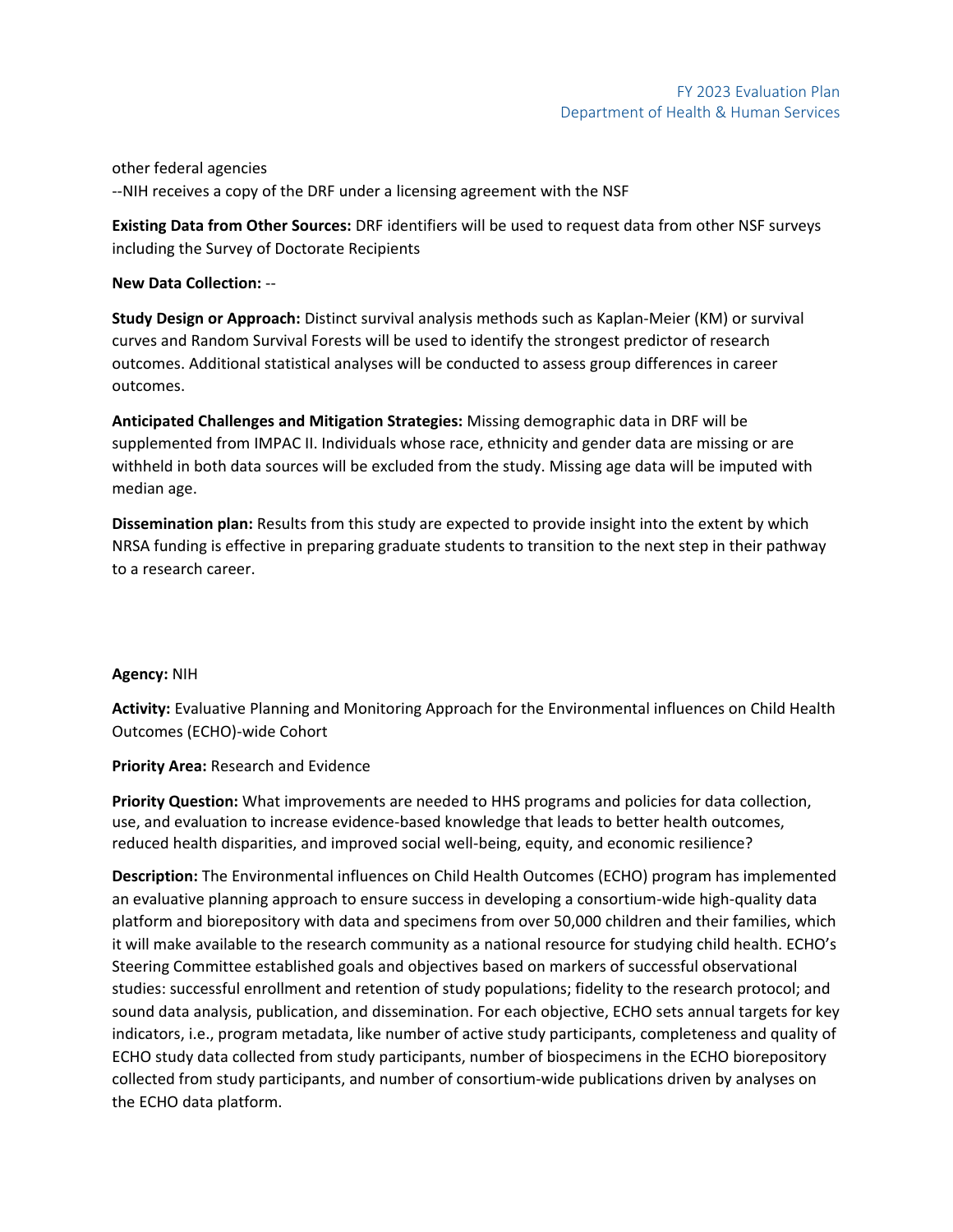**Time Period for the Activity** (estimated start and end dates): September 2020 – September 2023

**Existing Data Sources Held by the Division:** NIH Research Performance Progress Reports from 2016 to current

**Existing Data from Other Sources:** ECHO's Data Analysis Center and Coordinating Center hold existing indicator data, i.e., program metadata collected from 2016 to date, related to the number of participants enrolled, completeness and quality of ECHO study data collected from study participants, number of biospecimens in the ECHO biorepository, and number of consortium-wide publications driven by analyses on the ECHO data platform

**New Data Collection:** ECHO's Data Analysis Center and Coordinating Center collect new indicator data, i.e., program metadata related to the number of active participants, data completeness and quality, number of biospecimens in the ECHO biorepository, and number of consortium-wide publications driven by analyses on the ECHO data platform

**Study Design or Approach:** ECHO's Coordinating Center uses metadata on the number of active participants, data completeness and quality, number of biospecimens in the biorepository, and number consortium-wide of publications driven by analyses on the data platform to populate a monitoring dashboard, viewable by NIH program staff and ECHO grantees. ECHO's Program Evaluation & Mentoring Working Group—a subgroup of ECHO's Steering Committee—engage with fellow grantees to understand the successes, challenges, barriers, and facilitators to implementing the operational aspects of the ECHO program, particularly successful enrollment and retention of study populations; fidelity to the research protocol; and sound data analysis, publication, and dissemination. NIH program staff monitor this dashboard—and Research Performance Progress Reports—to understand overall program successes and challenges, as well as those of individual grantees.

**Anticipated Challenges and Mitigation Strategies:** The Program Evaluation & Mentoring Working Group reports overall program progress to the ECHO Steering Committee and provides mentoring opportunities among investigators to share successful program implementation strategies. Depending on program needs, NIH program staff may develop messaging strategies to celebrate program-wide successes or help initiate program-level course correction. If grantees experience continued challenges, NIH program officers may work with each grantee to develop an action plan for recovery, which includes learning strategies for success from high-achieving peer grantees.

**Dissemination plan:** NIH program staff have not planned specific strategies for broad dissemination of the overall results of our evaluative planning and monitoring approach. The ECHO Program Office plans to share the results with its External Scientific Board, a board made up of external advisors who report to the Council of Councils, who will monitor the performance of the ECHO program and consider how to overcome challenges to the program. ECHO additionally plans to use the results internally to continuously improve the program and advance its mission.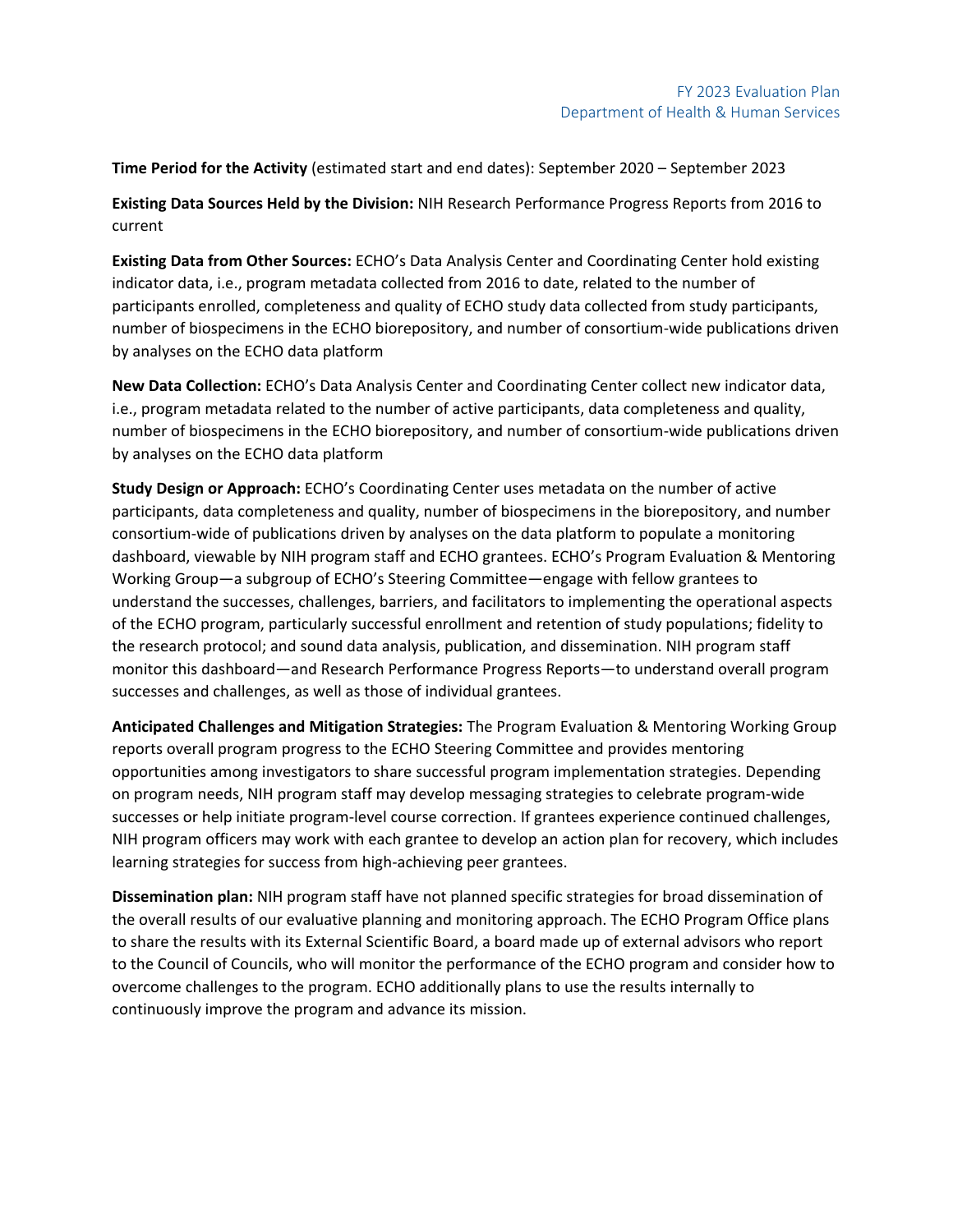### **Agency:** ONC

**Activity:** Evaluation of the Trusted Exchange Framework and Common Agreement (TEFCA)

**Priority Area:** Research and Evidence

**Priority Question:** What improvements are needed to HHS programs and policies for data collection, use, and evaluation to increase evidence-based knowledge that leads to better health outcomes, reduced health disparities, and improved social well-being, equity, and economic resilience?

**Research Question:** To what extent is TEFCA simplifying exchange for participants and improving health data availability in general?

**Description:** The goal of TEFCA is to establish a floor of universal interoperability across the country. TEFCA will do this by creating health information networks that operate under agreed upon policies, technical requirements, and network connectivity requirements. The evaluation will assess whether TEFCA is successful in increasing interoperable exchange, increasing the availability of health data, and simplifying exchange by healthcare providers, such as reducing the number of different networks that providers have to join.

**Time Period for the Activity** (estimated start and end dates): FY 2022- FY 2026

**Existing Data Sources Held by the Division:** None

**Existing Data from Other Sources:** Health IT Surveys (e.g. AHA, HIE Survey)

**New Data Collection:** Direct data from Recognized Coordinated Entity (RCE) that manages the TEFCA

**Study Design or Approach:** The study will use a mixed methods approach. It will consist primarily of quantitative results assessing milestone achievements, TEFCA participation, and quantifiable results of TEFCA participation on health IT interoperability. This analysis will be supplemented with interviews with TEFCA participants, health IT end users, and the RCE.

**Anticipated Challenges and Mitigation Strategies:** Data collection will likely be the biggest challenge. ONC can leverage TEFCA program milestones and data from RCE process and outcome metrics, once available. In addition, assessing the effect will require use of data from outside of TEFCA, such as national surveys which may not completely captures TEFCA's role in interoperability.

**Dissemination plan:** The results of the evaluation will be published on an ongoing basis through peerreviewed publications and data briefs. ONC will use these publications to assess the progress and success of TEFCA and inform recommendations for the program going forward.

### **Agency:** SAMHSA

**Activity:** Internal Formative Evaluation of the Projects for Assistance in Transition from Homelessness (PATH)I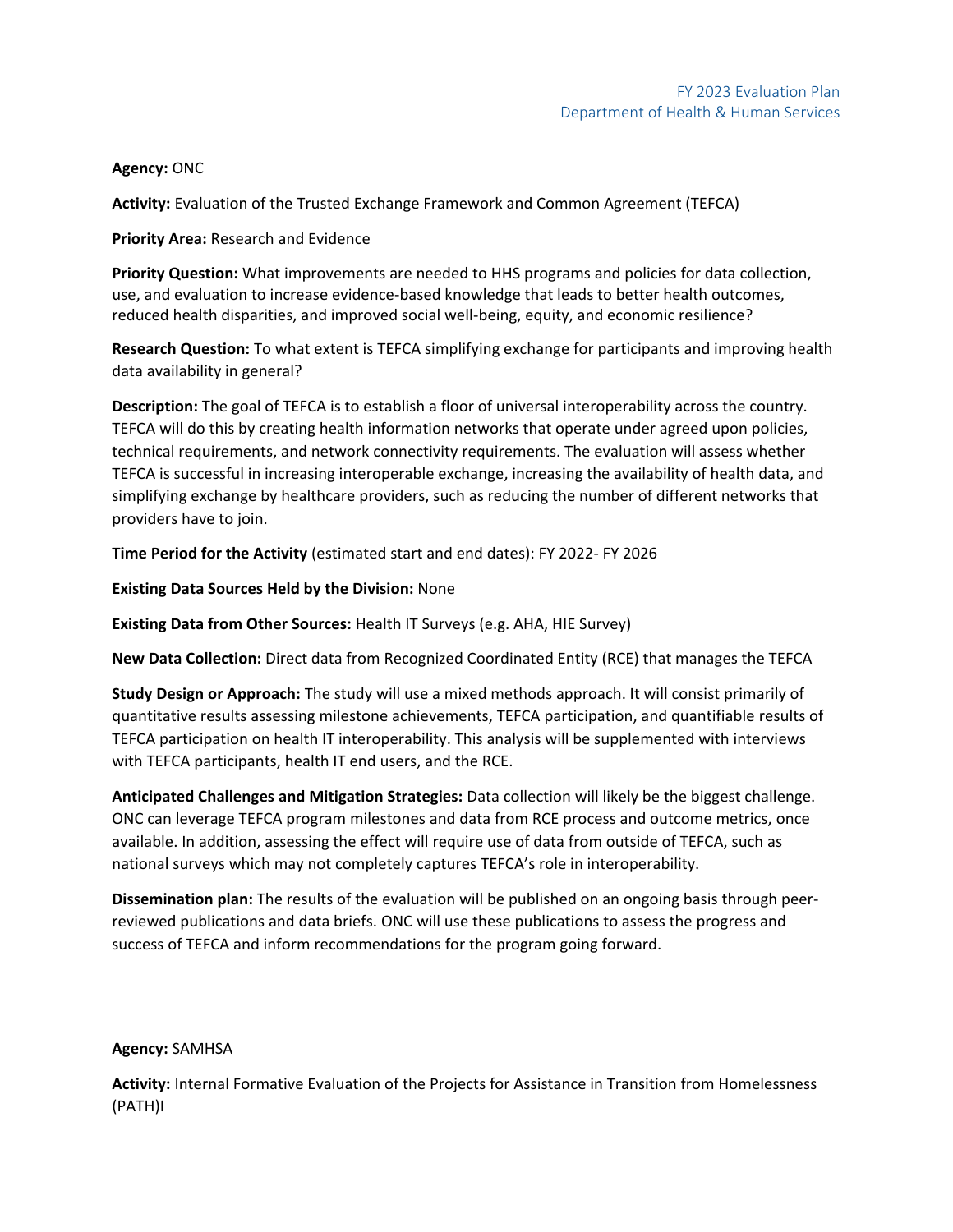#### **Priority Area:** Healthcare

**Priority Question:** How do HHS programs and policies expand equitable access to comprehensive, community-based, innovative, and culturally-competent health care services while recognizing social determinants of health?

**Research Question:** How can HHS health and social services programs increase access to those experiencing homelessness?

**Description:** The PATH evaluation report includes information on funding, staffing, numbers served/contacted and enrolled, client demographics, service provision and service referrals made and attainment. Data are submitted by the PATH providers via the SAMHSA PATH Data Exchange (PDX), though parts are to be provided through local Homeless Management Information Systems (HMIS). The PATH grantees' State PATH Contacts (SPCs) approve the data submitted by their providers. The evaluation will include performance measurement, a feasibility study, and outcome evaluation.

**Time Period for the Activity** (estimated start and end dates): Ongoing annually

**Existing Data Sources Held by the Division:** PDX

**Existing Data from Other Sources:** Web-based survey

**New Data Collection:** --

**Study Design or Approach:** Mixed method approach

**Anticipated Challenges and Mitigation Strategies:** Delay in data collection

**Dissemination plan:** The PATH evaluation report is both an annual report (shared online) and a triannual report required by Congress

### **Agency:** SAMHSA

**Activity:** Summative Program Evaluations (e.g., Strategic Prevention for Prescription Drugs or SPF-Rx). This program is designed to prevent prescription drug misuse among youth aged 12 to 1 7 and adults aged 18 and older. The program is developed to respond to a critical priority area in SAMHSA's FY2019- FY2023 Strategic Planning Priority 1: Combating the Opioid Crisis through Expansion of Prevention, Treatment and Recovery Support Services.

### **Priority Area:** Healthcare; Public Health

**Priority Question:** To what extent do HHS programs and policies strengthen and expand access to mental health and substance use disorder treatment and recovery services for individuals and families? How do HHS policies and programs enhance promotion of healthy lifestyle behaviors to reduce occurrence and disparities in preventable injury, illness, and death?

**Description:** Summative evaluation using comparative group to evaluate how HHS programs can increase access to medication-assisted treatment (MAT)? How can HHS programs reduce prescription drug misuse?